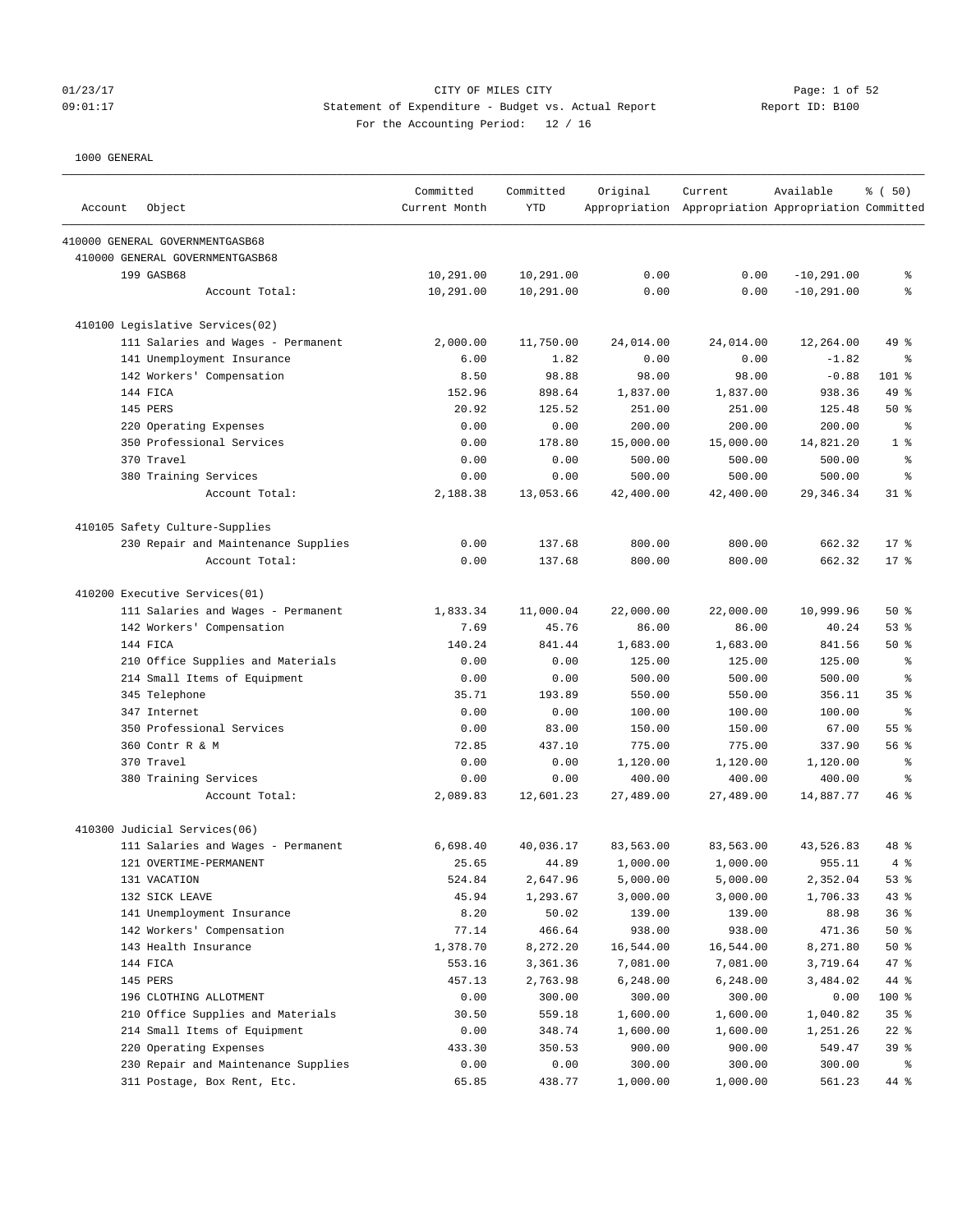# Ol/23/17 Page: 2 of 52<br>
O9:01:17 Page: 2 of 52<br>
O9:01:17 CITY OF MILES CITY CHEREN CITY CHEREN PAGE OF Expenditure - Budget vs. Actual Report 09:01:17 Statement of Expenditure - Budget vs. Actual Report Report ID: B100 For the Accounting Period: 12 / 16

| Account | Object                                     | Committed<br>Current Month | Committed<br><b>YTD</b> | Original   | Current<br>Appropriation Appropriation Appropriation Committed | Available   | % (50)         |
|---------|--------------------------------------------|----------------------------|-------------------------|------------|----------------------------------------------------------------|-------------|----------------|
|         | 330 Publicity, Subscriptions & Dues        | 0.00                       | 0.00                    | 300.00     | 300.00                                                         | 300.00      | ್ಠಿ            |
|         | 334 Memberships, Registrations & Dues      | 0.00                       | 550.00                  | 1,000.00   | 1,000.00                                                       | 450.00      | 55 %           |
|         | 345 Telephone                              | 177.72                     | 711.06                  | 2,000.00   | 2,000.00                                                       | 1,288.94    | 36%            |
|         | 347 Internet                               | 118.10                     | 708.60                  | 1,500.00   | 1,500.00                                                       | 791.40      | 47 %           |
|         | 350 Professional Services                  | 0.00                       | 0.00                    | 1,000.00   | 1,000.00                                                       | 1,000.00    | $\epsilon$     |
|         | 360 Contr R & M                            | 1,649.87                   | 1,831.87                | 2,000.00   | 2,000.00                                                       | 168.13      | $92$ %         |
|         | 370 Travel                                 | 0.00                       | 1,543.92                | 3,500.00   | 3,500.00                                                       | 1,956.08    | 44 %           |
|         | 380 Training Services                      | 0.00                       | 0.00                    | 200.00     | 200.00                                                         | 200.00      | g,             |
|         | 382 Books                                  | 0.00                       | 0.00                    | 600.00     | 600.00                                                         | 600.00      | $\epsilon$     |
|         | 394 Jury and Witness Fees                  | 0.00                       | 208.00                  | 0.00       | 0.00                                                           | $-208.00$   | $\epsilon$     |
|         | 530 Rent                                   | 0.00                       | 0.00                    | 500.00     | 500.00                                                         | 500.00      | နွ             |
|         | Account Total:                             | 12,244.50                  | 66,487.56               | 141,813.00 | 141,813.00                                                     | 75, 325.44  | 47 %           |
|         | 410500 Financial Services(03)              |                            |                         |            |                                                                |             |                |
|         | 111 Salaries and Wages - Permanent         | 10,448.07                  | 55, 413.98              | 119,530.00 | 119,530.00                                                     | 64,116.02   | $46$ %         |
|         | 131 VACATION                               | 200.71                     | 4,094.86                | 2,200.00   | 2,200.00                                                       | $-1,894.86$ | 186 %          |
|         | 132 SICK LEAVE                             | 76.09                      | 1,147.04                | 700.00     | 700.00                                                         | $-447.04$   | 164 %          |
|         | 133 OTHER LEAVE PAY                        | 95.34                      | 185.69                  | 10,043.00  | 10,043.00                                                      | 9,857.31    | 2 <sup>8</sup> |
|         | 141 Unemployment Insurance                 | 16.24                      | 92.21                   | 210.00     | 210.00                                                         | 117.79      | 44 %           |
|         | 142 Workers' Compensation                  | 134.07                     | 754.72                  | 1,685.00   | 1,685.00                                                       | 930.28      | $45$ %         |
|         | 143 Health Insurance                       | 2,033.63                   | 12,236.09               | 24,817.00  | 24,817.00                                                      | 12,580.91   | 49 %           |
|         | 144 FICA                                   | 827.77                     | 4,703.27                | 10,712.00  | 10,712.00                                                      | 6,008.73    | 44 %           |
|         | 145 PERS                                   | 905.66                     | 5,092.51                | 11,721.00  | 11,721.00                                                      | 6,628.49    | 43%            |
|         | 196 CLOTHING ALLOTMENT                     | 0.00                       | 637.50                  | 450.00     | 450.00                                                         | $-187.50$   | 142 %          |
|         | 210 Office Supplies and Materials          | 0.00                       | 74.88                   | 2,000.00   | 2,000.00                                                       | 1,925.12    | 4%             |
|         | 214 Small Items of Equipment               | 89.98                      | 197.38                  | 2,550.00   | 2,550.00                                                       | 2,352.62    | 8 %            |
|         | 220 Operating Expenses                     | 1,208.83                   | 2,240.08                | 2,600.00   | 3,041.00                                                       | 800.92      | 74 %           |
|         | 311 Postage, Box Rent, Etc.                | 71.53                      | 2,817.34                | 3,600.00   | 3,600.00                                                       | 782.66      | 78 %           |
|         | 320 Printing, Duplicating, Typing &        | 0.00                       | 68.54                   | 100.00     | 100.00                                                         | 31.46       | 69 %           |
|         | 330 Publicity, Subscriptions & Dues        | 1.00                       | 1,471.27                | 2,200.00   | 2,200.00                                                       | 728.73      | 67 %           |
|         | 334 Memberships, Registrations & Dues      | 0.00                       | 2,925.30                | 3,000.00   | 3,000.00                                                       | 74.70       | 98 %           |
|         | 345 Telephone                              | 57.33                      | 323.53                  | 750.00     | 750.00                                                         | 426.47      | $43$ %         |
|         | 347 Internet                               | 19.54                      | 117.20                  | 250.00     | 250.00                                                         | 132.80      | $47$ %         |
|         | 350 Professional Services                  | 0.00                       | 10,072.69               | 25,000.00  | 38,460.00                                                      | 28,387.31   | 26%            |
|         | 360 Contr R & M                            | 291.40                     | 7,627.71                | 20,700.00  | 20,700.00                                                      | 13,072.29   | 37%            |
|         | 370 Travel                                 | 0.00                       | 84.24                   | 2,000.00   | 2,000.00                                                       | 1,915.76    | 4%             |
|         | 380 Training Services                      | 0.00                       | 0.00                    | 1,400.00   | 1,400.00                                                       | 1,400.00    | $\epsilon$     |
|         | 382 Books                                  | 0.00                       | 0.00                    | 200.00     | 200.00                                                         | 200.00      | နွ             |
|         | 390 Other Purchased Services (Recorded     | 0.00                       | 0.00                    | 300.00     | 300.00                                                         | 300.00      | ್ಠಿ            |
|         | 513 Liability                              | 0.00                       | 22,495.63               | 22,496.00  | 22,496.00                                                      | 0.37        | 100 %          |
|         | 521 Surety Bonds for Officials & Employees | 0.00                       | 750.00                  | 750.00     | 750.00                                                         | 0.00        | 100 %          |
|         | 555 Bank Service Charges                   | 0.00                       | 0.00                    | 100.00     | 100.00                                                         | 100.00      | နွ             |
|         | Account Total:                             | 16,477.19                  | 135,623.66              | 272,064.00 | 285,965.00                                                     | 150, 341.34 | 47 %           |
|         | 410540 City Treasurer(09)                  |                            |                         |            |                                                                |             |                |
|         | 111 Salaries and Wages - Permanent         | 1,833.34                   | 11,000.04               | 22,000.00  | 22,000.00                                                      | 10,999.96   | 50%            |
|         | 142 Workers' Compensation                  | 7.69                       | 45.75                   | 86.00      | 86.00                                                          | 40.25       | 53%            |
|         | 143 Health Insurance                       | 0.00                       | 0.00                    | 8,272.00   | 8,272.00                                                       | 8,272.00    | နွ             |
|         | 144 FICA                                   | 140.24                     | 841.44                  | 1,683.00   | 1,683.00                                                       | 841.56      | $50*$          |
|         | 145 PERS                                   | 153.46                     | 920.76                  | 1,842.00   | 1,842.00                                                       | 921.24      | $50*$          |
|         | 345 Telephone                              | 9.52                       | 36.67                   | 0.00       | 0.00                                                           | $-36.67$    | ್ಠಿ            |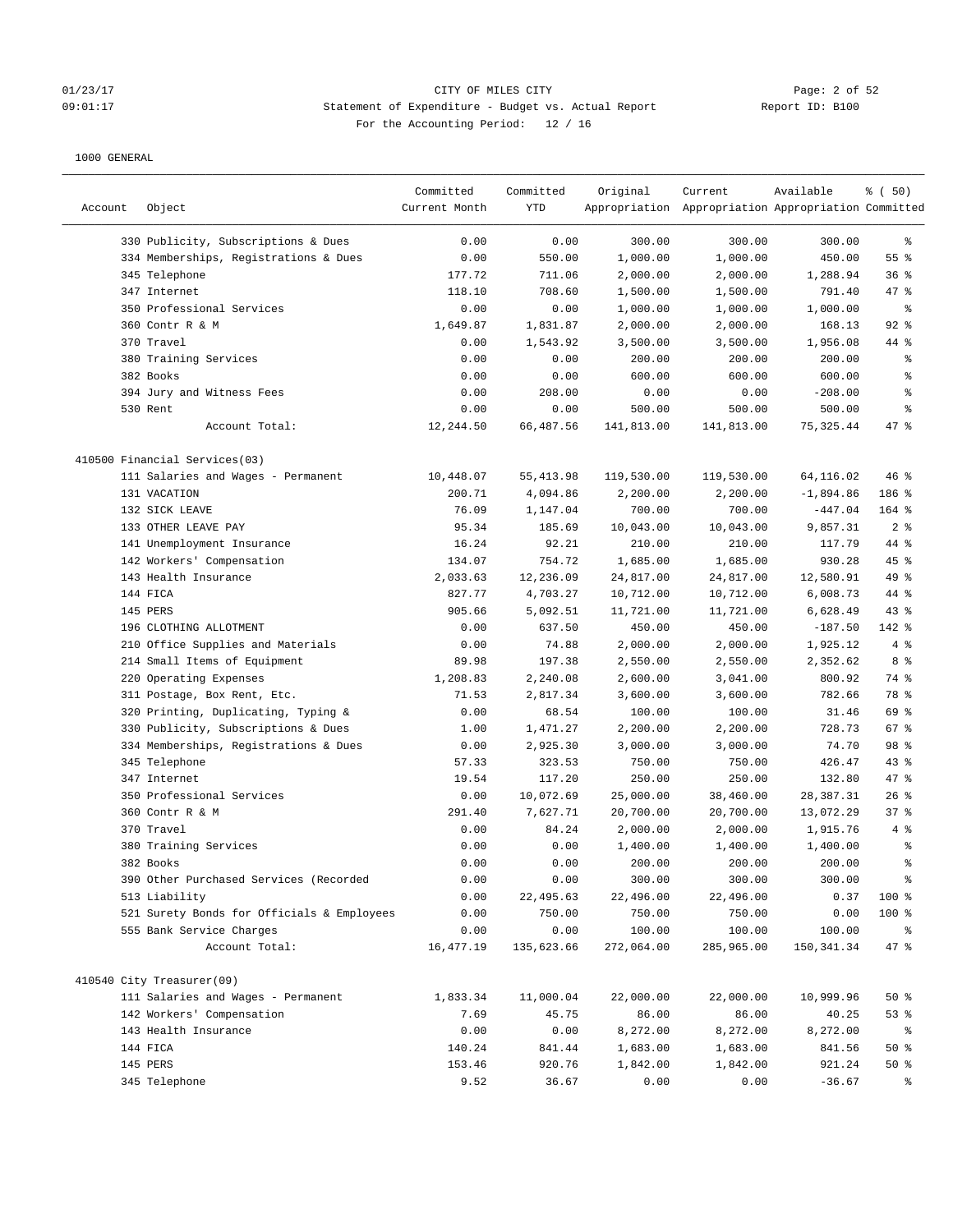# 01/23/17 CITY OF MILES CITY Page: 3 of 52 09:01:17 Statement of Expenditure - Budget vs. Actual Report Report ID: B100 For the Accounting Period: 12 / 16

| Account          | Object                                    | Committed<br>Current Month | Committed<br><b>YTD</b> | Original   | Current<br>Appropriation Appropriation Appropriation Committed | Available | % (50)                   |
|------------------|-------------------------------------------|----------------------------|-------------------------|------------|----------------------------------------------------------------|-----------|--------------------------|
|                  | 350 Professional Services                 | 0.00                       | 83.00                   | 550.00     | 550.00                                                         | 467.00    | 15 <sup>8</sup>          |
|                  | 360 Contr R & M                           | 73.94                      | 443.64                  | 128.00     | 128.00                                                         | $-315.64$ | $347$ $%$                |
|                  | Account Total:                            | 2,218.19                   | 13,371.30               | 34,561.00  | 34,561.00                                                      | 21,189.70 | 39%                      |
| 410600 Elections |                                           |                            |                         |            |                                                                |           |                          |
|                  | 300 PURCHASED SERVICES                    | 0.00                       | 0.00                    | 6,772.00   | 6,772.00                                                       | 6,772.00  | နွ                       |
|                  | Account Total:                            | 0.00                       | 0.00                    | 6,772.00   | 6,772.00                                                       | 6,772.00  | န္                       |
|                  | 411020 Community Services & Planning      |                            |                         |            |                                                                |           |                          |
|                  | 111 Salaries and Wages - Permanent        | 2,742.05                   | 17,977.97               | 38,228.00  | 38,716.00                                                      | 20,738.03 | 46%                      |
|                  | 121 OVERTIME-PERMANENT                    | 5.65                       | 64.86                   | 500.00     | 500.00                                                         | 435.14    | $13*$                    |
|                  | 131 VACATION                              | 496.00                     | 2,119.61                | 4,000.00   | 4,000.00                                                       | 1,880.39  | 53%                      |
|                  | 132 SICK LEAVE                            | 58.28                      | 615.55                  | 2,000.00   | 2,000.00                                                       | 1,384.45  | $31$ $%$                 |
|                  | 133 OTHER LEAVE PAY                       | 385.12                     | 1,449.25                | 3,529.00   | 3,529.00                                                       | 2,079.75  | 41 %                     |
|                  | 141 Unemployment Insurance                | 5.54                       | 33.47                   | 72.00      | 72.00                                                          | 38.53     | 46%                      |
|                  | 142 Workers' Compensation                 | 18.17                      | 109.29                  | 227.00     | 234.00                                                         | 124.71    | 47 %                     |
|                  | 143 Health Insurance                      | 751.46                     | 4,508.74                | 9,017.00   | 9,017.00                                                       | 4,508.26  | 50%                      |
|                  | 144 FICA                                  | 282.09                     | 1,712.80                | 3,692.00   | 3,729.00                                                       | 2,016.20  | 46%                      |
|                  | 145 PERS                                  | 308.60                     | 1,860.41                | 4,039.00   | 4,080.00                                                       | 2,219.59  | 46 %                     |
|                  | 196 CLOTHING ALLOTMENT                    | 0.00                       | 163.50                  | 314.00     | 314.00                                                         | 150.50    | $52$ $%$                 |
|                  | 210 Office Supplies and Materials         | 14.83                      | 14.83                   | 800.00     | 800.00                                                         | 785.17    | 2 <sup>8</sup>           |
|                  | 214 Small Items of Equipment              | 0.00                       | 0.00                    | 800.00     | 800.00                                                         | 800.00    | ి                        |
|                  | 220 Operating Expenses                    | 0.00                       | 63.04                   | 200.00     | 200.00                                                         | 136.96    | $32$ $%$                 |
|                  | 311 Postage, Box Rent, Etc.               | 0.00                       | 166.11                  | 250.00     | 250.00                                                         | 83.89     | 66 %                     |
|                  | 320 Printing, Duplicating, Typing &       | 0.00                       | 0.00                    | 1,000.00   | 1,000.00                                                       | 1,000.00  | န့                       |
|                  | 327 Map Printing                          | 0.00                       | 0.00                    | 100.00     | 100.00                                                         | 100.00    | န္                       |
|                  | 330 Publicity, Subscriptions & Dues       | 0.00                       | 402.30                  | 1,500.00   | 1,500.00                                                       | 1,097.70  | 27%                      |
|                  | 331 Publication of Formal & Legal Notices | 0.00                       | 78.00                   | 300.00     | 300.00                                                         | 222.00    | $26$ %                   |
|                  | 334 Memberships, Registrations & Dues     | 0.00                       | 0.00                    | 200.00     | 200.00                                                         | 200.00    | $\,{}^{\circ}\!\!\delta$ |
|                  | 345 Telephone                             | 82.37                      | 473.77                  | 900.00     | 900.00                                                         | 426.23    | 53%                      |
|                  | 347 Internet                              | 0.00                       | 0.00                    | 100.00     | 100.00                                                         | 100.00    | ి                        |
|                  | 350 Professional Services                 | 1,911.00                   | 18,190.50               | 63,611.00  | 63,611.00                                                      | 45,420.50 | 29%                      |
|                  | 360 Contr R & M                           | 72.85                      | 437.10                  | 1,819.00   | 1,819.00                                                       | 1,381.90  | $24$ %                   |
|                  | 370 Travel                                | 0.00                       | 799.23                  | 1,500.00   | 1,500.00                                                       | 700.77    | 53%                      |
|                  | 380 Training Services                     | 50.00                      | $-69.80$                | 1,200.00   | 1,200.00                                                       | 1,269.80  | $-6$ %                   |
|                  | 382 Books                                 | 0.00                       | 47.45                   | 150.00     | 150.00                                                         | 102.55    | $32$ $%$                 |
|                  | Account Total:                            | 7,184.01                   | 51, 217.98              | 140,048.00 | 140,621.00                                                     | 89,403.02 | 36%                      |
|                  | 411100 Legal Services(04)                 |                            |                         |            |                                                                |           |                          |
|                  | 111 Salaries and Wages - Permanent        | 6,920.65                   | 48,150.96               | 98,830.00  | 98,830.00                                                      | 50,679.04 | 49 %                     |
|                  | 131 VACATION                              | 128.96                     | 1,951.36                | 3,000.00   | 3,000.00                                                       | 1,048.64  | 65 %                     |
|                  | 132 SICK LEAVE                            | 511.81                     | 870.48                  | 1,500.00   | 1,500.00                                                       | 629.52    | 58 %                     |
|                  | 133 OTHER LEAVE PAY                       | 0.00                       | 96.72                   | 0.00       | 0.00                                                           | $-96.72$  | ိစ                       |
|                  | 141 Unemployment Insurance                | 11.35                      | 76.72                   | 160.00     | 160.00                                                         | 83.28     | 48 %                     |
|                  | 142 Workers' Compensation                 | 48.76                      | 316.16                  | 624.00     | 624.00                                                         | 307.84    | $51$ %                   |
|                  | 143 Health Insurance                      | 689.70                     | 3,448.48                | 8,272.00   | 8,272.00                                                       | 4,823.52  | $42$ %                   |
|                  | 144 FICA                                  | 572.94                     | 3,879.50                | 8,070.00   | 8,070.00                                                       | 4,190.50  | 48 %                     |
|                  | 145 PERS                                  | 632.90                     | 4,274.54                | 8,829.00   | 8,829.00                                                       | 4,554.46  | 48 %                     |
|                  | 196 CLOTHING ALLOTMENT                    | 0.00                       | 75.00                   | 100.00     | 100.00                                                         | 25.00     | 75 %                     |
|                  | 210 Office Supplies and Materials         | 132.86                     | 425.28                  | 500.00     | 500.00                                                         | 74.72     | 85 %                     |
|                  | 214 Small Items of Equipment              | 652.04                     | 861.98                  | 425.00     | 425.00                                                         | $-436.98$ | $203$ %                  |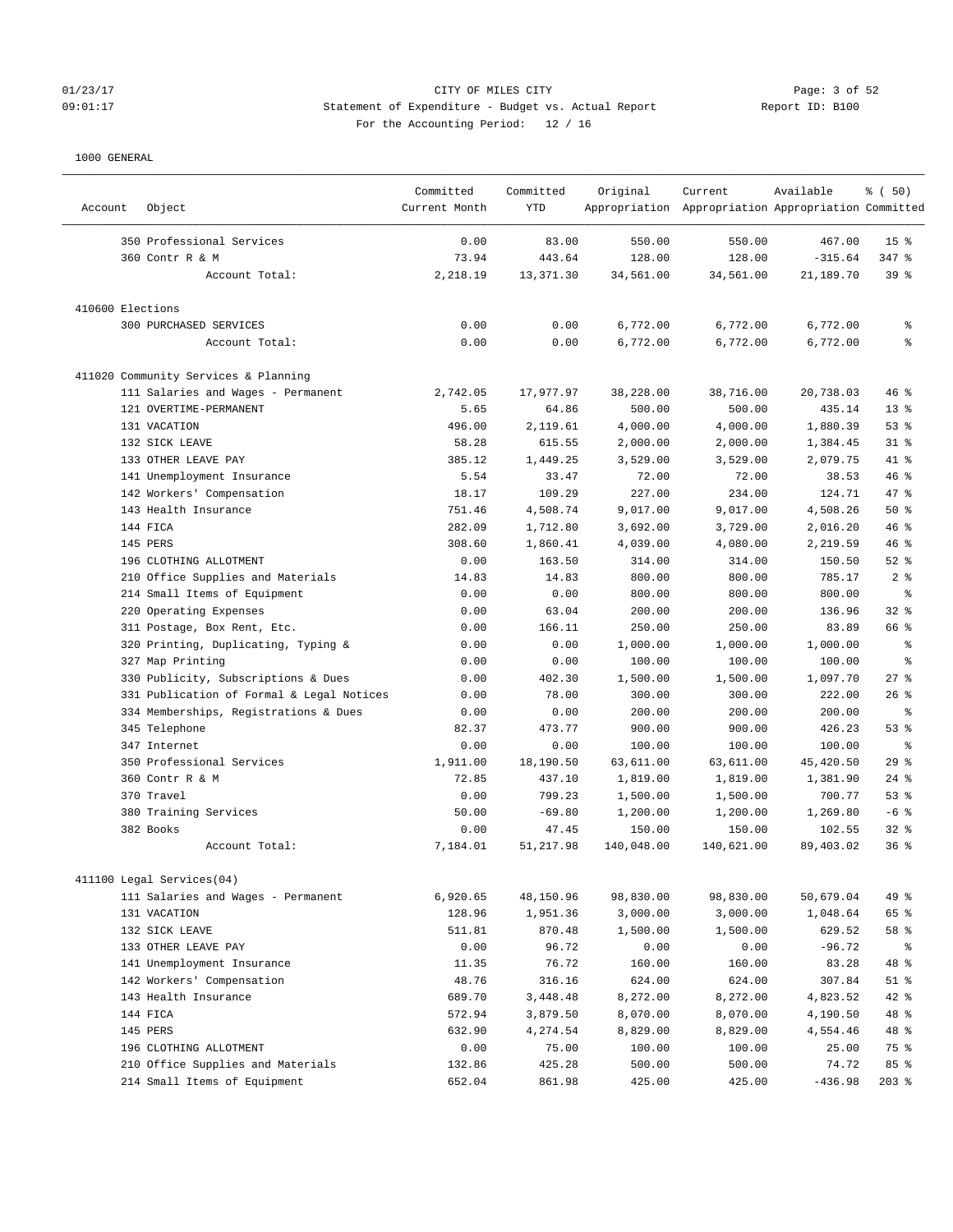# 01/23/17 CITY OF MILES CITY<br>
09:01:17 Page: 4 of 52<br>
09:01:17 Statement of Expenditure - Budget vs. Actual Report 19 (101) Report ID: B100 09:01:17 Statement of Expenditure - Budget vs. Actual Report Report ID: B100 For the Accounting Period: 12 / 16

| Account          | Object                              | Committed<br>Current Month | Committed<br>YTD | Original   | Current<br>Appropriation Appropriation Appropriation Committed | Available     | % (50)          |
|------------------|-------------------------------------|----------------------------|------------------|------------|----------------------------------------------------------------|---------------|-----------------|
|                  | 220 Operating Expenses              | 471.70                     | 1,663.82         | 1,500.00   | 1,500.00                                                       | $-163.82$     | 111 %           |
|                  | 311 Postage, Box Rent, Etc.         | 18.30                      | 177.62           | 600.00     | 600.00                                                         | 422.38        | $30*$           |
|                  | 345 Telephone                       | 9.51                       | 36.26            | 120.00     | 120.00                                                         | 83.74         | $30*$           |
|                  | 350 Professional Services           | 100.00                     | 1,004.70         | 10,500.00  | 10,500.00                                                      | 9,495.30      | $10*$           |
|                  | 360 Contr R & M                     | 0.00                       | 0.00             | 100.00     | 100.00                                                         | 100.00        | $\epsilon$      |
|                  | 370 Travel                          | 171.35                     | 171.35           | 550.00     | 550.00                                                         | 378.65        | $31$ %          |
|                  | Account Total:                      | 11,072.83                  | 67,480.93        | 143,680.00 | 143,680.00                                                     | 76,199.07     | 47 %            |
|                  | 411101 Labor Negotiations           |                            |                  |            |                                                                |               |                 |
|                  | 350 Professional Services           | 4,756.25                   | 5,675.00         | 10,000.00  | 10,000.00                                                      | 4,325.00      | 57%             |
|                  | Account Total:                      | 4,756.25                   | 5,675.00         | 10,000.00  | 10,000.00                                                      | 4,325.00      | 57%             |
| 411230 City Hall |                                     |                            |                  |            |                                                                |               |                 |
|                  | 214 Small Items of Equipment        | 0.00                       | 0.00             | 400.00     | 400.00                                                         | 400.00        | $\epsilon$      |
|                  | 220 Operating Expenses              | 208.00                     | 1,226.93         | 2,500.00   | 2,500.00                                                       | 1,273.07      | 49 %            |
|                  | 230 Repair and Maintenance Supplies | 68.99                      | 1,461.99         | 1,500.00   | 1,500.00                                                       | 38.01         | 97%             |
|                  | 341 Electric Utility Services       | 365.74                     | 2,888.15         | 6,000.00   | 6,000.00                                                       | 3,111.85      | 48 %            |
|                  | 342 Water Utility Services          | 54.61                      | 325.56           | 750.00     | 750.00                                                         | 424.44        | 43%             |
|                  | 343 Sewer Utility Services          | 65.31                      | 389.30           | 370.00     | 370.00                                                         | $-19.30$      | 105 %           |
|                  | 344 Gas Utility Service             | 353.54                     | 608.14           | 3,750.00   | 3,750.00                                                       | 3,141.86      | 16 <sup>8</sup> |
|                  | 346 Garbage Service                 | 47.41                      | 142.23           | 200.00     | 200.00                                                         | 57.77         | 71 %            |
|                  | 360 Contr R & M                     | 600.00                     | 4,000.00         | 14,500.00  | 14,500.00                                                      | 10,500.00     | $28$ %          |
|                  | 400 BUILDING MATERIALS              | 0.00                       | 0.00             | 3,000.00   | 3,000.00                                                       | 3,000.00      | နွ              |
|                  | 511 Insurance on Buildings          | 0.00                       | 2,216.42         | 2,217.00   | 2,217.00                                                       | 0.58          | 100 %           |
|                  | Account Total:                      | 1,763.60                   | 13,258.72        | 35,187.00  | 35,187.00                                                      | 21,928.28     | 38 <sup>8</sup> |
|                  | 411840 Program Assistant            |                            |                  |            |                                                                |               |                 |
|                  | 111 Salaries and Wages - Permanent  | 2,046.31                   | 12,731.83        | 32,790.00  | 32,790.00                                                      | 20,058.17     | 39%             |
|                  | 131 VACATION                        | 371.38                     | 1,757.97         | 468.00     | 468.00                                                         | $-1, 289.97$  | 376 %           |
|                  | 132 SICK LEAVE                      | 197.12                     | 1,071.71         | 467.00     | 467.00                                                         | $-604.71$     | $229$ $%$       |
|                  | 133 OTHER LEAVE PAY                 | 22.70                      | 242.63           | 2,539.00   | 2,539.00                                                       | 2,296.37      | $10*$           |
|                  | 141 Unemployment Insurance          | 3.96                       | 23.98            | 54.00      | 54.00                                                          | 30.02         | 44 %            |
|                  | 142 Workers' Compensation           | 32.69                      | 195.66           | 436.00     | 436.00                                                         | 240.34        | 45 %            |
|                  | 143 Health Insurance                | 686.34                     | 4,118.07         | 8,272.00   | 8,272.00                                                       | 4,153.93      | 50%             |
|                  | 144 FICA                            | 201.78                     | 1,219.78         | 2,774.00   | 2,774.00                                                       | 1,554.22      | 44 %            |
|                  | 145 PERS                            | 220.76                     | 1,322.83         | 3,035.00   | 3,035.00                                                       | 1,712.17      | 44 %            |
|                  | 196 CLOTHING ALLOTMENT              | 0.00                       | 140.25           | 141.00     | 141.00                                                         | 0.75          | 99 <sup>8</sup> |
|                  | 220 Operating Expenses              | 0.00                       | 0.00             | 2,169.00   | 2,169.00                                                       | 2,169.00      | ま               |
|                  | 350 Professional Services           | 0.00                       | 219.69           | 2,487.00   | 2,487.00                                                       | 2,267.31      | 9%              |
|                  | 360 Contr R & M                     | 0.00                       | 145.70           | 194.00     | 194.00                                                         | 48.30         | 75 %            |
|                  | Account Total:                      | 3,783.04                   | 23,190.10        | 55,826.00  | 55,826.00                                                      | 32,635.90     | 42 %            |
|                  | Account Group Total:                | 74,068.82                  | 412,388.82       | 910,640.00 | 925,114.00                                                     | 512,725.18    | 45 %            |
|                  | 420000 PUBLIC SAFETY-GASB68         |                            |                  |            |                                                                |               |                 |
|                  | 420000 PUBLIC SAFETY-GASB68         |                            |                  |            |                                                                |               |                 |
|                  | 199 GASB68                          | 259,839.00                 | 259,839.00       | 0.00       | 0.00                                                           | $-259,839.00$ | ႜ               |
|                  | Account Total:                      | 259,839.00                 | 259,839.00       | 0.00       | 0.00                                                           | $-259,839.00$ | နွ              |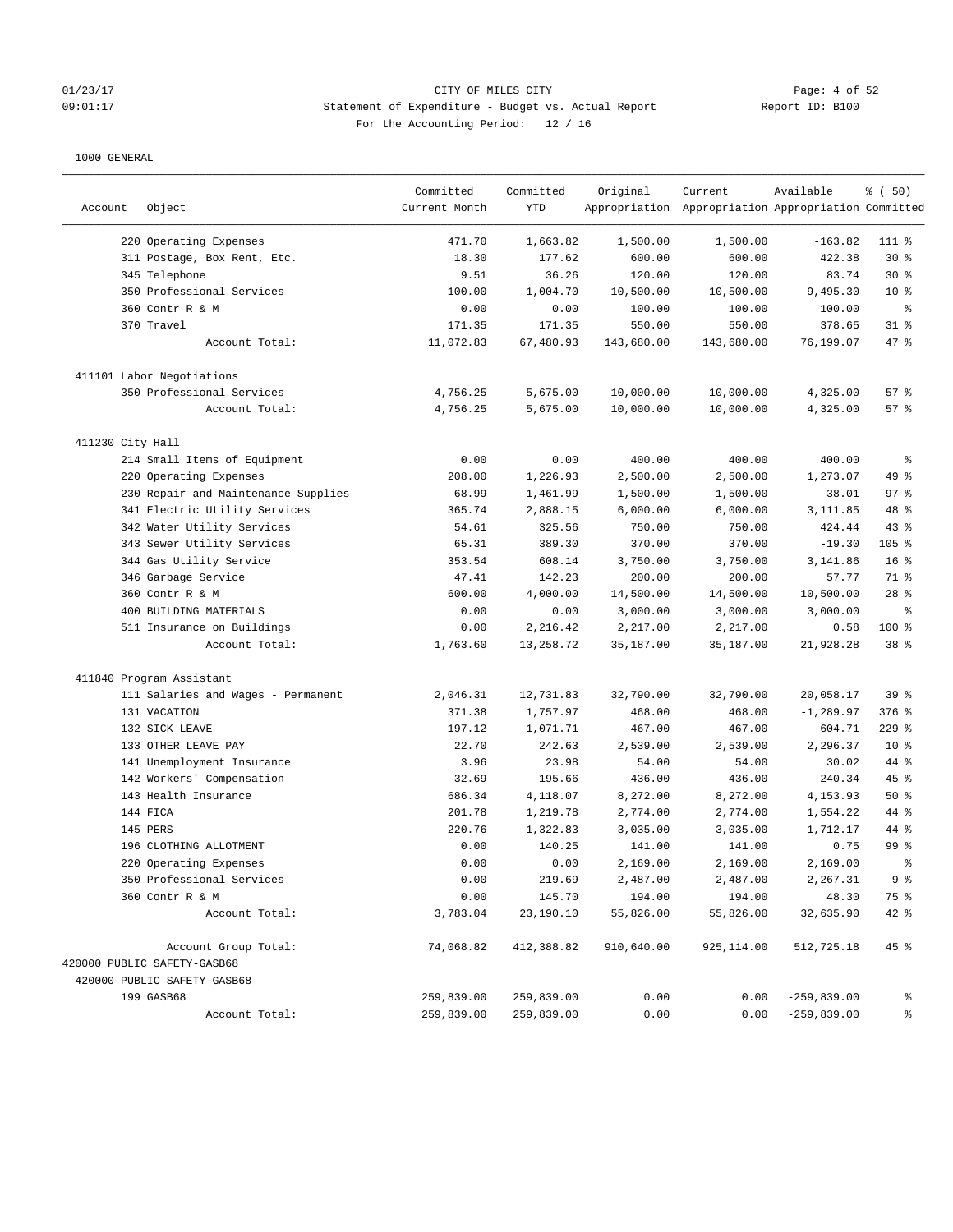### 01/23/17 Page: 5 of 52 09:01:17 Statement of Expenditure - Budget vs. Actual Report Report ID: B100 For the Accounting Period: 12 / 16

| Account | Object                                      | Committed<br>Current Month | Committed<br>YTD | Original                             | Current<br>Appropriation Appropriation Appropriation Committed | Available               | % (50)    |
|---------|---------------------------------------------|----------------------------|------------------|--------------------------------------|----------------------------------------------------------------|-------------------------|-----------|
|         | 420140 Crime Control and Investigation(05)  |                            |                  |                                      |                                                                |                         |           |
|         | 111 Salaries and Wages - Permanent          | 54, 575.07                 | 320,568.45       | 765,127.00                           | 765,127.00                                                     | 444,558.55              | $42$ %    |
|         | 121 OVERTIME-PERMANENT                      | 7,947.91                   | 43,588.43        | 21,500.00                            | 21,500.00                                                      | $-22,088.43$            | $203$ %   |
|         | 131 VACATION                                | 764.32                     | 35, 181. 24      | 30,000.00                            | 30,000.00                                                      | $-5, 181.24$            | 117 %     |
|         | 132 SICK LEAVE                              | 3,990.84                   | 21,887.82        | 7,500.00                             | 7,500.00                                                       | $-14, 387.82$           | $292$ %   |
|         | 133 OTHER LEAVE PAY                         | 1,008.74                   | 11,801.46        | 28,840.00                            | 28,840.00                                                      | 17,038.54               | 41 %      |
|         | 134 HOLIDAY PAY                             | 0.00                       | 8,611.48         | 21,500.00                            | 21,500.00                                                      | 12,888.52               | 40 %      |
|         | 141 Unemployment Insurance                  | 102.44                     | 672.36           | 1,388.00                             | 1,388.00                                                       | 715.64                  | 48 %      |
|         | 142 Workers' Compensation                   | 3,162.51                   | 20,822.94        | 42,022.00                            | 42,022.00                                                      | 21,199.06               | 50%       |
|         | 143 Health Insurance                        | 11,031.50                  | 61,539.29        | 140,627.00                           | 140,627.00                                                     | 79,087.71               | 44 %      |
|         | 144 FICA                                    | 978.18                     | 6,451.40         | 13,744.00                            | 13,744.00                                                      | 7,292.60                | 47.8      |
|         | 146 Police Pension                          | 8,570.26                   | 57,603.25        | 127,992.00                           | 127,992.00                                                     | 70,388.75               | $45$ %    |
|         | 196 CLOTHING ALLOTMENT                      | 0.00                       | 6,595.00         | 12,960.00                            | 12,960.00                                                      | 6, 365.00               | $51$ %    |
|         | 210 Office Supplies and Materials           | 460.32                     | 2,786.58         | 7,000.00                             | 7,000.00                                                       | 4,213.42                | 40 %      |
|         | 214 Small Items of Equipment                | 620.00                     | 1,927.59         | 11,500.00                            | 11,500.00                                                      | 9,572.41                | $17*$     |
|         | 220 Operating Expenses                      | 1,933.63                   | 10,317.65        | 13,125.00                            | 13,125.00                                                      | 2,807.35                | 79 %      |
|         | 226 Clothing and Uniforms                   | 0.00                       | 1,027.34         | 500.00                               | 500.00                                                         | $-527.34$               | $205$ %   |
|         | 227 Firearm Supplies                        | 2,911.60                   | 2,911.60         | 4,800.00                             | 4,800.00                                                       | 1,888.40                | 61 %      |
|         | 230 Repair and Maintenance Supplies         | 2,144.18                   | 5,966.85         | 10,000.00                            | 10,000.00                                                      | 4,033.15                | 60 %      |
|         | 231 Gas, Oil, Diesel Fuel, Grease, etc.     | 1,679.78                   | 9,642.92         | 38,000.00                            | 38,000.00                                                      | 28,357.08               | 25%       |
|         | 311 Postage, Box Rent, Etc.                 | 96.27                      | 462.87           | 1,000.00                             | 1,000.00                                                       | 537.13                  | 46%       |
|         | 330 Publicity, Subscriptions & Dues         | 0.00                       | 504.00           | 300.00                               | 300.00                                                         | $-204.00$               | 168 %     |
|         | 334 Memberships, Registrations & Dues       | 0.00                       | 182.00           | 2,708.00                             | 2,708.00                                                       | 2,526.00                | 7 %       |
|         | 345 Telephone                               | 317.91                     | 1,887.01         | 4,500.00                             | 4,500.00                                                       | 2,612.99                | 42 %      |
|         | 347 Internet                                | 65.66                      | 393.96           | 800.00                               | 800.00                                                         | 406.04                  | 49 %      |
|         | 350 Professional Services                   | 910.00                     | 9,397.75         | 20,000.00                            | 20,000.00                                                      | 10,602.25               | 47 %      |
|         | 360 Contr R & M                             | 27.00                      | 189.00           | 400.00                               | 400.00                                                         | 211.00                  | 47 %      |
|         | 366 R&M Vehicles - Police/Animal Control    | 1,125.00                   | 4,610.91         | 18,000.00                            | 18,000.00                                                      | 13,389.09               | 26%       |
|         | 370 Travel                                  | 41.00                      | 1,102.00         | 4,500.00                             | 4,500.00                                                       | 3,398.00                | $24$ %    |
|         | 380 Training Services                       | 931.00                     | 3,702.00         | 9,000.00                             | 9,000.00                                                       | 5,298.00                | 41 %      |
|         | 512 Insurance on Vehicles & Equipment       | 0.00                       | 1,268.83         | 1,269.00                             |                                                                | 0.17                    | $100$ %   |
|         |                                             |                            |                  |                                      | 1,269.00                                                       |                         | $100$ %   |
|         | 700 Grants, Contributions & Indemnities     | 0.00                       | 4,000.00         | 4,000.00                             | 4,000.00                                                       | 0.00                    |           |
|         | 791 Shop With A Cop                         | 0.00                       | 0.00             | 5,000.00                             | 5,000.00                                                       | 5,000.00                | နွ        |
|         | 940 Machinery & Equipment<br>Account Total: | 0.00<br>105,395.12         | 0.00             | 40,000.00<br>657,603.98 1,409,602.00 | 40,000.00<br>1,409,602.00                                      | 40,000.00<br>751,998.02 | る<br>47 % |
|         |                                             |                            |                  |                                      |                                                                |                         |           |
|         | 420144 School Resource Officer              |                            |                  |                                      |                                                                |                         |           |
|         | 142 Workers' Compensation                   | $-6.28$                    | 0.00             | 0.00                                 | 0.00                                                           | 0.00                    | ್ಠಿ       |
|         | Account Total:                              | $-6.28$                    | 0.00             | 0.00                                 | 0.00                                                           | 0.00                    | ್ಠಿ       |
|         | 420160 Communications-Dispatch              |                            |                  |                                      |                                                                |                         |           |
|         | 111 Salaries and Wages - Permanent          | 15,616.23                  | 90,035.49        | 233,652.00                           | 233,652.00                                                     | 143,616.51              | 39%       |
|         | 121 OVERTIME-PERMANENT                      | 1,363.67                   | 11,287.32        | 7,000.00                             | 7,000.00                                                       | $-4, 287.32$            | 161 %     |
|         | 131 VACATION                                | 926.56                     | 6,535.02         | 12,000.00                            | 12,000.00                                                      | 5,464.98                | 54 %      |
|         | 132 SICK LEAVE                              | 352.76                     | 4,466.58         | 4,500.00                             | 4,500.00                                                       | 33.42                   | 99 %      |
|         | 133 OTHER LEAVE PAY                         | 706.30                     | 2,483.74         | 6,207.00                             | 6,207.00                                                       | 3,723.26                | 40 %      |
|         | 134 HOLIDAY PAY                             | 0.00                       | 2,892.45         | 12,620.00                            | 12,620.00                                                      | 9,727.55                | $23$ $%$  |
|         | 141 Unemployment Insurance                  | 28.50                      | 177.56           | 429.00                               | 429.00                                                         | 251.44                  | 41 %      |
|         | 142 Workers' Compensation                   | 893.56                     | 5,546.78         | 13,664.00                            | 13,664.00                                                      | 8,117.22                | 41 %      |
|         | 143 Health Insurance                        | 2,763.00                   | 17,821.93        | 49,633.00                            | 49,633.00                                                      | 31,811.07               | 36%       |
|         | 144 FICA                                    | 1,449.41                   | 9,031.14         | 21,869.00                            | 21,869.00                                                      | 12,837.86               | 41 %      |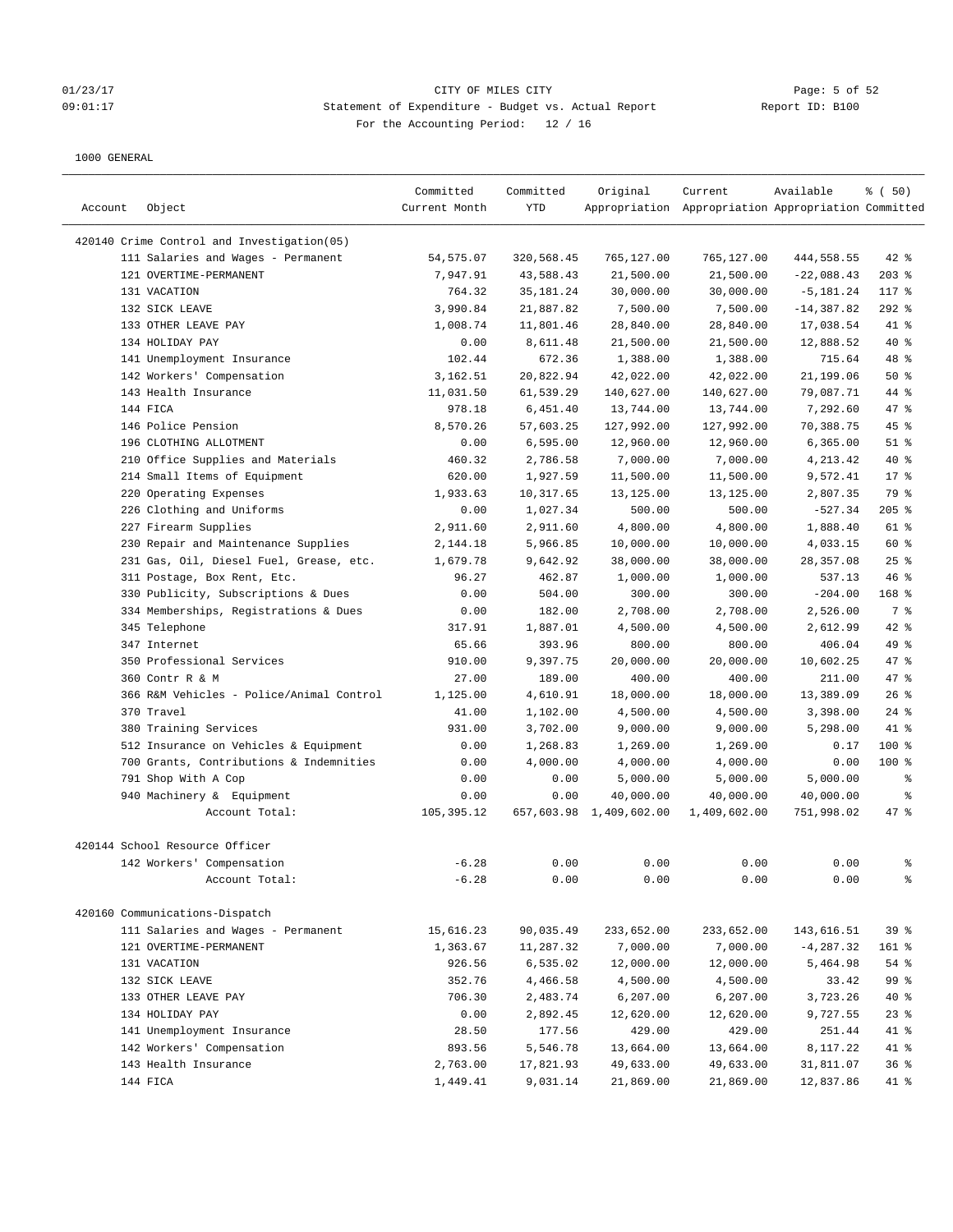# O1/23/17 Page: 6 of 52<br>
O9:01:17 Page: 6 of 52<br>
O9:01:17 CITY OF MILES CITY CHEREN CITY Actual Report CHEREN Report ID: B100 09:01:17 Statement of Expenditure - Budget vs. Actual Report Report ID: B100 For the Accounting Period: 12 / 16

| Account | Object                                  | Committed<br>Current Month | Committed<br>YTD | Original   | Current<br>Appropriation Appropriation Appropriation Committed | Available  | % (50)          |
|---------|-----------------------------------------|----------------------------|------------------|------------|----------------------------------------------------------------|------------|-----------------|
|         | 145 PERS                                | 1,587.41                   | 9,851.54         | 23,927.00  | 23,927.00                                                      | 14,075.46  | $41$ %          |
|         | 146 Police Pension                      | 0.00                       | $-76.63$         | 0.00       | 0.00                                                           | 76.63      | နွ              |
|         | 196 CLOTHING ALLOTMENT                  | 31.25                      | 656.25           | 2,000.00   | 2,000.00                                                       | 1,343.75   | 33%             |
|         | 210 Office Supplies and Materials       | 0.00                       | 461.62           | 3,500.00   | 3,500.00                                                       | 3,038.38   | 13 <sup>°</sup> |
|         | 214 Small Items of Equipment            | 0.00                       | 0.00             | 4,500.00   | 4,500.00                                                       | 4,500.00   | ್ಠಿ             |
|         | 220 Operating Expenses                  | 0.00                       | 23.88            | 2,000.00   | 2,000.00                                                       | 1,976.12   | 1 <sup>8</sup>  |
|         | 231 Gas, Oil, Diesel Fuel, Grease, etc. | 0.00                       | 0.00             | 600.00     | 600.00                                                         | 600.00     | နွ              |
|         | 311 Postage, Box Rent, Etc.             | 0.00                       | 34.65            | 75.00      | 75.00                                                          | 40.35      | 46%             |
|         | 320 Printing, Duplicating, Typing &     | 0.00                       | 0.00             | 300.00     | 300.00                                                         | 300.00     | ್ಠಿ             |
|         | 330 Publicity, Subscriptions & Dues     | 0.00                       | 0.00             | 100.00     | 100.00                                                         | 100.00     | ್ಠಿ             |
|         | 334 Memberships, Registrations & Dues   | 0.00                       | 65.00            | 400.00     | 400.00                                                         | 335.00     | 16 <sup>8</sup> |
|         | 345 Telephone                           | 316.01                     | 1,875.61         | 5,100.00   | 5,100.00                                                       | 3,224.39   | 37%             |
|         | 350 Professional Services               | 0.00                       | 664.00           | 10,000.00  | 10,000.00                                                      | 9,336.00   | 7 %             |
|         | 360 Contr R & M                         | 0.00                       | 0.00             | 100.00     | 100.00                                                         | 100.00     | ್ಠಿ             |
|         | 370 Travel                              | 0.00                       | 1,042.02         | 1,000.00   | 1,000.00                                                       | $-42.02$   | $104$ %         |
|         | 380 Training Services                   | 0.00                       | 660.00           | 2,000.00   | 2,000.00                                                       | 1,340.00   | 33%             |
|         | Account Total:                          | 26,034.66                  | 165,535.95       | 417,176.00 | 417,176.00                                                     | 251,640.05 | $40*$           |
|         | 420460 Fire Suppression(07)             |                            |                  |            |                                                                |            |                 |
|         | 111 Salaries and Wages - Permanent      | 37,732.41                  | 231,002.74       | 401,006.00 | 401,006.00                                                     | 170,003.26 | 58 %            |
|         | 112 SALARIES AND WAGES - PART PAID      | 1,136.50                   | 3,171.50         | 15,000.00  | 15,000.00                                                      | 11,828.50  | $21$ %          |
|         | 121 OVERTIME-PERMANENT                  | 3,803.19                   | 21,645.57        | 25,000.00  | 25,000.00                                                      | 3,354.43   | 87%             |
|         | 131 VACATION                            | 3,535.76                   | 13,791.55        | 16,000.00  | 16,000.00                                                      | 2,208.45   | 86 %            |
|         | 132 SICK LEAVE                          | 526.85                     | 3,298.80         | 15,000.00  | 15,000.00                                                      | 11,701.20  | $22$ %          |
|         | 133 OTHER LEAVE PAY                     | 0.00                       | 539.30           | 4,000.00   | 4,000.00                                                       | 3,460.70   | 13 <sup>°</sup> |
|         | 134 HOLIDAY PAY                         | 897.17                     | 6,533.41         | 10,000.00  | 10,000.00                                                      | 3,466.59   | 65 %            |
|         | 141 Unemployment Insurance              | 71.48                      | 419.99           | 707.00     | 707.00                                                         | 287.01     | 59%             |
|         | 142 Workers' Compensation               | 1,847.24                   | 10,606.99        | 15,840.00  | 15,840.00                                                      | 5,233.01   | 67%             |
|         | 143 Health Insurance                    | 6,487.20                   | 37,930.44        | 77,428.00  | 77,428.00                                                      | 39,497.56  | 49 %            |
|         | 144 FICA                                | 759.18                     | 4,244.99         | 6,830.00   | 6,830.00                                                       | 2,585.01   | 62 %            |
|         | 147 Firemen's Pension                   | 5,621.77                   | 31,796.99        | 68,108.00  | 68,108.00                                                      | 36,311.01  | 47 %            |
|         | 210 Office Supplies and Materials       | 339.64                     | 889.66           | 28,398.00  | 28,398.00                                                      | 27,508.34  | 3%              |
|         | 211 Clothing Allotment                  | 1,942.42                   | 3,742.42         | 7,120.00   | 7,120.00                                                       | 3,377.58   | 53%             |
|         | 214 Small Items of Equipment            | 827.76                     | 3,337.30         | 12,358.00  | 13,952.00                                                      | 10,614.70  | $24$ %          |
|         | 217 Small Item Equ/Inspector            | 26.99                      | 85.99            | 250.00     | 250.00                                                         | 164.01     | 34%             |
|         | 220 Operating Expenses                  | 110.57                     | 2,107.29         | 10,595.00  | 10,595.00                                                      | 8,487.71   | $20*$           |
|         | 223 Operating Exp/Inspector             | 0.00                       | 0.00             | 2,500.00   | 2,500.00                                                       | 2,500.00   | ್ಠಿ             |
|         | 226 Clothing and Uniforms               | 0.00                       | 618.31           | 8,000.00   | 8,000.00                                                       | 7,381.69   | 8 %             |
|         | 230 Repair and Maintenance Supplies     | 528.65                     | 1,545.94         | 6,500.00   | 6,500.00                                                       | 4,954.06   | $24$ %          |
|         | 231 Gas, Oil, Diesel Fuel, Grease, etc. | 857.07                     | 3,775.43         | 8,000.00   | 8,000.00                                                       | 4,224.57   | 47 %            |
|         | 241 Consumable Tools                    | 0.00                       | $-38.36$         | 2,000.00   | 2,000.00                                                       | 2,038.36   | $-2$ %          |
|         | 311 Postage, Box Rent, Etc.             | 0.00                       | 0.00             | 75.00      | 75.00                                                          | 75.00      | ႜ               |
|         | 320 Printing, Duplicating, Typing &     | 0.00                       | 0.00             | 100.00     | 100.00                                                         | 100.00     | ៖               |
|         | 330 Publicity, Subscriptions & Dues     | 107.54                     | 282.54           | 200.00     | 200.00                                                         | $-82.54$   | 141 %           |
|         | 334 Memberships, Registrations & Dues   | 0.00                       | 1,300.00         | 2,000.00   | 2,000.00                                                       | 700.00     | 65 %            |
|         | 341 Electric Utility Services           | 265.28                     | 2,012.29         | 4,500.00   | 4,500.00                                                       | 2,487.71   | $45$ %          |
|         | 342 Water Utility Services              | 31.13                      | 188.83           | 450.00     | 450.00                                                         | 261.17     | $42$ %          |
|         | 343 Sewer Utility Services              | 37.23                      | 221.91           | 300.00     | 300.00                                                         | 78.09      | 74 %            |
|         | 344 Gas Utility Service                 | 161.96                     | 289.59           | 2,400.00   | 2,400.00                                                       | 2,110.41   | $12$ %          |
|         | 345 Telephone                           | 229.50                     | 1,277.70         | 2,000.00   | 2,000.00                                                       | 722.30     | 64 %            |
|         | 346 Garbage Service                     | 47.41                      | 878.18           | 750.00     | 750.00                                                         | $-128.18$  | 117 %           |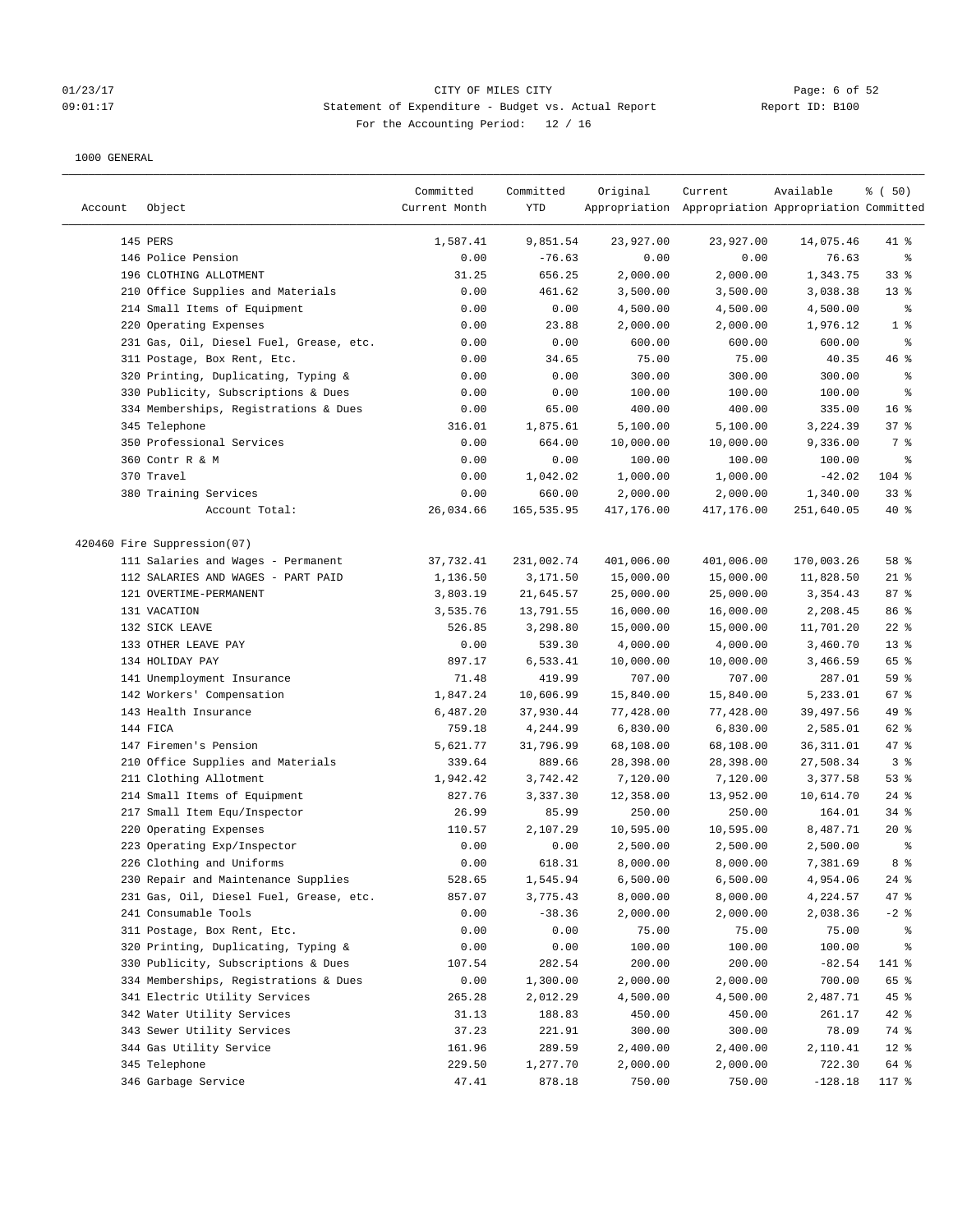# 01/23/17 Page: 7 of 52 09:01:17 Statement of Expenditure - Budget vs. Actual Report Report ID: B100 For the Accounting Period: 12 / 16

| Account              | Object                                    | Committed<br>Current Month | Committed<br><b>YTD</b> | Original                             | Current<br>Appropriation Appropriation Appropriation Committed | Available                 | % (50)                   |
|----------------------|-------------------------------------------|----------------------------|-------------------------|--------------------------------------|----------------------------------------------------------------|---------------------------|--------------------------|
|                      |                                           |                            |                         |                                      |                                                                |                           |                          |
|                      | 347 Internet                              | 135.60                     | 813.60                  | 2,000.00                             | 2,000.00                                                       | 1,186.40                  | 41 %                     |
|                      | 350 Professional Services                 | 5,210.00                   | 11,990.44               | 6,000.00                             | 8,000.00                                                       | $-3,990.44$               | 150 %                    |
|                      | 360 Contr R & M                           | 0.00                       | 4,243.15                | 8,335.00                             | 8,335.00                                                       | 4,091.85                  | $51$ %<br>2 <sup>8</sup> |
|                      | 364 R&M Vehicles - Fire/Amb<br>370 Travel | 444.14<br>0.00             | 369.72<br>481.00        | 15,000.00<br>8,490.00                | 15,000.00<br>8,490.00                                          | 14,630.28<br>8,009.00     | 6 %                      |
|                      | 375 Travel/Inspector                      | 0.00                       | 0.00                    | 1,000.00                             | 1,000.00                                                       |                           | နွ                       |
|                      | 380 Training Services                     | 2,000.00                   | 4,250.00                | 20,000.00                            |                                                                | 1,000.00<br>15,750.00     | $21$ %                   |
|                      | 382 Books                                 | 0.00                       | 1,910.46                | 2,500.00                             | 20,000.00<br>2,500.00                                          | 589.54                    | 76 %                     |
|                      | 400 BUILDING MATERIALS                    | 519.20                     | 543.46                  | 1,200.00                             | 1,200.00                                                       | 656.54                    | 45 %                     |
|                      | 511 Insurance on Buildings                | 0.00                       | 1,525.81                | 1,526.00                             | 1,526.00                                                       | 0.19                      | $100$ %                  |
|                      | 512 Insurance on Vehicles & Equipment     | 0.00                       | 4,878.40                | 4,879.00                             | 4,879.00                                                       | 0.60                      | 100 %                    |
|                      | Account Total:                            | 76,240.84                  | 418,503.33              | 824, 345.00                          | 827,939.00                                                     | 409, 435.67               | $51$ %                   |
|                      | Account Group Total:                      |                            |                         | 467,503.34 1,501,482.26 2,651,123.00 |                                                                | 2,654,717.00 1,153,234.74 | 57%                      |
|                      | 430000 Public Works-GASB68                |                            |                         |                                      |                                                                |                           |                          |
|                      | 430000 Public Works-GASB68                |                            |                         |                                      |                                                                |                           |                          |
|                      | 199 GASB68                                | 11,044.00                  | 11,044.00               | 0.00                                 | 0.00                                                           | $-11,044.00$              | နွ                       |
|                      | Account Total:                            | 11,044.00                  | 11,044.00               | 0.00                                 | 0.00                                                           | $-11,044.00$              | နွ                       |
| 431200 Flood Control |                                           |                            |                         |                                      |                                                                |                           |                          |
|                      | 111 Salaries and Wages - Permanent        | 1,185.83                   | 6,766.45                | 12,956.00                            | 12,956.00                                                      | 6,189.55                  | $52$ $%$                 |
|                      | 131 VACATION                              | 132.61                     | 765.31                  | 2,200.00                             | 2,200.00                                                       | 1,434.69                  | 35 <sup>8</sup>          |
|                      | 132 SICK LEAVE                            | 0.00                       | 227.30                  | 700.00                               | 700.00                                                         | 472.70                    | $32$ $%$                 |
|                      | 133 OTHER LEAVE PAY                       | 0.00                       | 151.53                  | 1,372.00                             | 1,372.00                                                       | 1,220.47                  | $11$ %                   |
|                      | 141 Unemployment Insurance                | 1.98                       | 11.82                   | 26.00                                | 26.00                                                          | 14.18                     | $45$ %                   |
|                      | 142 Workers' Compensation                 | 74.21                      | 444.21                  | 941.00                               | 941.00                                                         | 496.79                    | 47 %                     |
|                      | 143 Health Insurance                      | 275.91                     | 1,655.17                | 3,309.00                             | 3,309.00                                                       | 1,653.83                  | 50%                      |
|                      | 144 FICA                                  | 99.65                      | 602.63                  | 1,320.00                             | 1,320.00                                                       | 717.37                    | 46%                      |
|                      | 145 PERS                                  | 110.39                     | 662.22                  | 1,425.00                             | 1,425.00                                                       | 762.78                    | 46 %                     |
|                      | 196 CLOTHING ALLOTMENT                    | 0.00                       | 60.00                   | 60.00                                | 60.00                                                          | 0.00                      | 100 %                    |
|                      | 210 Office Supplies and Materials         | 57.87                      | 97.24                   | 300.00                               | 300.00                                                         | 202.76                    | $32$ $%$                 |
|                      | 214 Small Items of Equipment              | 0.00                       | 0.00                    | 2,500.00                             | 2,500.00                                                       | 2,500.00                  | ి                        |
|                      | 220 Operating Expenses                    | 0.00                       | 0.00                    | 1,000.00                             | 1,000.00                                                       | 1,000.00                  | နွ                       |
|                      | 231 Gas, Oil, Diesel Fuel, Grease, etc.   | 0.00                       | 0.00                    | 350.00                               | 350.00                                                         | 350.00                    | ್ಠಿ                      |
|                      | 311 Postage, Box Rent, Etc.               | 2.28                       | 994.50                  | 4,000.00                             | 4,000.00                                                       | 3,005.50                  | $25$ %                   |
|                      | 330 Publicity, Subscriptions & Dues       | 0.00                       | 0.00                    | 100.00                               | 100.00                                                         | 100.00                    | နွ                       |
|                      | 331 Publication of Formal & Legal Notices | 180.00                     | 888.00                  | 3,000.00                             | 3,000.00                                                       | 2,112.00                  | $30*$                    |
|                      | 334 Memberships, Registrations & Dues     | 0.00                       | 0.00                    | 250.00                               | 250.00                                                         | 250.00                    | ま                        |
|                      | 345 Telephone                             | 0.00                       | 0.00                    | 100.00                               | 100.00                                                         | 100.00                    | $\epsilon$               |
|                      | 350 Professional Services                 | 4,830.76                   | 22,010.06               | 362,900.00                           | 362,900.00                                                     | 340,889.94                | 6 <sup>°</sup>           |
|                      | 370 Travel                                | 0.00                       | $-163.25$               | 1,200.00                             | 1,200.00                                                       | 1,363.25                  | $-14$ %                  |
|                      | 380 Training Services                     | 0.00                       | 79.20                   | 250.00                               | 250.00                                                         | 170.80                    | 32%                      |
|                      | 382 Books                                 | 0.00                       | 0.00                    | 100.00                               | 100.00                                                         | 100.00                    | ိစ                       |
|                      | 533 Machinery and Equipment Rental        | 0.00                       | 0.00                    | 100.00                               | 100.00                                                         | 100.00                    | ್ಠಿ                      |
|                      | 540 Special Assessments                   | 0.00                       | 0.00                    | 500.00                               | 500.00                                                         | 500.00                    | $\epsilon$               |
|                      | Account Total:                            | 6,951.49                   | 35, 252.39              | 400,959.00                           | 400,959.00                                                     | 365,706.61                | 9 %                      |
|                      | Account Group Total:                      | 17,995.49                  | 46,296.39               | 400,959.00                           | 400,959.00                                                     | 354,662.61                | $12$ %                   |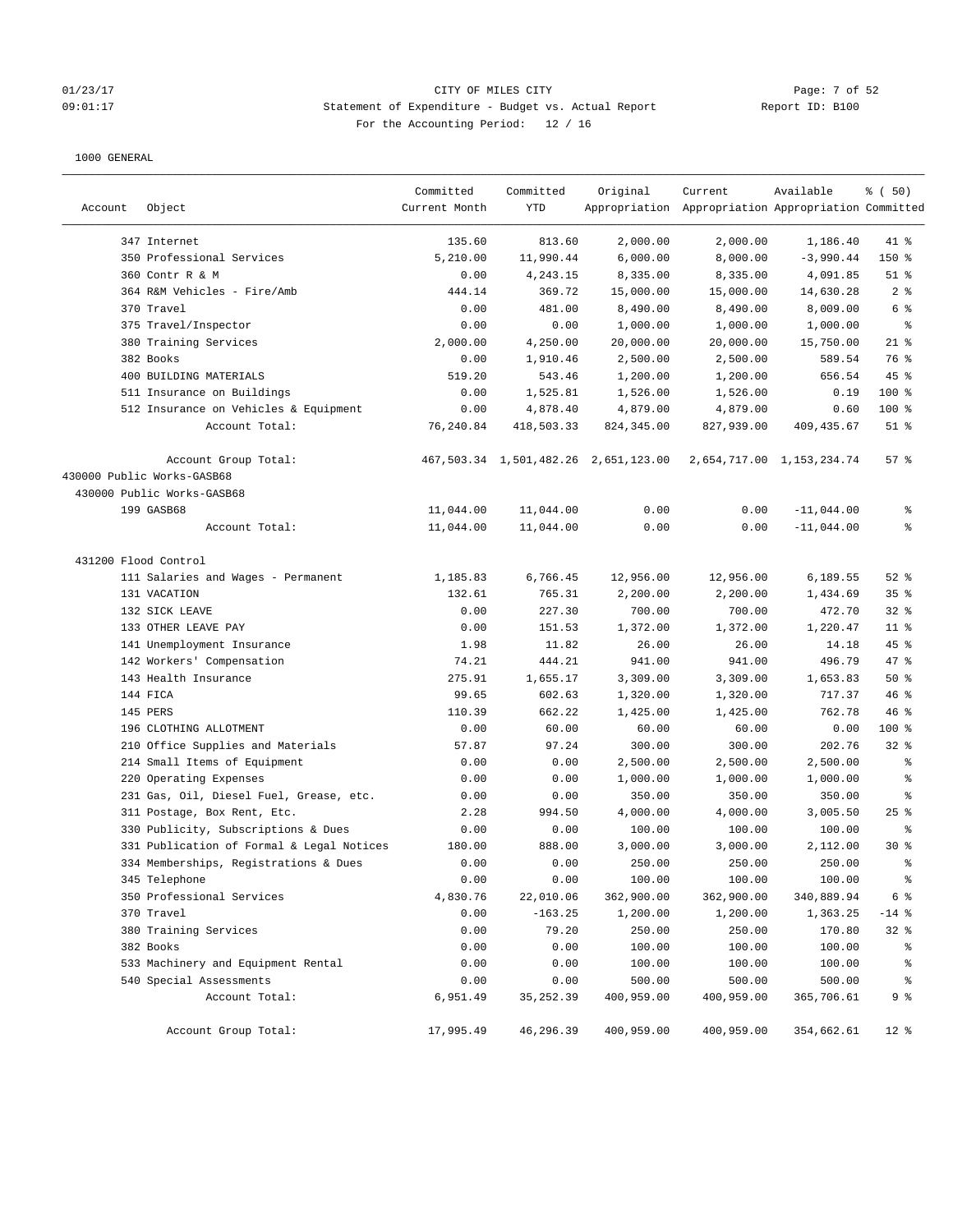### 01/23/17 Page: 8 of 52 09:01:17 Statement of Expenditure - Budget vs. Actual Report Report ID: B100 For the Accounting Period: 12 / 16

| Account | Object                                     | Committed<br>Current Month | Committed<br><b>YTD</b> | Original  | Current<br>Appropriation Appropriation Appropriation Committed | Available    | % (50)          |
|---------|--------------------------------------------|----------------------------|-------------------------|-----------|----------------------------------------------------------------|--------------|-----------------|
|         |                                            |                            |                         |           |                                                                |              |                 |
|         | 440000 PUBLIC HEALTH-GASB68                |                            |                         |           |                                                                |              |                 |
|         | 440000 PUBLIC HEALTH-GASB68                |                            |                         |           |                                                                |              |                 |
|         | 199 GASB68                                 | 1,163.00                   | 1,163.00                | 0.00      | 0.00                                                           | $-1, 163.00$ | ႜ               |
|         | Account Total:                             | 1,163.00                   | 1,163.00                | 0.00      | 0.00                                                           | $-1, 163.00$ | န္              |
|         | 440600 Animal Control Services(21)         |                            |                         |           |                                                                |              |                 |
|         | 111 Salaries and Wages - Permanent         | 635.60                     | 15,210.32               | 45,146.00 | 45,146.00                                                      | 29,935.68    | $34$ $%$        |
|         | 121 OVERTIME-PERMANENT                     | 0.00                       | 121.50                  | 500.00    | 500.00                                                         | 378.50       | $24$ %          |
|         | 131 VACATION                               | 40.50                      | 1,563.20                | 1,500.00  | 1,500.00                                                       | $-63.20$     | $104$ %         |
|         | 132 SICK LEAVE                             | 3,776.00                   | 8,456.83                | 700.00    | 700.00                                                         | $-7,756.83$  | *** 응           |
|         | 133 OTHER LEAVE PAY                        | 0.00                       | 0.00                    | 500.00    | 500.00                                                         | 500.00       | ႜ               |
|         | 134 HOLIDAY PAY                            | 0.00                       | 0.00                    | 300.00    | 300.00                                                         | 300.00       | နွ              |
|         | 141 Unemployment Insurance                 | 6.68                       | 38.02                   | 73.00     | 73.00                                                          | 34.98        | $52$ $%$        |
|         | 142 Workers' Compensation                  | 248.91                     | 1,408.50                | 2,657.00  | 2,657.00                                                       | 1,248.50     | 53%             |
|         | 143 Health Insurance                       | 689.70                     | 4,138.20                | 8,272.00  | 8,272.00                                                       | 4,133.80     | 50%             |
|         | 144 FICA                                   | 340.59                     | 1,939.46                | 3,722.00  | 3,722.00                                                       | 1,782.54     | $52$ $%$        |
|         | 145 PERS                                   | 331.29                     | 1,967.40                | 3,963.00  | 3,963.00                                                       | 1,995.60     | 50%             |
|         | 196 CLOTHING ALLOTMENT                     | 0.00                       | 0.00                    | 720.00    | 720.00                                                         | 720.00       | နွ              |
|         | 210 Office Supplies and Materials          | 0.00                       | 0.00                    | 150.00    | 150.00                                                         | 150.00       | $\epsilon$      |
|         | 214 Small Items of Equipment               | 0.00                       | 0.00                    | 400.00    | 400.00                                                         | 400.00       | $\epsilon$      |
|         | 220 Operating Expenses                     | 14.00                      | 530.46                  | 1,200.00  | 1,200.00                                                       | 669.54       | 44 %            |
|         | 230 Repair and Maintenance Supplies        | 0.00                       | 0.00                    | 250.00    | 250.00                                                         | 250.00       | နွ              |
|         | 231 Gas, Oil, Diesel Fuel, Grease, etc.    | 0.00                       | 249.39                  | 1,400.00  | 1,400.00                                                       | 1,150.61     | 18 %            |
|         | 311 Postage, Box Rent, Etc.                | 0.00                       | 24.00                   | 20.00     | 20.00                                                          | $-4.00$      | $120*$          |
|         | 320 Printing, Duplicating, Typing &        | 0.00                       | 0.00                    | 25.00     | 25.00                                                          | 25.00        | $\epsilon$      |
|         | 330 Publicity, Subscriptions & Dues        | 0.00                       | 0.00                    | 25.00     | 25.00                                                          | 25.00        | နွ              |
|         | 341 Electric Utility Services              | 27.29                      | 248.17                  | 529.00    | 529.00                                                         | 280.83       | 47 %            |
|         | 342 Water Utility Services                 | 22.16                      | 132.14                  | 350.00    | 350.00                                                         | 217.86       | 38 <sup>8</sup> |
|         | 343 Sewer Utility Services                 | 26.02                      | 155.10                  | 150.00    | 150.00                                                         | $-5.10$      | 103 %           |
|         | 344 Gas Utility Service                    | 43.95                      | 155.94                  | 635.00    | 635.00                                                         | 479.06       | 25%             |
|         | 345 Telephone                              | 40.03                      | 240.18                  | 500.00    | 500.00                                                         | 259.82       | 48 %            |
|         | 347 Internet                               | 0.00                       | 0.00                    | 20.00     | 20.00                                                          | 20.00        | ႜ               |
|         | 350 Professional Services                  | 178.25                     | 1,628.25                | 3,000.00  | 3,000.00                                                       | 1,371.75     | $54$ $%$        |
|         | 366 R&M Vehicles - Police/Animal Control   | 0.00                       | 0.00                    | 100.00    | 100.00                                                         | 100.00       | နွ              |
|         | 370 Travel                                 | 0.00                       | 0.00                    | 200.00    | 200.00                                                         | 200.00       | နွ              |
|         | 380 Training Services                      | 0.00                       | 0.00                    | 100.00    | 100.00                                                         | 100.00       | နွ              |
|         | 511 Insurance on Buildings                 | 0.00                       | 70.37                   | 71.00     | 71.00                                                          | 0.63         | 99 <sub>8</sub> |
|         | Account Total:                             | 6,420.97                   | 38, 277.43              | 77,178.00 | 77,178.00                                                      | 38,900.57    | $50*$           |
|         | Account Group Total:                       | 7,583.97                   | 39,440.43               | 77,178.00 | 77,178.00                                                      | 37,737.57    | $51$ %          |
|         | 450000 Social and Economic Services-GASB68 |                            |                         |           |                                                                |              |                 |
|         | 450000 Social and Economic Services-GASB68 |                            |                         |           |                                                                |              |                 |
|         | 199 GASB68                                 | 1,261.00                   | 1,261.00                | 0.00      | 0.00                                                           | $-1, 261.00$ | နွ              |
|         | Account Total:                             | 1,261.00                   | 1,261.00                | 0.00      | 0.00                                                           | $-1, 261.00$ | ್ಠಿ             |
|         | Account Group Total:                       | 1,261.00                   | 1,261.00                | 0.00      | 0.00                                                           | $-1, 261.00$ | ್ಠಿ             |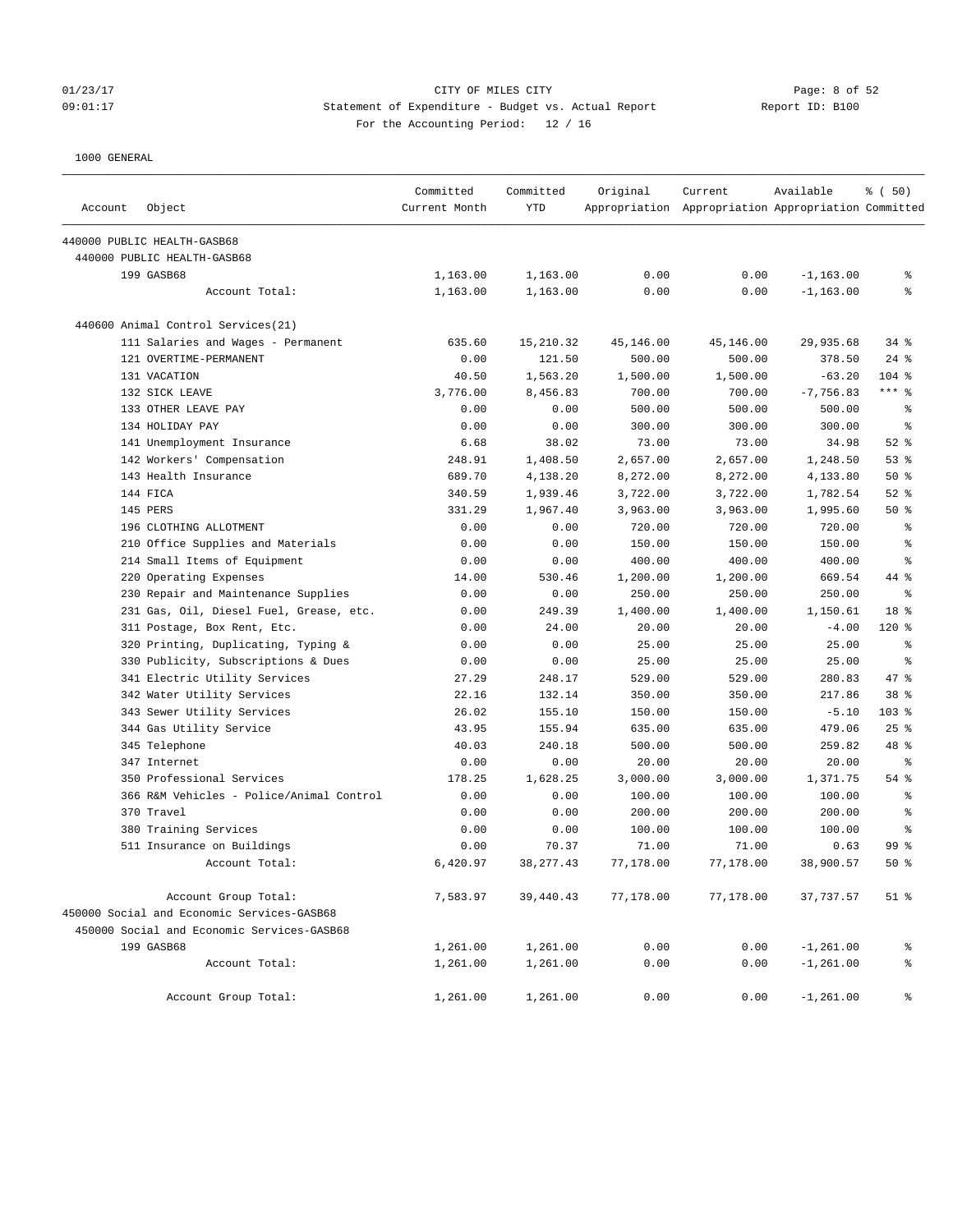### 01/23/17 Page: 9 of 52 09:01:17 Statement of Expenditure - Budget vs. Actual Report Report ID: B100 For the Accounting Period: 12 / 16

| Account | Object                                  | Committed<br>Current Month | Committed<br>YTD | Original   | Current<br>Appropriation Appropriation Appropriation Committed | Available   | % ( 50)                  |
|---------|-----------------------------------------|----------------------------|------------------|------------|----------------------------------------------------------------|-------------|--------------------------|
|         | 460000 CULTURE AND RECREATION-GASB68    |                            |                  |            |                                                                |             |                          |
|         | 460000 CULTURE AND RECREATION-GASB68    |                            |                  |            |                                                                |             |                          |
|         | 199 GASB68                              | 9,511.00                   | 9,511.00         | 0.00       | 0.00                                                           | $-9,511.00$ | နွ                       |
|         | Account Total:                          | 9,511.00                   | 9,511.00         | 0.00       | 0.00                                                           | $-9,511.00$ | နွ                       |
|         | 460432 Lion Shelter                     |                            |                  |            |                                                                |             |                          |
|         | 230 Repair and Maintenance Supplies     | 0.00                       | 0.00             | 500.00     | 500.00                                                         | 500.00      | နွ                       |
|         | Account Total:                          | 0.00                       | 0.00             | 500.00     | 500.00                                                         | 500.00      | နွ                       |
|         | 460433 Park Operations(13)              |                            |                  |            |                                                                |             |                          |
|         | 111 Salaries and Wages - Permanent      | 8,805.25                   | 71,581.66        | 148,394.00 | 148,394.00                                                     | 76,812.34   | 48 %                     |
|         | 121 OVERTIME-PERMANENT                  | 0.00                       | 6,107.61         | 800.00     | 7,600.00                                                       | 1,492.39    | $80*$                    |
|         | 131 VACATION                            | 1,148.30                   | 7,269.18         | 10,000.00  | 10,000.00                                                      | 2,730.82    | 73 %                     |
|         | 132 SICK LEAVE                          | 2,762.25                   | 5,067.41         | 5,000.00   | 5,000.00                                                       | $-67.41$    | 101 %                    |
|         | 133 OTHER LEAVE PAY                     | 0.00                       | 19.80            | 1,085.00   | 1,085.00                                                       | 1,065.20    | 2 <sup>8</sup>           |
|         | 134 HOLIDAY PAY                         | 0.00                       | 3,541.78         | 400.00     | 3,800.00                                                       | 258.22      | 93%                      |
|         | 141 Unemployment Insurance              | 19.09                      | 141.18           | 248.00     | 248.00                                                         | 106.82      | 57%                      |
|         | 142 Workers' Compensation               | 718.25                     | 5,032.57         | 9,068.00   | 9,068.00                                                       | 4,035.43    | 55 %                     |
|         | 143 Health Insurance                    | 2,200.15                   | 13,200.81        | 26,388.00  | 26,388.00                                                      | 13,187.19   | 50%                      |
|         | 144 FICA                                | 928.77                     | 6,885.62         | 12,674.00  | 12,674.00                                                      | 5,788.38    | $54$ %                   |
|         | 145 PERS                                | 1,064.32                   | 6,998.57         | 12,599.00  | 12,599.00                                                      | 5,600.43    | 56%                      |
|         | 196 CLOTHING ALLOTMENT                  | 0.00                       | 478.50           | 500.00     | 500.00                                                         | 21.50       | 96%                      |
|         | 210 Office Supplies and Materials       | 0.00                       | 0.00             | 150.00     | 150.00                                                         | 150.00      | နွ                       |
|         | 214 Small Items of Equipment            | 99.99                      | 632.54           | 7,500.00   | 7,500.00                                                       | 6,867.46    | 8 %                      |
|         | 220 Operating Expenses                  | 1,081.20                   | 1,932.58         | 2,500.00   | 2,500.00                                                       | 567.42      | $77$ $\frac{6}{9}$       |
|         | 222 Chemicals, Lab & Med Supplies       | 0.00                       | 201.00           | 9,000.00   | 9,000.00                                                       | 8,799.00    | 2%                       |
|         | 226 Clothing and Uniforms               | 0.00                       | 0.00             | 500.00     | 500.00                                                         | 500.00      | နွ                       |
|         | 230 Repair and Maintenance Supplies     | 269.63                     | 5,304.57         | 13,000.00  | 13,000.00                                                      | 7,695.43    | 41 %                     |
|         | 231 Gas, Oil, Diesel Fuel, Grease, etc. | 340.12                     | 2,622.14         | 7,000.00   | 7,000.00                                                       | 4,377.86    | 37%                      |
|         | 334 Memberships, Registrations & Dues   | 120.00                     | 120.00           | 500.00     | 500.00                                                         | 380.00      | $24$ %                   |
|         | 341 Electric Utility Services           | 561.86                     | 4,399.67         | 10,000.00  | 10,000.00                                                      | 5,600.33    | 44 %                     |
|         | 342 Water Utility Services              | 77.30                      | 16,951.31        | 22,000.00  | 22,000.00                                                      | 5,048.69    | $77$ $\frac{6}{9}$       |
|         | 343 Sewer Utility Services              | 42.86                      | 977.00           | 1,000.00   | 1,000.00                                                       | 23.00       | 98 %                     |
|         | 344 Gas Utility Service                 | 404.83                     | 767.40           | 3,715.00   | 3,715.00                                                       | 2,947.60    | $21$ %                   |
|         | 345 Telephone                           | 45.60                      | 253.15           | 500.00     | 500.00                                                         | 246.85      | $51$ %                   |
|         | 346 Garbage Service                     | 237.06                     | 711.18           | 700.00     | 700.00                                                         | $-11.18$    | 102 %                    |
|         | 347 Internet                            | 37.60                      | 225.60           | 450.00     | 450.00                                                         | 224.40      | 50%                      |
|         | 350 Professional Services               | 0.00                       | 8,766.61         | 20,000.00  | 20,000.00                                                      | 11,233.39   | $44*$                    |
|         | 360 Contr R & M                         | 0.00                       | 0.00             | 11,000.00  | 11,000.00                                                      | 11,000.00   | $\,{}^{\circ}\!\!\delta$ |
|         | 363 R&M Vehicles/Equip/Labor-PW         | 405.00                     | 1,777.47         | 15,000.00  | 15,000.00                                                      | 13, 222.53  | $12$ %                   |
|         | 370 Travel                              | 0.00                       | 0.00             | 600.00     | 600.00                                                         | 600.00      | ್ಠಿ                      |
|         | 380 Training Services                   | 0.00                       | 0.00             | 600.00     | 600.00                                                         | 600.00      | နွ                       |
|         | 511 Insurance on Buildings              | 0.00                       | 3,039.21         | 3,040.00   | 3,040.00                                                       | 0.79        | 100 %                    |
|         | 512 Insurance on Vehicles & Equipment   | 0.00                       | 437.47           | 438.00     | 438.00                                                         | 0.53        | 100 %                    |
|         | 514 Other Insurance (Boilers)           | 0.00                       | 0.00             | 800.00     | 800.00                                                         | 800.00      | ್ಠಿ                      |
|         | Account Total:                          | 21,369.43                  | 175,443.59       | 357,149.00 | 367,349.00                                                     | 191,905.41  | 48 %                     |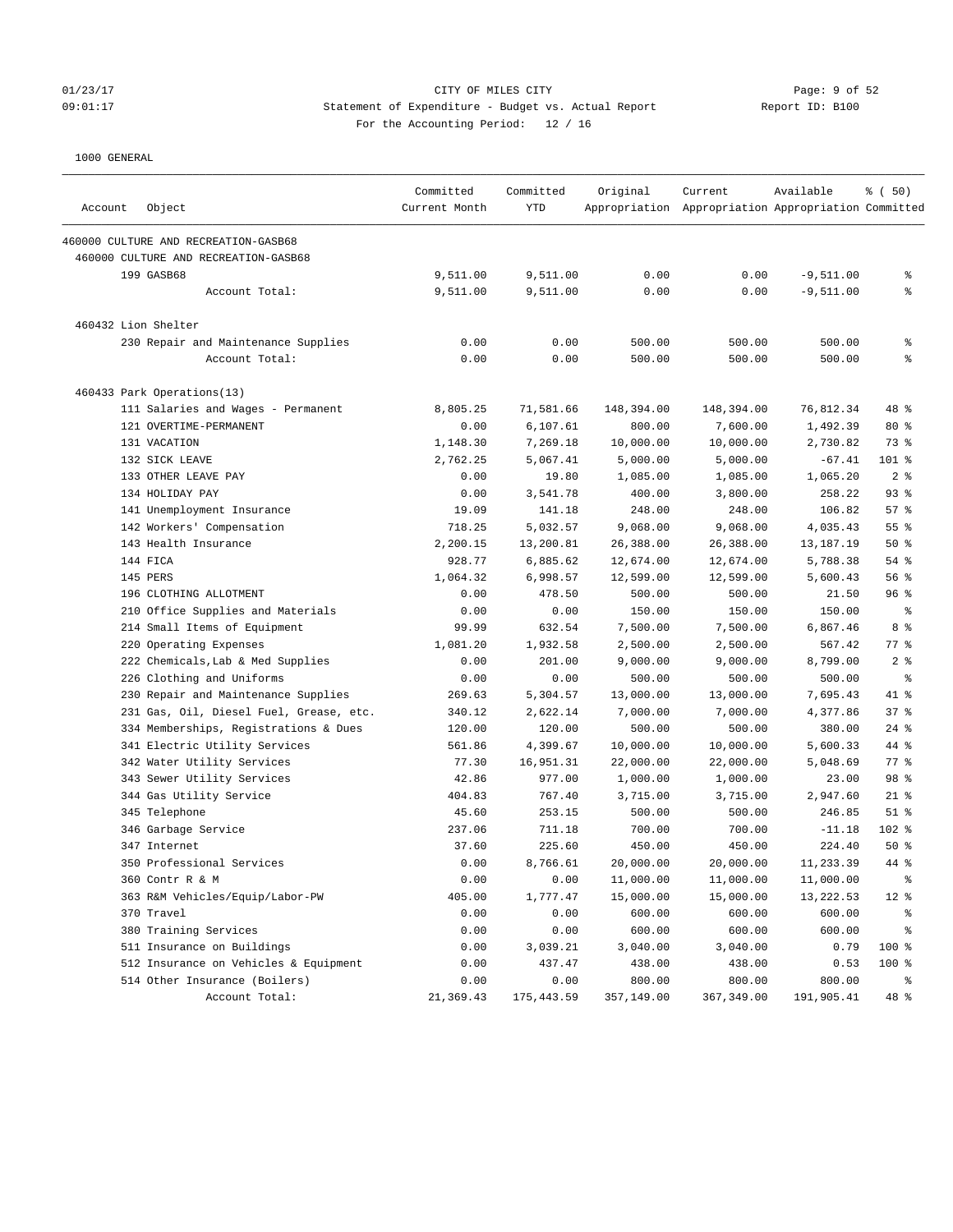# 01/23/17 CITY OF MILES CITY<br>
09:01:17 DPS Statement of Expenditure - Budget vs. Actual Report<br>
09:01:17 Page: 10 of 52 09:01:17 Statement of Expenditure - Budget vs. Actual Report Report ID: B100 For the Accounting Period: 12 / 16

| Account<br>Object                          | Committed<br>Current Month | Committed<br><b>YTD</b> | Original   | Current<br>Appropriation Appropriation Appropriation Committed | Available  | % (50)         |
|--------------------------------------------|----------------------------|-------------------------|------------|----------------------------------------------------------------|------------|----------------|
| 460435 Florence Stacy Fountain             |                            |                         |            |                                                                |            |                |
| 350 Professional Services                  | 0.00                       | 0.00                    | 27,968.00  | 27,968.00                                                      | 27,968.00  | ٩,             |
| Account Total:                             | 0.00                       | 0.00                    | 27,968.00  | 27,968.00                                                      | 27,968.00  | g              |
| 460436 Denton Complex Upgrades             |                            |                         |            |                                                                |            |                |
| 350 Professional Services                  | 4,500.00                   | 4,500.00                | 83,206.00  | 83,206.00                                                      | 78,706.00  | 5 <sup>8</sup> |
| Account Total:                             | 4,500.00                   | 4,500.00                | 83,206.00  | 83,206.00                                                      | 78,706.00  | 5 <sup>8</sup> |
| 460437 Milwaukee Park Project              |                            |                         |            |                                                                |            |                |
| 210 Office Supplies and Materials          | 0.00                       | 0.00                    | 18,217.00  | 18,217.00                                                      | 18,217.00  | န့             |
| 230 Repair and Maintenance Supplies        | 0.00                       | 0.00                    | 1.00       | 1.00                                                           | 1.00       | နွ             |
| 350 Professional Services                  | 0.00                       | 0.00                    | 1.00       | 1.00                                                           | 1.00       | g              |
| Account Total:                             | 0.00                       | 0.00                    | 18,219.00  | 18,219.00                                                      | 18,219.00  | g              |
| 460439 Riverside Park Tennis Court Project |                            |                         |            |                                                                |            |                |
| 230 Repair and Maintenance Supplies        | 0.00                       | 0.00                    | 200.00     | 200.00                                                         | 200.00     | န့             |
| Account Total:                             | 0.00                       | 0.00                    | 200.00     | 200.00                                                         | 200.00     | g              |
| 460445 Swimming Pool                       |                            |                         |            |                                                                |            |                |
| 111 Salaries and Wages - Permanent         | 0.00                       | 35,974.14               | 49,904.00  | 49,904.00                                                      | 13,929.86  | 72 %           |
| 141 Unemployment Insurance                 | 0.00                       | 53.94                   | 75.00      | 75.00                                                          | 21.06      | 72 %           |
| 142 Workers' Compensation                  | 9.68                       | 2,014.76                | 2,725.00   | 2,725.00                                                       | 710.24     | 74 %           |
| 144 FICA                                   | 0.00                       | 2,752.09                | 3,818.00   | 3,818.00                                                       | 1,065.91   | 72 %           |
| 145 PERS                                   | 0.00                       | 525.20                  | 629.00     | 629.00                                                         | 103.80     | 83 %           |
| 214 Small Items of Equipment               | 0.00                       | 0.00                    | 300.00     | 300.00                                                         | 300.00     | $\rm ^{9}$     |
| 220 Operating Expenses                     | 0.00                       | 0.00                    | 1,000.00   | 1,000.00                                                       | 1,000.00   | နွ             |
| 222 Chemicals, Lab & Med Supplies          | 0.00                       | 1,300.00                | 3,500.00   | 3,500.00                                                       | 2,200.00   | 37%            |
| 226 Clothing and Uniforms                  | 0.00                       | 471.25                  | 500.00     | 500.00                                                         | 28.75      | $94$ %         |
| 230 Repair and Maintenance Supplies        | 0.00                       | 0.00                    | 1,000.00   | 1,000.00                                                       | 1,000.00   | $\epsilon$     |
| 341 Electric Utility Services              | 75.37                      | 1,018.07                | 1,375.00   | 1,375.00                                                       | 356.93     | 74 %           |
| 342 Water Utility Services                 | 0.00                       | 242.46                  | 300.00     | 300.00                                                         | 57.54      | 81 %           |
| 343 Sewer Utility Services                 | 0.00                       | 127.74                  | 100.00     | 100.00                                                         | $-27.74$   | $128$ %        |
| 345 Telephone                              | 0.00                       | 65.97                   | 200.00     | 200.00                                                         | 134.03     | $33$ $%$       |
| 350 Professional Services                  | 0.00                       | 0.00                    | 250.00     | 250.00                                                         | 250.00     | နွ             |
| 360 Contr R & M                            | 0.00                       | 0.00                    | 1,000.00   | 1,000.00                                                       | 1,000.00   | g              |
| 363 R&M Vehicles/Equip/Labor-PW            | 0.00                       | 0.00                    | 1,000.00   | 1,000.00                                                       | 1,000.00   | g              |
| 380 Training Services                      | 0.00                       | 0.00                    | 1,200.00   | 1,200.00                                                       | 1,200.00   | န္             |
| 540 Special Assessments                    | 0.00                       | 0.00                    | 700.00     | 700.00                                                         | 700.00     | g              |
| Account Total:                             | 85.05                      | 44,545.62               | 69,576.00  | 69,576.00                                                      | 25,030.38  | 64 %           |
| Account Group Total:                       | 35, 465. 48                | 234,000.21              | 556,818.00 | 567,018.00                                                     | 333,017.79 | 41 %           |
| 470000 Housing and Community Development   |                            |                         |            |                                                                |            |                |
| 470300 Ecomonic Development                |                            |                         |            |                                                                |            |                |
| 350 Professional Services                  | 0.00                       | 15,995.00               | 15,995.00  | 15,995.00                                                      | 0.00       | 100 %          |
| Account Total:                             | 0.00                       | 15,995.00               | 15,995.00  | 15,995.00                                                      | 0.00       | 100 %          |
| Account Group Total:                       | 0.00                       | 15,995.00               | 15,995.00  | 15,995.00                                                      | 0.00       | $100$ %        |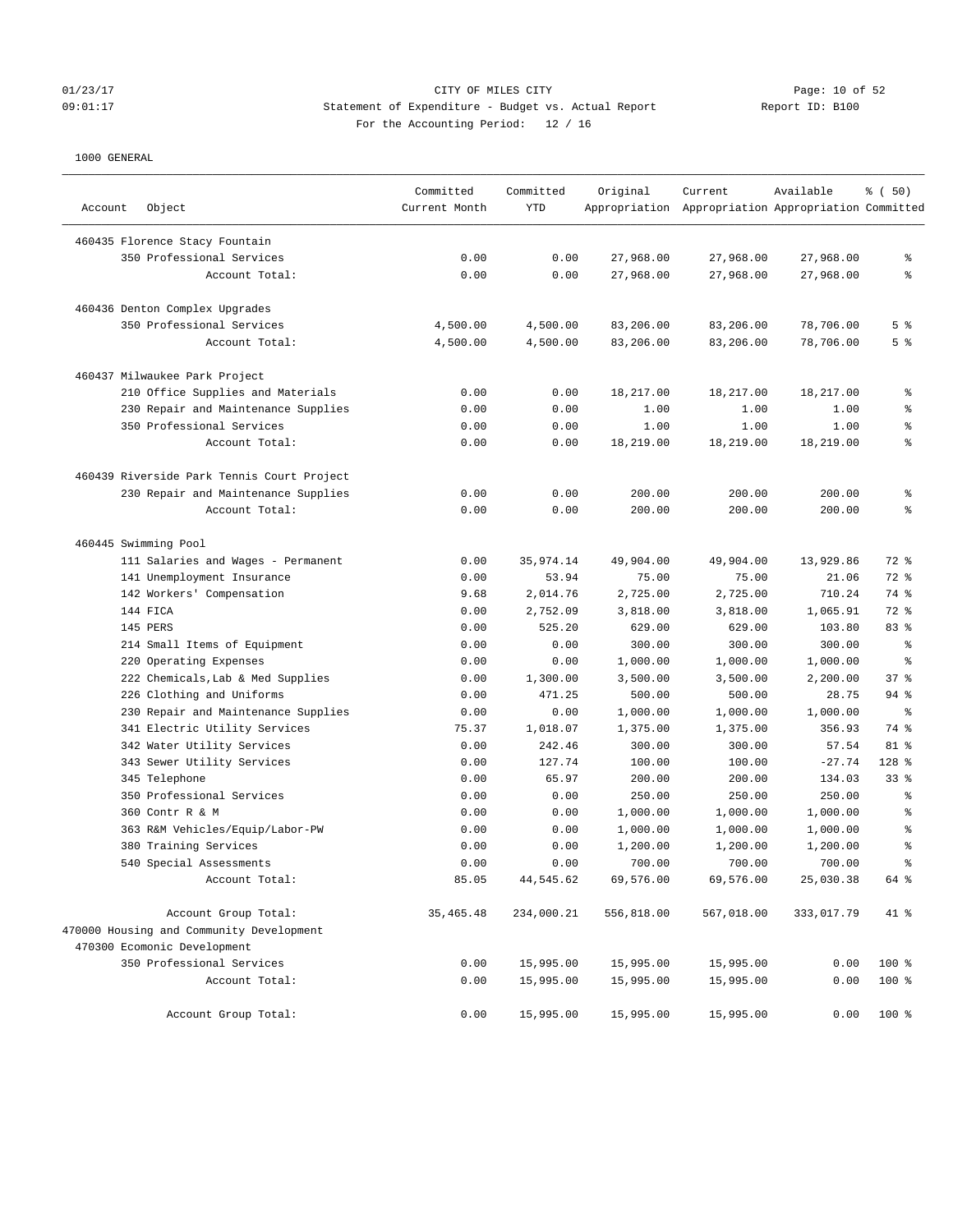## 01/23/17 Page: 11 of 52 Page: 11 of 52 09:01:17 Statement of Expenditure - Budget vs. Actual Report Report ID: B100 For the Accounting Period: 12 / 16

| Committed     | Committed  | Original      | Current                                                                | Available    | % (50)                                                                                                                                                                                                                             |
|---------------|------------|---------------|------------------------------------------------------------------------|--------------|------------------------------------------------------------------------------------------------------------------------------------------------------------------------------------------------------------------------------------|
| Current Month | <b>YTD</b> | Appropriation |                                                                        |              |                                                                                                                                                                                                                                    |
|               |            |               |                                                                        |              |                                                                                                                                                                                                                                    |
|               |            |               |                                                                        |              |                                                                                                                                                                                                                                    |
| 0.00          | 0.00       | 4,800.00      |                                                                        | 4,800.00     | နွ                                                                                                                                                                                                                                 |
| 0.00          | 0.00       | 4,211.00      |                                                                        | 4,211.00     | ి                                                                                                                                                                                                                                  |
| 0.00          | 0.00       | 11,000.00     |                                                                        |              | ್ಠಿ                                                                                                                                                                                                                                |
| 0.00          | 0.00       | 12,959.00     |                                                                        | 12,959.00    | ి                                                                                                                                                                                                                                  |
| 0.00          |            | 32,970.00     |                                                                        | 32,970.00    | ి                                                                                                                                                                                                                                  |
| 0.00          |            | 32,970.00     |                                                                        | 32,970.00    | ి                                                                                                                                                                                                                                  |
|               |            |               |                                                                        |              |                                                                                                                                                                                                                                    |
|               |            |               |                                                                        |              |                                                                                                                                                                                                                                    |
| 115,983.00    |            | 379,491.00    |                                                                        |              | 62 %                                                                                                                                                                                                                               |
| 115,983.00    |            | 379,491.00    |                                                                        |              | 62 %                                                                                                                                                                                                                               |
| 115,983.00    |            | 379,491.00    |                                                                        |              | 62 %                                                                                                                                                                                                                               |
| 719,861.10    |            | 5,025,174.00  |                                                                        | 2,569,979.89 | $49*$                                                                                                                                                                                                                              |
|               |            |               | 0.00<br>0.00<br>238,398.00<br>238,398.00<br>238,398.00<br>2,489,262.11 |              | Appropriation Appropriation Committed<br>4,800.00<br>4,211.00<br>11,000.00<br>11,000.00<br>12,959.00<br>32,970.00<br>32,970.00<br>146,893.00<br>385,291.00<br>385,291.00<br>146,893.00<br>146,893.00<br>385,291.00<br>5,059,242.00 |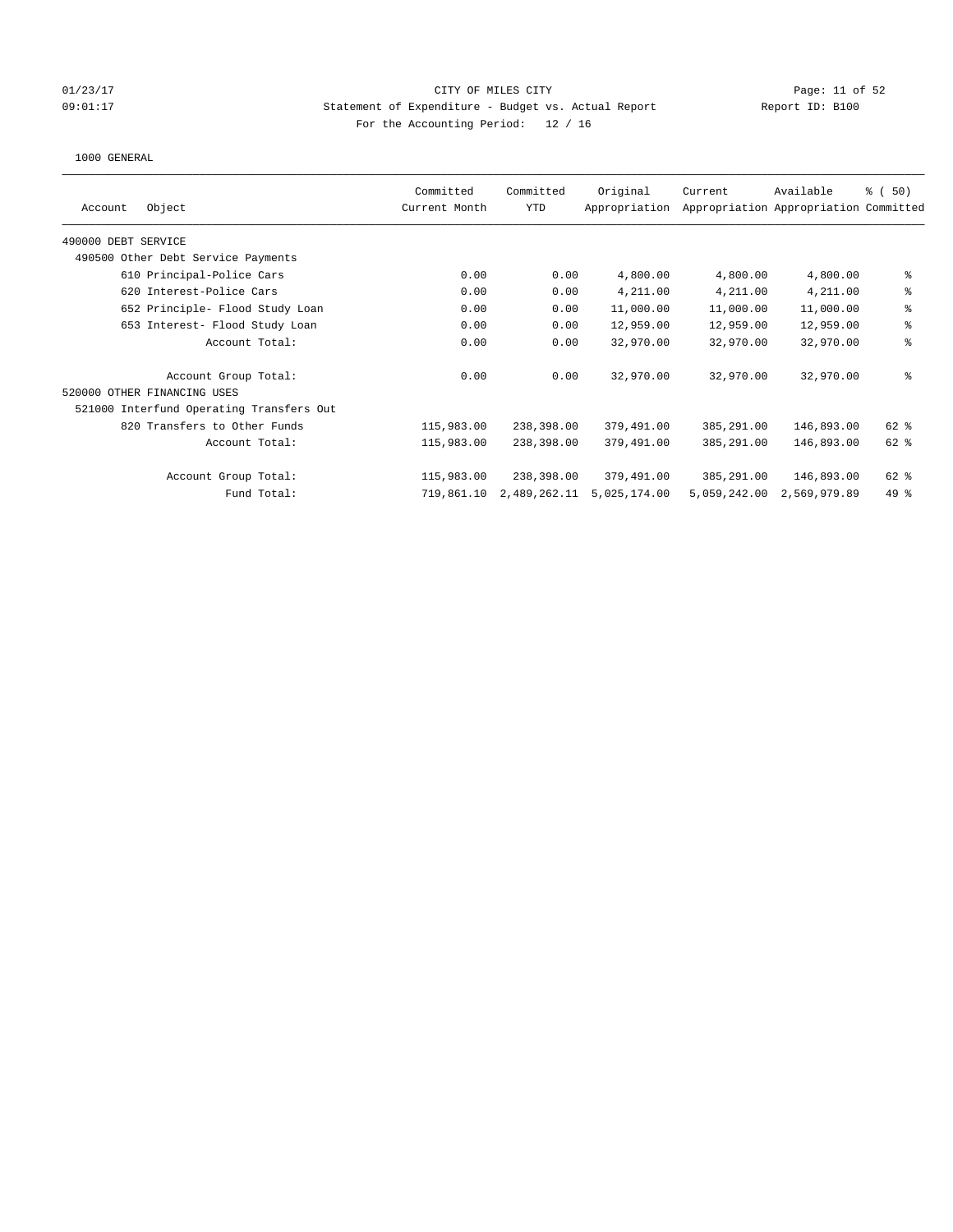# 01/23/17 Page: 12 of 52 09:01:17 Statement of Expenditure - Budget vs. Actual Report Report ID: B100 For the Accounting Period: 12 / 16

2220 LIBRARY

|         |                                          | Committed     | Committed  | Original   | Current                                             | Available   | % (50)          |
|---------|------------------------------------------|---------------|------------|------------|-----------------------------------------------------|-------------|-----------------|
| Account | Object                                   | Current Month | <b>YTD</b> |            | Appropriation Appropriation Appropriation Committed |             |                 |
|         | 460000 CULTURE AND RECREATION-GASB68     |               |            |            |                                                     |             |                 |
|         | 460100 Library Services(16)              |               |            |            |                                                     |             |                 |
|         | 111 Salaries and Wages - Permanent       | 15, 251.67    | 83,436.09  | 177,608.00 | 177,608.00                                          | 94, 171.91  | 47 %            |
|         | 121 OVERTIME-PERMANENT                   | 0.00          | 0.00       | 600.00     | 600.00                                              | 600.00      | န္              |
|         | 131 VACATION                             | 554.13        | 10,330.36  | 12,000.00  | 12,000.00                                           | 1,669.64    | 86 %            |
|         | 132 SICK LEAVE                           | 419.91        | 2,713.49   | 4,000.00   | 4,000.00                                            | 1,286.51    | 68 %            |
|         | 133 OTHER LEAVE PAY                      | 0.00          | 234.28     | 3,860.00   | 3,860.00                                            | 3,625.72    | 6 <sup>°</sup>  |
|         | 141 Unemployment Insurance               | 24.32         | 146.20     | 297.00     | 297.00                                              | 150.80      | 49 %            |
|         | 142 Workers' Compensation                | 68.17         | 405.36     | 807.00     | 807.00                                              | 401.64      | 50%             |
|         | 143 Health Insurance                     | 3,447.80      | 20,686.80  | 41,361.00  | 41,361.00                                           | 20,674.20   | 50%             |
|         | 144 FICA                                 | 1,229.40      | 7,384.84   | 15,152.00  | 15,152.00                                           | 7,767.16    | 49 %            |
|         | 145 PERS                                 | 1,358.08      | 8,094.90   | 16,578.00  | 16,578.00                                           | 8,483.10    | 49 %            |
|         | 196 CLOTHING ALLOTMENT                   | 0.00          | 750.00     | 750.00     | 750.00                                              | 0.00        | 100 %           |
|         | 210 Office Supplies and Materials        | 189.20        | 318.36     | 1,000.00   | 1,000.00                                            | 681.64      | 32%             |
|         | 214 Small Items of Equipment             | 0.00          | 0.00       | 3,000.00   | 3,000.00                                            | 3,000.00    | $\epsilon$      |
|         | 220 Operating Expenses                   | 0.00          | 0.00       | 1,000.00   | 1,000.00                                            | 1,000.00    | る               |
|         | 224 Janitorial Supplies                  | 0.00          | 150.29     | 1,200.00   | 1,200.00                                            | 1,049.71    | 13 <sup>8</sup> |
|         | 311 Postage, Box Rent, Etc.              | 79.69         | 519.25     | 1,500.00   | 1,500.00                                            | 980.75      | 35%             |
|         | 320 Printing, Duplicating, Typing &      | 66.88         | 571.94     | 2,351.00   | 2,351.00                                            | 1,779.06    | $24$ %          |
|         | 334 Memberships, Registrations & Dues    | 0.00          | 0.00       | 250.00     | 250.00                                              | 250.00      | $\,$ $\,$ $\,$  |
|         | 341 Electric Utility Services            | 410.54        | 3,597.65   | 8,000.00   | 8,000.00                                            | 4,402.35    | 45%             |
|         | 342 Water Utility Services               | 62.99         | 287.47     | 1,252.00   | 1,252.00                                            | 964.53      | 23%             |
|         | 343 Sewer Utility Services               | 44.88         | 268.26     | 800.00     | 800.00                                              | 531.74      | 34%             |
|         | 344 Gas Utility Service                  | 258.67        | 416.45     | 5,000.00   | 5,000.00                                            | 4,583.55    | 8%              |
|         | 345 Telephone                            | 115.58        | 622.89     | 1,500.00   | 1,500.00                                            | 877.11      | 42%             |
|         | 346 Garbage Service                      | 0.00          | 0.00       | 500.00     | 500.00                                              | 500.00      | $\epsilon$      |
|         | 347 Internet                             | 128.84        | 823.68     | 2,000.00   | 2,000.00                                            | 1,176.32    | 41.8            |
|         | 350 Professional Services                | 0.00          | 1,478.07   | 9,000.00   | 9,000.00                                            | 7,521.93    | 16 <sup>°</sup> |
|         | 360 Contr R & M                          | 1,496.12      | 3,946.97   | 9,500.00   | 9,500.00                                            | 5,553.03    | 42 %            |
|         | 370 Travel                               | 0.00          | 570.14     | 2,000.00   | 2,000.00                                            | 1,429.86    | 29%             |
|         | 380 Training Services                    | 0.00          | 0.00       | 1,000.00   | 1,000.00                                            | 1,000.00    | $\epsilon$      |
|         | 382 Books                                | 924.10        | 1,931.58   | 15,000.00  | 15,000.00                                           | 13,068.42   | $13*$           |
|         | 511 Insurance on Buildings               | 0.00          | 2,881.28   | 2,882.00   | 2,882.00                                            | 0.72        | 100 %           |
|         | 513 Liability                            | 0.00          | 1,266.06   | 1,267.00   | 1,267.00                                            | 0.94        | $100*$          |
|         | Account Total:                           | 26,130.97     | 153,832.66 | 343,015.00 | 343,015.00                                          | 189, 182.34 | 45%             |
|         | Account Group Total:                     | 26,130.97     | 153,832.66 | 343,015.00 | 343,015.00                                          | 189, 182.34 | $45$ %          |
|         | 520000 OTHER FINANCING USES              |               |            |            |                                                     |             |                 |
|         | 521000 Interfund Operating Transfers Out |               |            |            |                                                     |             |                 |
|         | 820 Transfers to Other Funds             | 1,912.00      | 11,472.00  | 22,994.00  | 22,994.00                                           | 11,522.00   | 50%             |
|         | Account Total:                           | 1,912.00      | 11,472.00  | 22,994.00  | 22,994.00                                           | 11,522.00   | 50%             |
|         | Account Group Total:                     | 1,912.00      | 11,472.00  | 22,994.00  | 22,994.00                                           | 11,522.00   | 50%             |
|         | Fund Total:                              | 28,042.97     | 165,304.66 | 366,009.00 | 366,009.00                                          | 200,704.34  | 45%             |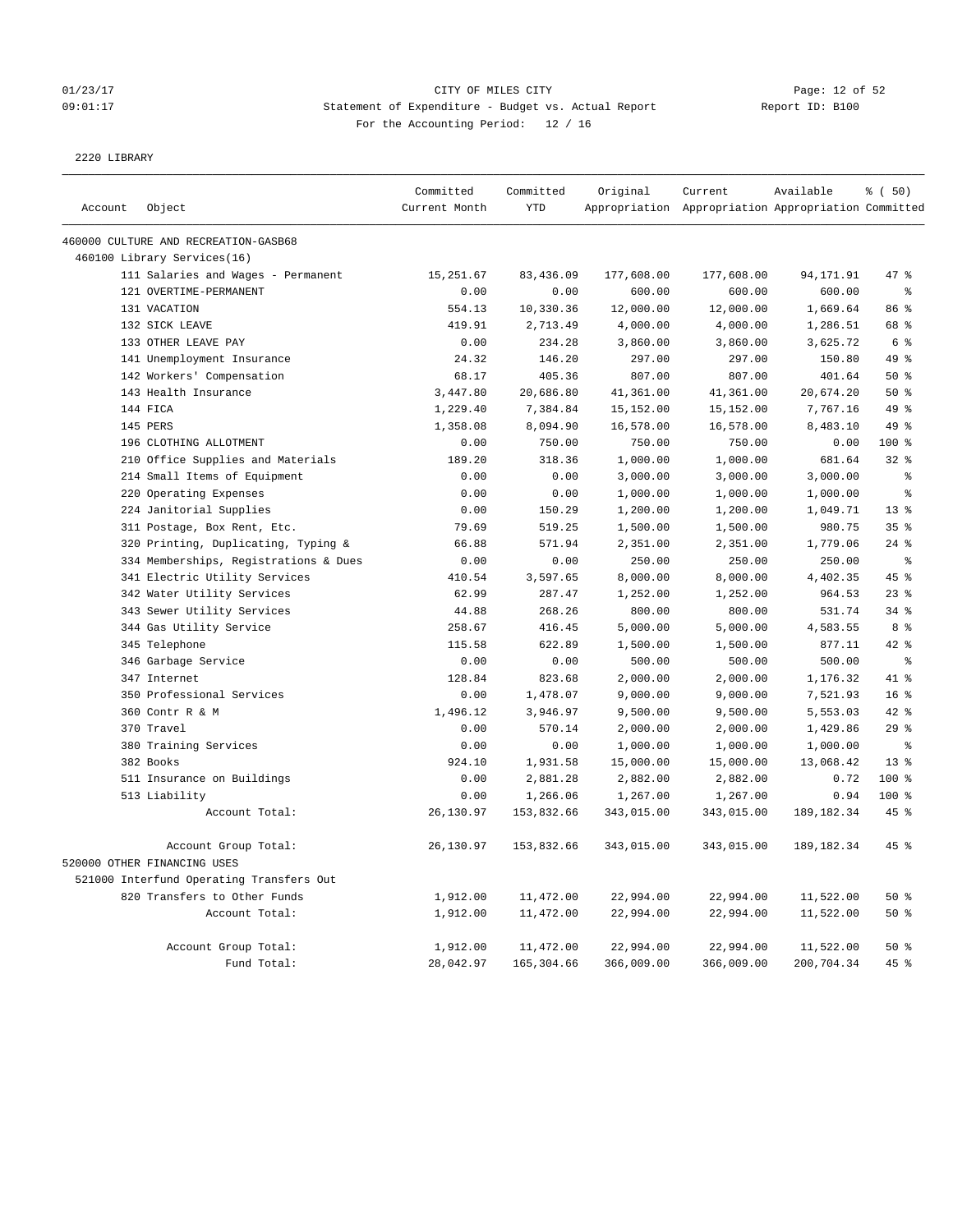## 01/23/17 Page: 13 of 52 Page: 13 OF MILES CITY CITY CITY CITY 09:01:17 Statement of Expenditure - Budget vs. Actual Report Report ID: B100 For the Accounting Period: 12 / 16

### 2270 Health

| Object<br>Account                  | Committed<br>Current Month | Committed<br>YTD | Original<br>Appropriation | Current   | Available<br>Appropriation Appropriation Committed | 8 ( 50) |
|------------------------------------|----------------------------|------------------|---------------------------|-----------|----------------------------------------------------|---------|
| 440000 PUBLIC HEALTH-GASB68        |                            |                  |                           |           |                                                    |         |
| 440140 Registration and Inspection |                            |                  |                           |           |                                                    |         |
| 311 Postage, Box Rent, Etc.        | 0.00                       | 0.00             | 200.00                    | 200.00    | 200.00                                             | ま       |
| 350 Professional Services          | 0.00                       | 0.00             | 25,500.00                 | 25,500.00 | 25,500.00                                          | ⊱       |
| Account Total:                     | 0.00                       | 0.00             | 25,700.00                 | 25,700.00 | 25,700.00                                          | ま       |
| Account Group Total:               | 0.00                       | 0.00             | 25,700.00                 | 25,700.00 | 25,700.00                                          | နွ      |
| Fund Total:                        | 0.00                       | 0.00             | 25,700.00                 | 25,700.00 | 25,700.00                                          | ⊱       |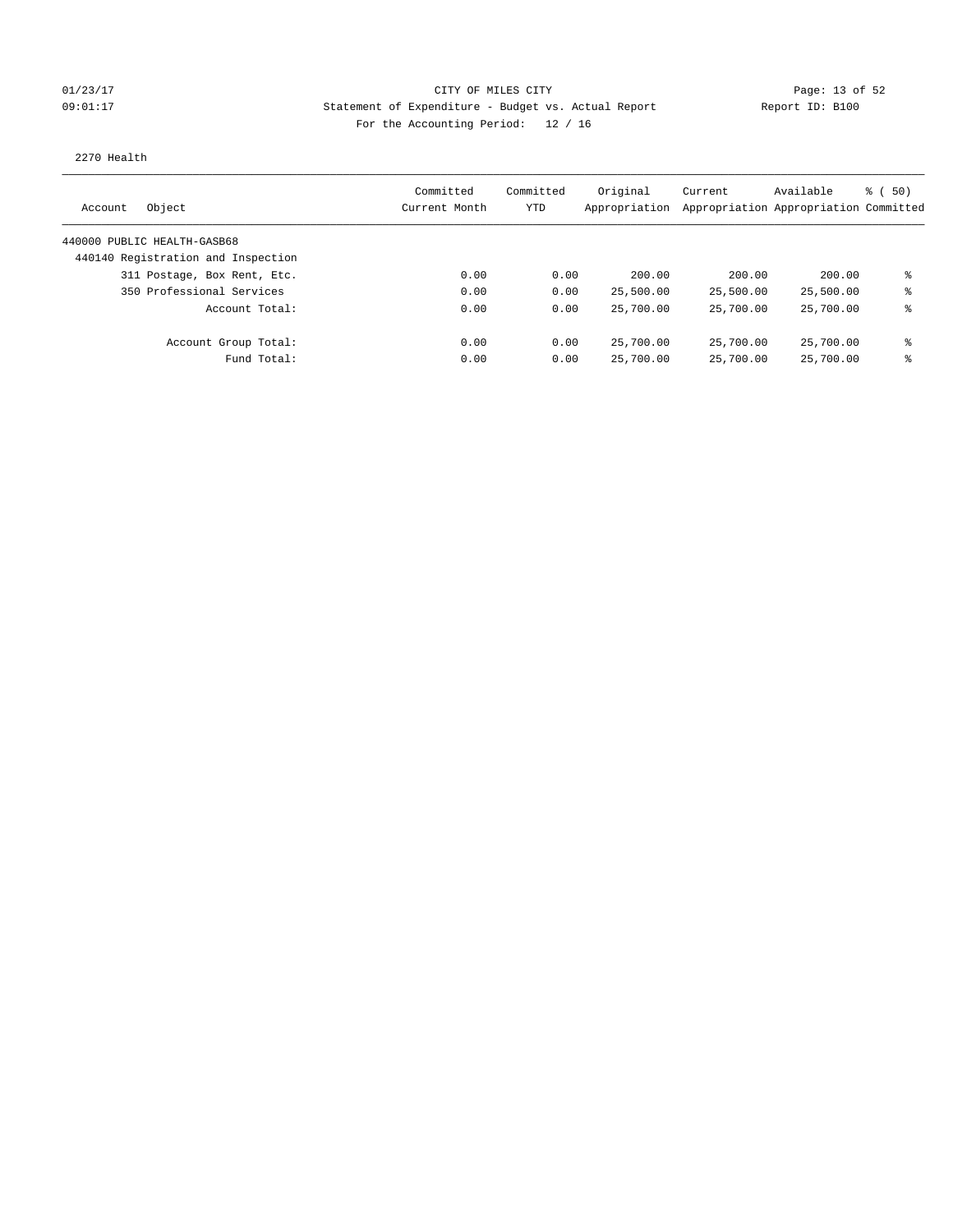## 01/23/17 Page: 14 of 52 Page: 14 OF MILES CITY 09:01:17 Statement of Expenditure - Budget vs. Actual Report Report ID: B100 For the Accounting Period: 12 / 16

### 2310 TIFD-Downtown

|                                                | Committed     | Committed  | Original      | Current                               | Available  | % (50)         |
|------------------------------------------------|---------------|------------|---------------|---------------------------------------|------------|----------------|
| Object<br>Account                              | Current Month | <b>YTD</b> | Appropriation | Appropriation Appropriation Committed |            |                |
| 460000 CULTURE AND RECREATION-GASB68           |               |            |               |                                       |            |                |
| 460462 Urban Renewal District                  |               |            |               |                                       |            |                |
| 350 Professional Services                      | 5,800.00      | 5,800.00   | 18,800.00     | 18,800.00                             | 13,000.00  | $31*$          |
| 721 Redevelopment                              | 0.00          | 0.00       | 190,000.00    | 190,000.00                            | 190,000.00 | နွ             |
| Account Total:                                 | 5,800.00      | 5,800.00   | 208,800.00    | 208,800.00                            | 203,000.00 | 3 <sup>8</sup> |
| 460466 Historic Preservation- Montana Main St. |               |            |               |                                       |            |                |
| 730 Grants & Donations to Other                | 2,900.00      | 7,650.00   | 12,000.00     | 12,000.00                             | 4,350.00   | 64 %           |
| Account Total:                                 | 2,900.00      | 7,650.00   | 12,000.00     | 12,000.00                             | 4,350.00   | 64 %           |
| Account Group Total:                           | 8,700.00      | 13,450.00  | 220,800.00    | 220,800.00                            | 207,350.00 | 6 %            |
| 520000 OTHER FINANCING USES                    |               |            |               |                                       |            |                |
| 521000 Interfund Operating Transfers Out       |               |            |               |                                       |            |                |
| 820 Transfers to Other Funds                   | 0.00          | 0.00       | 10,000.00     | 10,000.00                             | 10,000.00  | နွ             |
| Account Total:                                 | 0.00          | 0.00       | 10,000.00     | 10,000.00                             | 10,000.00  | る              |
| Account Group Total:                           | 0.00          | 0.00       | 10,000.00     | 10,000.00                             | 10,000.00  | နွ             |
| Fund Total:                                    | 8,700.00      | 13,450.00  | 230,800.00    | 230,800.00                            | 217,350.00 | 6 %            |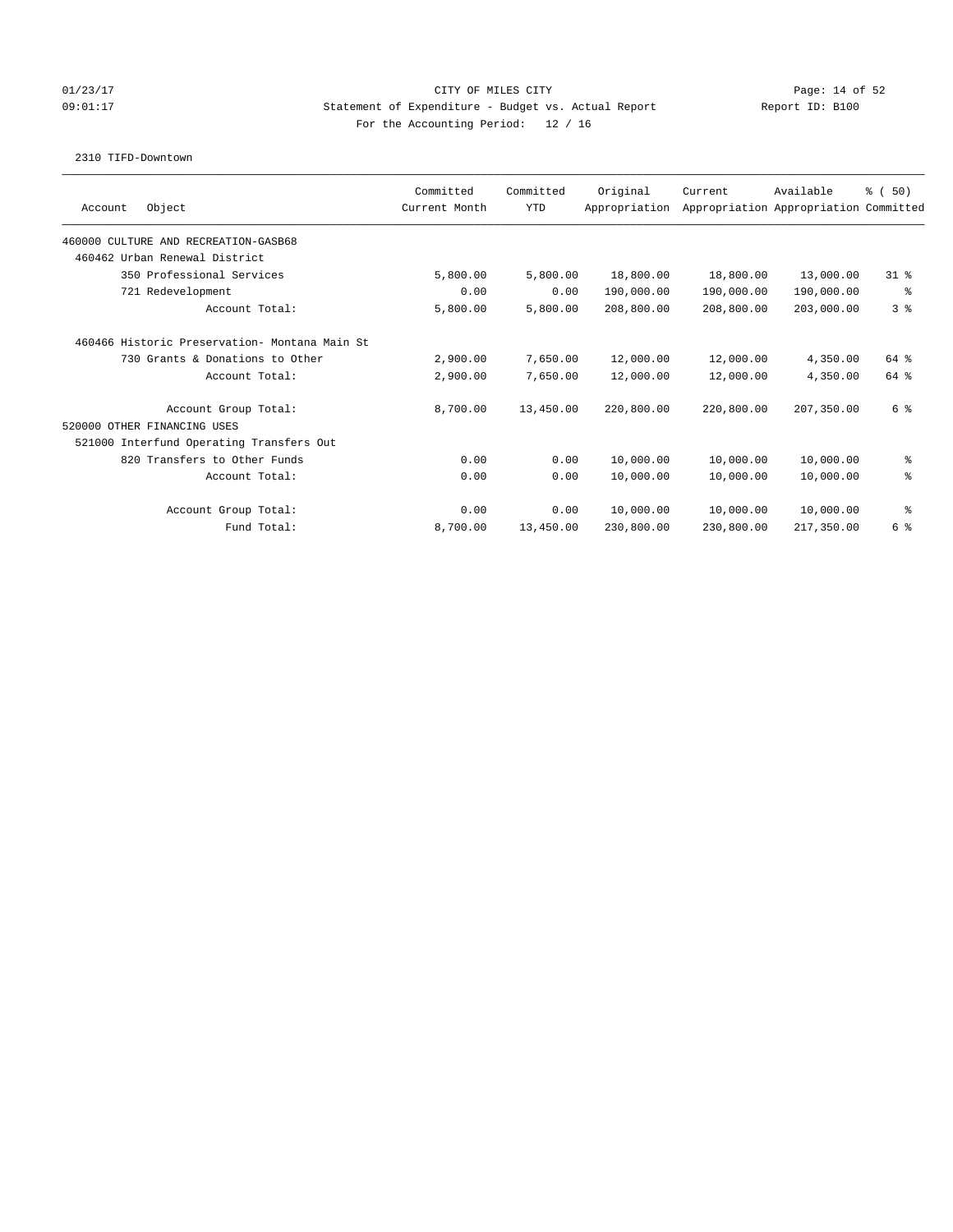# 01/23/17 Page: 15 of 52 09:01:17 Statement of Expenditure - Budget vs. Actual Report Report ID: B100 For the Accounting Period: 12 / 16

2350 Local Government/Study Commission

| Object<br>Account                    | Committed<br>Current Month | Committed<br><b>YTD</b> | Original<br>Appropriation | Current  | Available<br>Appropriation Appropriation Committed | $\frac{1}{2}$ (50) |
|--------------------------------------|----------------------------|-------------------------|---------------------------|----------|----------------------------------------------------|--------------------|
| 410000 GENERAL GOVERNMENTGASB68      |                            |                         |                           |          |                                                    |                    |
| 410130 Committees and Special Bodies |                            |                         |                           |          |                                                    |                    |
| 210 Office Supplies and Materials    | 0.00                       | 1,190.73                | 500.00                    | 500.00   | $-690.73$                                          | $238$ %            |
| 311 Postage, Box Rent, Etc.          | 1.88                       | 1,234.68                | 2,000.00                  | 2,000.00 | 765.32                                             | 62 %               |
| 320 Printing, Duplicating, Typing &  | 0.00                       | 5.17                    | 3,000.00                  | 3,000.00 | 2,994.83                                           | ႜ                  |
| 350 Professional Services            | 0.00                       | 0.00                    | 3,500.00                  | 3,500.00 | 3,500.00                                           | る                  |
| 370 Travel                           | 0.00                       | 808.88                  | 692.00                    | 692.00   | $-116.88$                                          | $117$ %            |
| Account Total:                       | 1.88                       | 3,239.46                | 9,692.00                  | 9,692.00 | 6,452.54                                           | 338                |
| Account Group Total:                 | 1.88                       | 3,239.46                | 9,692.00                  | 9,692.00 | 6,452.54                                           | 338                |
| Fund Total:                          | 1.88                       | 3,239.46                | 9,692.00                  | 9,692.00 | 6,452.54                                           | 338                |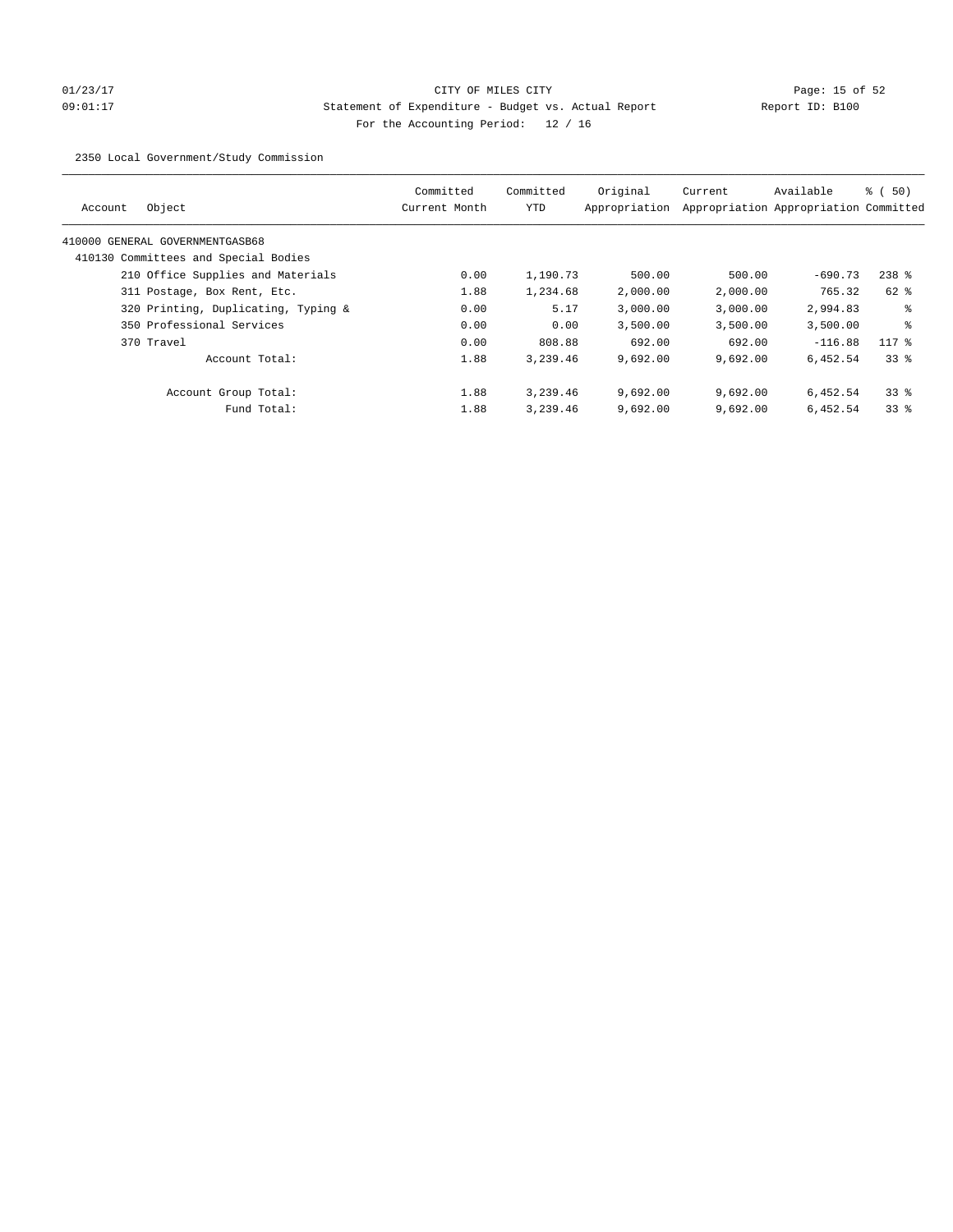# 01/23/17 Page: 16 of 52 09:01:17 Statement of Expenditure - Budget vs. Actual Report Report ID: B100 For the Accounting Period: 12 / 16

2372 Permissive Medical Levy

| Object<br>Account                        | Committed<br>Current Month | Committed<br>YTD | Original<br>Appropriation | Current    | Available<br>Appropriation Appropriation Committed | $\frac{1}{2}$ (50) |
|------------------------------------------|----------------------------|------------------|---------------------------|------------|----------------------------------------------------|--------------------|
| 520000 OTHER FINANCING USES              |                            |                  |                           |            |                                                    |                    |
| 521000 Interfund Operating Transfers Out |                            |                  |                           |            |                                                    |                    |
| 820 Transfers to Other Funds             | 107,401.00                 | 107,401.00       | 192,718.00                | 192,718.00 | 85,317.00                                          | $56$ $%$           |
| Account Total:                           | 107,401.00                 | 107,401.00       | 192,718.00                | 192,718.00 | 85, 317, 00                                        | $56$ $%$           |
| Account Group Total:                     | 107,401.00                 | 107,401.00       | 192,718.00                | 192,718.00 | 85,317.00                                          | $56$ $%$           |
| Fund Total:                              | 107,401.00                 | 107,401.00       | 192,718.00                | 192,718.00 | 85,317.00                                          | $56$ $%$           |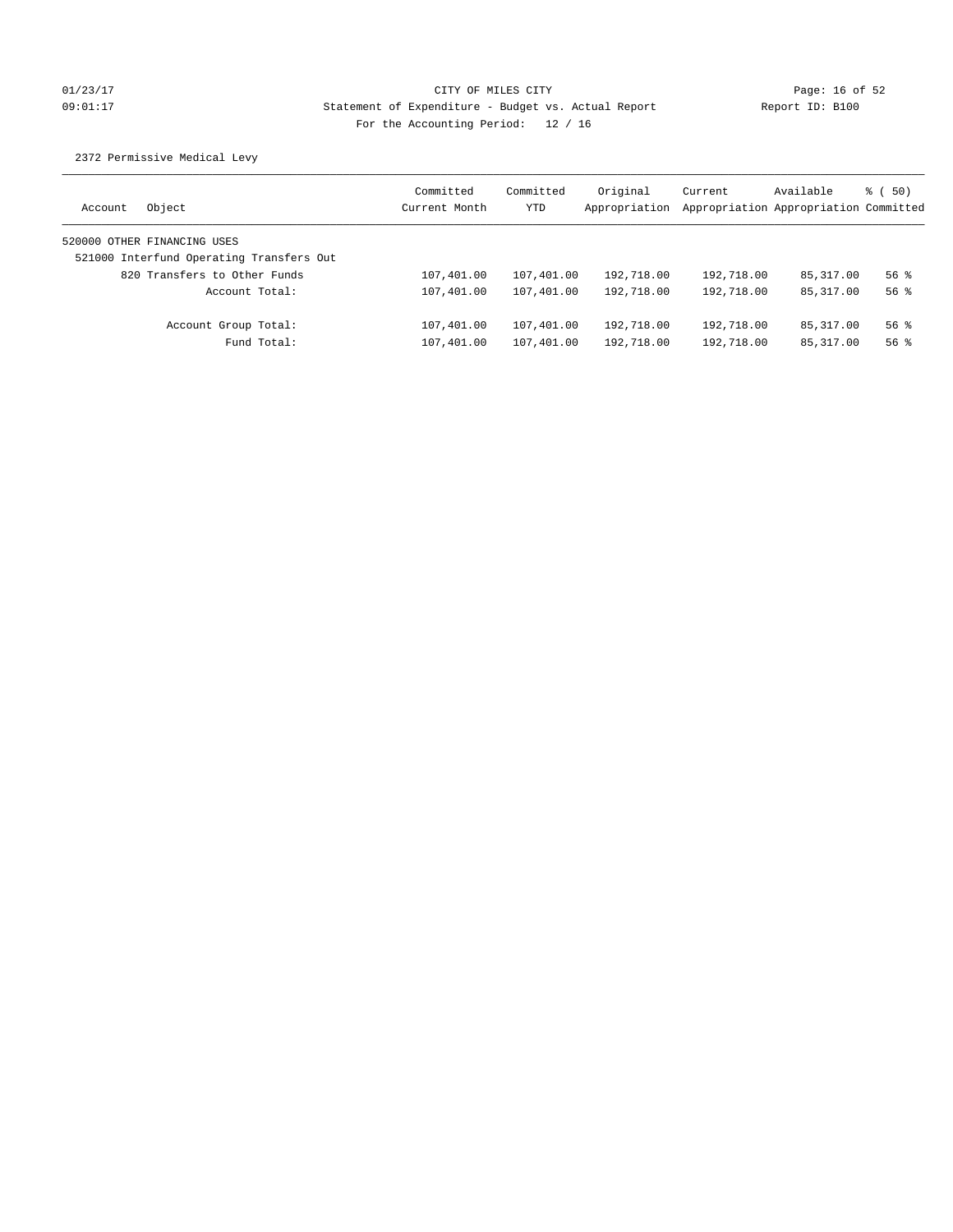### 01/23/17 Page: 17 of 52 Page: 17 of 52 09:01:17 Statement of Expenditure - Budget vs. Actual Report Report ID: B100 For the Accounting Period: 12 / 16

### 2394 BUILDING CODE ENFORCEMENT

|                      |                                          | Committed     | Committed   | Original   | Current                                             | Available  | % (50)          |
|----------------------|------------------------------------------|---------------|-------------|------------|-----------------------------------------------------|------------|-----------------|
| Account              | Object                                   | Current Month | <b>YTD</b>  |            | Appropriation Appropriation Appropriation Committed |            |                 |
|                      | 420000 PUBLIC SAFETY-GASB68              |               |             |            |                                                     |            |                 |
|                      | 420531 Building Inspection               |               |             |            |                                                     |            |                 |
|                      | 111 Salaries and Wages - Permanent       | 827.07        | 5,131.77    | 12,812.00  | 13,897.00                                           | 8,765.23   | 37 <sup>8</sup> |
|                      | 121 OVERTIME-PERMANENT                   | 12.53         | 127.31      | 150.00     | 150.00                                              | 22.69      | 85 %            |
|                      | 131 VACATION                             | 108.35        | 577.34      | 500.00     | 500.00                                              | $-77.34$   | $115*$          |
|                      | 132 SICK LEAVE                           | 129.53        | 276.22      | 300.00     | 300.00                                              | 23.78      | $92$ %          |
|                      | 133 OTHER LEAVE PAY                      | 0.00          | 37.89       | 515.00     | 515.00                                              | 477.11     | 7 <sup>°</sup>  |
|                      | 141 Unemployment Insurance               | 1.61          | 9.31        | 22.00      | 22.00                                               | 12.69      | 42 %            |
|                      | 142 Workers' Compensation                | 27.75         | 161.94      | 460.00     | 472.00                                              | 310.06     | 34%             |
|                      | 143 Health Insurance                     | 206.87        | 1,172.42    | 2,896.00   | 2,896.00                                            | 1,723.58   | $40*$           |
|                      | 144 FICA                                 | 82.06         | 470.58      | 1,093.00   | 1,175.00                                            | 704.42     | $40*$           |
|                      | 145 PERS                                 | 90.18         | 514.82      | 1,195.00   | 1,286.00                                            | 771.18     | $40*$           |
|                      | 196 CLOTHING ALLOTMENT                   | 0.00          | 30.00       | 30.00      | 30.00                                               | 0.00       | 100%            |
|                      | 210 Office Supplies and Materials        | 201.33        | 201.33      | 2,000.00   | 2,000.00                                            | 1,798.67   | $10*$           |
|                      | 214 Small Items of Equipment             | 0.00          | 435.84      | 15,000.00  | 15,000.00                                           | 14,564.16  | 3%              |
|                      | 220 Operating Expenses                   | 0.00          | 48.05       | 600.00     | 600.00                                              | 551.95     | 8%              |
|                      | 311 Postage, Box Rent, Etc.              | 56.47         | 82.48       | 400.00     | 400.00                                              | 317.52     | $21$ %          |
|                      | 320 Printing, Duplicating, Typing &      | 0.00          | 0.00        | 350.00     | 350.00                                              | 350.00     | နွ              |
|                      | 330 Publicity, Subscriptions & Dues      | 0.00          | 0.00        | 500.00     | 500.00                                              | 500.00     | နွ              |
|                      | 334 Memberships, Registrations & Dues    | 0.00          | 0.00        | 300.00     | 300.00                                              | 300.00     | ٩,              |
|                      | 345 Telephone                            | 26.36         | 158.16      | 400.00     | 400.00                                              | 241.84     | $40*$           |
|                      | 347 Internet                             | 0.00          | 0.00        | 200.00     | 200.00                                              | 200.00     | $\epsilon$      |
|                      | 350 Professional Services                | 356.40        | 44, 221. 24 | 95,000.00  | 95,000.00                                           | 50,778.76  | 47 %            |
|                      | 360 Contr R & M                          | 152.25        | 913.52      | 1,866.00   | 1,866.00                                            | 952.48     | $49*$           |
|                      | 380 Training Services                    | 0.00          | 0.00        | 2,000.00   | 2,000.00                                            | 2,000.00   | နွ              |
|                      | 382 Books                                | 0.00          | 0.00        | 5,000.00   | 5,000.00                                            | 5,000.00   | နွ              |
|                      | 540 Special Assessments                  | 0.00          | 613.54      | 800.00     | 800.00                                              | 186.46     | $77*$           |
|                      | Account Total:                           | 2,278.76      | 55, 183. 76 | 144,389.00 | 145,659.00                                          | 90, 475.24 | 38 <sup>8</sup> |
|                      | Account Group Total:                     | 2,278.76      | 55, 183. 76 | 144,389.00 | 145,659.00                                          | 90, 475.24 | 38 %            |
| 510000 MISCELLANEOUS |                                          |               |             |            |                                                     |            |                 |
|                      | 510330 Comprehensive Liability Insurance |               |             |            |                                                     |            |                 |
|                      | 513 Liability                            | 0.00          | 51.72       | 52.00      | 52.00                                               | 0.28       | 99 %            |
|                      | Account Total:                           | 0.00          | 51.72       | 52.00      | 52.00                                               | 0.28       | 99 <sup>8</sup> |
|                      | Account Group Total:                     | 0.00          | 51.72       | 52.00      | 52.00                                               | 0.28       | 99 <sup>8</sup> |
|                      | 520000 OTHER FINANCING USES              |               |             |            |                                                     |            |                 |
|                      | 521000 Interfund Operating Transfers Out |               |             |            |                                                     |            |                 |
|                      | 820 Transfers to Other Funds             | 617.00        | 3,702.00    | 7,407.00   | 7,407.00                                            | 3,705.00   | 50%             |
|                      | Account Total:                           | 617.00        | 3,702.00    | 7,407.00   | 7,407.00                                            | 3,705.00   | 50%             |
|                      | Account Group Total:                     | 617.00        | 3,702.00    | 7,407.00   | 7,407.00                                            | 3,705.00   | 50%             |
|                      | Fund Total:                              | 2,895.76      | 58,937.48   | 151,848.00 | 153,118.00                                          | 94,180.52  | 38 %            |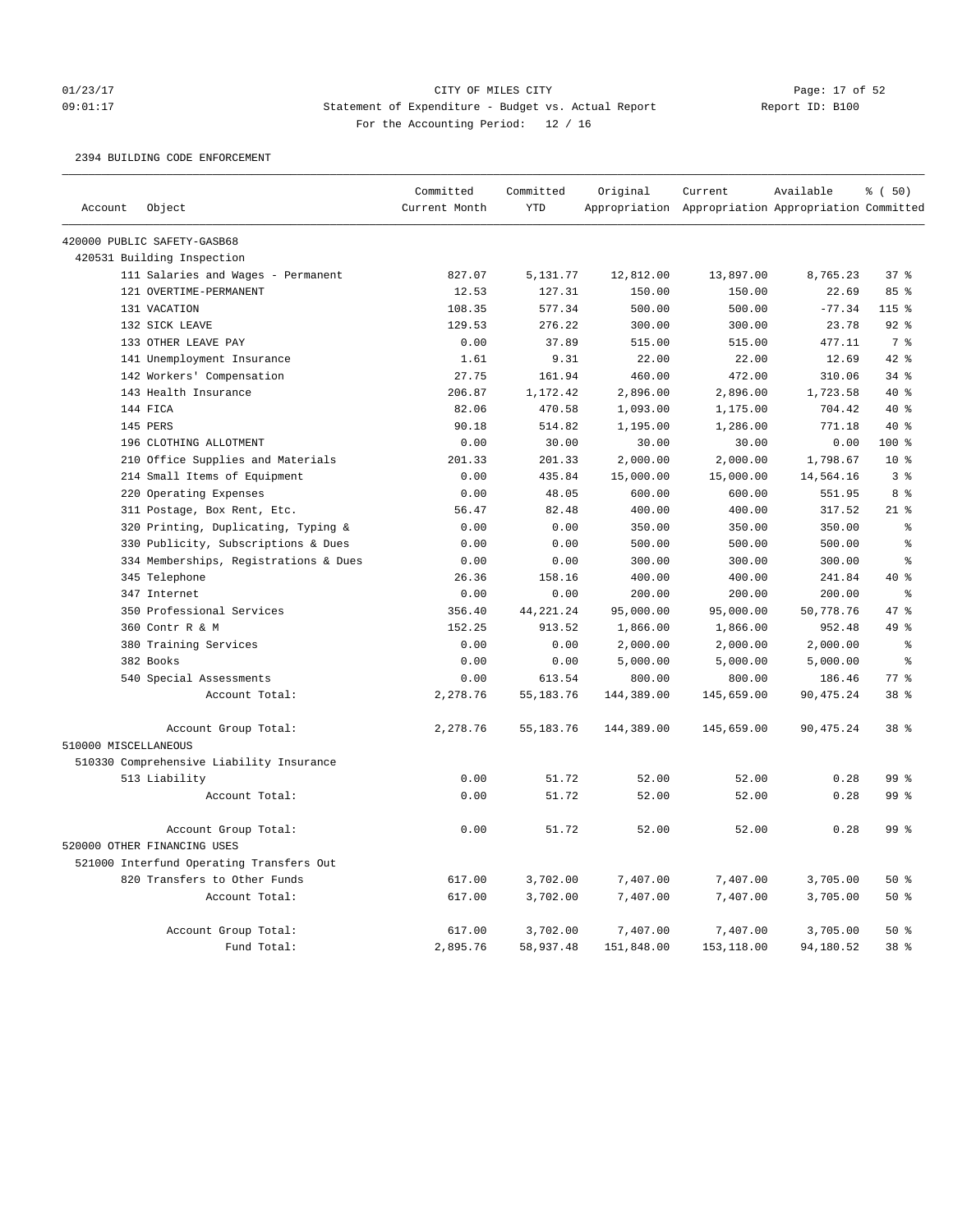## 01/23/17 Page: 18 of 52 09:01:17 Statement of Expenditure - Budget vs. Actual Report Report ID: B100 For the Accounting Period: 12 / 16

## 2400 LTG M D#165-(Gen City)

| Object<br>Account                        | Committed<br>Current Month | Committed<br><b>YTD</b> | Original<br>Appropriation | Current    | Available<br>Appropriation Appropriation Committed | $\frac{1}{6}$ (50) |
|------------------------------------------|----------------------------|-------------------------|---------------------------|------------|----------------------------------------------------|--------------------|
| 430000 Public Works-GASB68               |                            |                         |                           |            |                                                    |                    |
| 430263 STREET LIGHTING                   |                            |                         |                           |            |                                                    |                    |
| 341 Electric Utility Services            | 11,013.11                  | 57, 217.20              | 117,500.00                | 117,500.00 | 60,282.80                                          | $49*$              |
| 533 Machinery and Equipment Rental       | 5,170.65                   | 30, 471.15              | 47,000.00                 | 47,000.00  | 16,528.85                                          | 65 %               |
| Account Total:                           | 16,183.76                  | 87,688.35               | 164,500.00                | 164,500.00 | 76,811.65                                          | 53%                |
| Account Group Total:                     | 16,183.76                  | 87,688.35               | 164,500.00                | 164,500.00 | 76,811.65                                          | $53$ $%$           |
| 520000 OTHER FINANCING USES              |                            |                         |                           |            |                                                    |                    |
| 521000 Interfund Operating Transfers Out |                            |                         |                           |            |                                                    |                    |
| 820 Transfers to Other Funds             | 0.00                       | 1,000.00                | 1,000.00                  | 1,000.00   | 0.00                                               | $100*$             |
| Account Total:                           | 0.00                       | 1,000.00                | 1,000.00                  | 1,000.00   | 0.00                                               | $100*$             |
| Account Group Total:                     | 0.00                       | 1,000.00                | 1,000.00                  | 1,000.00   | 0.00                                               | $100$ %            |
| Fund Total:                              | 16,183.76                  | 88,688.35               | 165,500.00                | 165,500.00 | 76,811.65                                          | $54$ $%$           |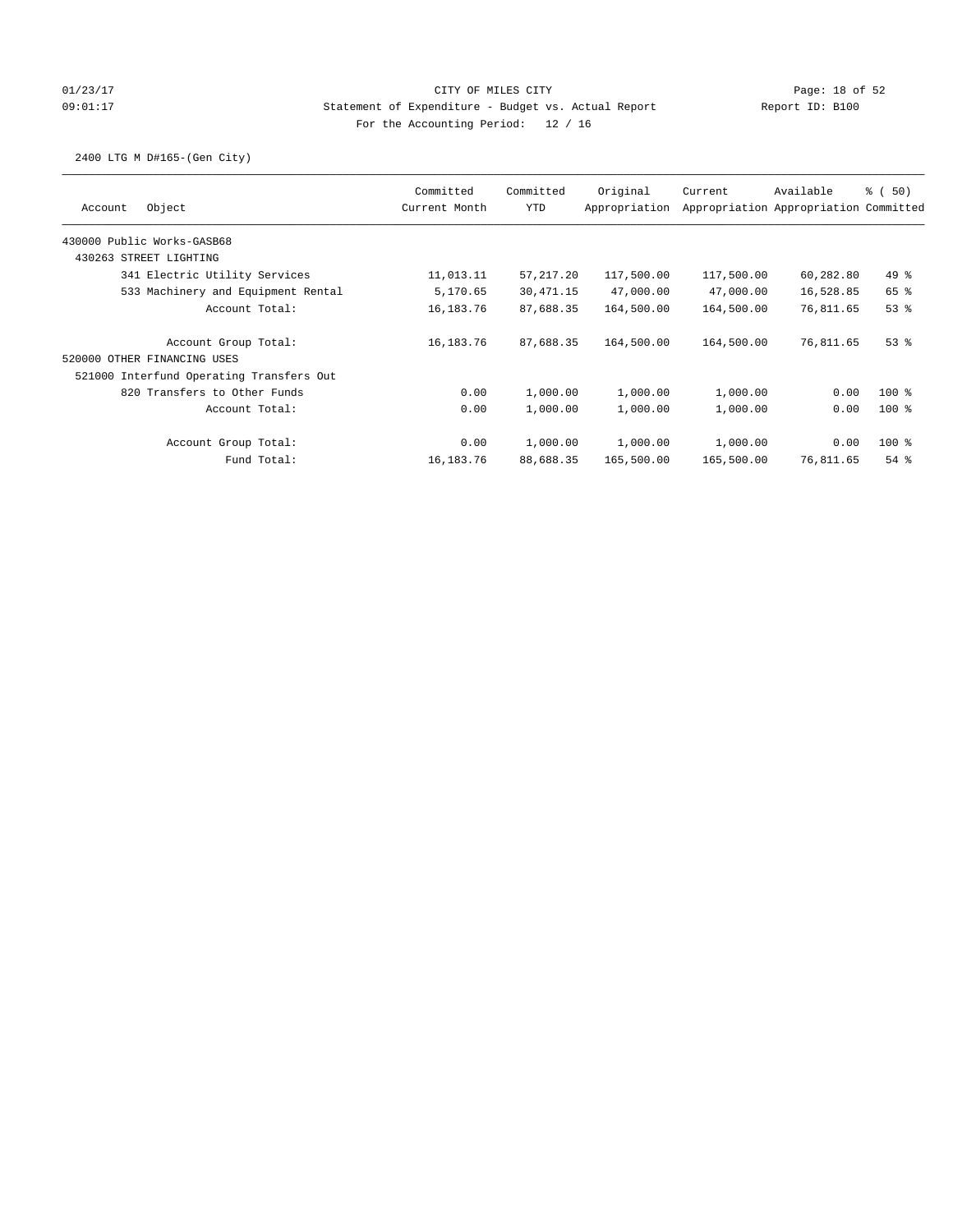## 01/23/17 Page: 19 of 52 Page: 19 of 52 09:01:17 Statement of Expenditure - Budget vs. Actual Report Report ID: B100 For the Accounting Period: 12 / 16

## 2420 LTG M D#167-(MilesAddn Etc)

|                                          | Committed     | Committed  | Original      | Current   | Available                             | % (50)             |
|------------------------------------------|---------------|------------|---------------|-----------|---------------------------------------|--------------------|
| Object<br>Account                        | Current Month | <b>YTD</b> | Appropriation |           | Appropriation Appropriation Committed |                    |
| 430000 Public Works-GASB68               |               |            |               |           |                                       |                    |
| 430263 STREET LIGHTING                   |               |            |               |           |                                       |                    |
| 341 Electric Utility Services            | 2,023.50      | 10,560.10  | 23,280.00     | 23,280.00 | 12,719.90                             | $45$ %             |
| 360 Contr R & M                          | 0.00          | 0.00       | 9,000.00      | 9,000.00  | 9,000.00                              | ి                  |
| 533 Machinery and Equipment Rental       | 728.00        | 4,065.75   | 0.00          | 0.00      | $-4,065.75$                           | နွ                 |
| Account Total:                           | 2,751.50      | 14,625.85  | 32,280.00     | 32,280.00 | 17,654.15                             | $45$ %             |
| Account Group Total:                     | 2,751.50      | 14,625.85  | 32,280.00     | 32,280.00 | 17,654.15                             | $45$ $\frac{6}{3}$ |
| 520000 OTHER FINANCING USES              |               |            |               |           |                                       |                    |
| 521000 Interfund Operating Transfers Out |               |            |               |           |                                       |                    |
| 820 Transfers to Other Funds             | 0.00          | 1,000.00   | 1,000.00      | 1,000.00  | 0.00                                  | $100*$             |
| Account Total:                           | 0.00          | 1,000.00   | 1,000.00      | 1,000.00  | 0.00                                  | $100*$             |
| Account Group Total:                     | 0.00          | 1,000.00   | 1,000.00      | 1,000.00  | 0.00                                  | 100 %              |
| Fund Total:                              | 2,751.50      | 15,625.85  | 33,280.00     | 33,280.00 | 17,654.15                             | 47.8               |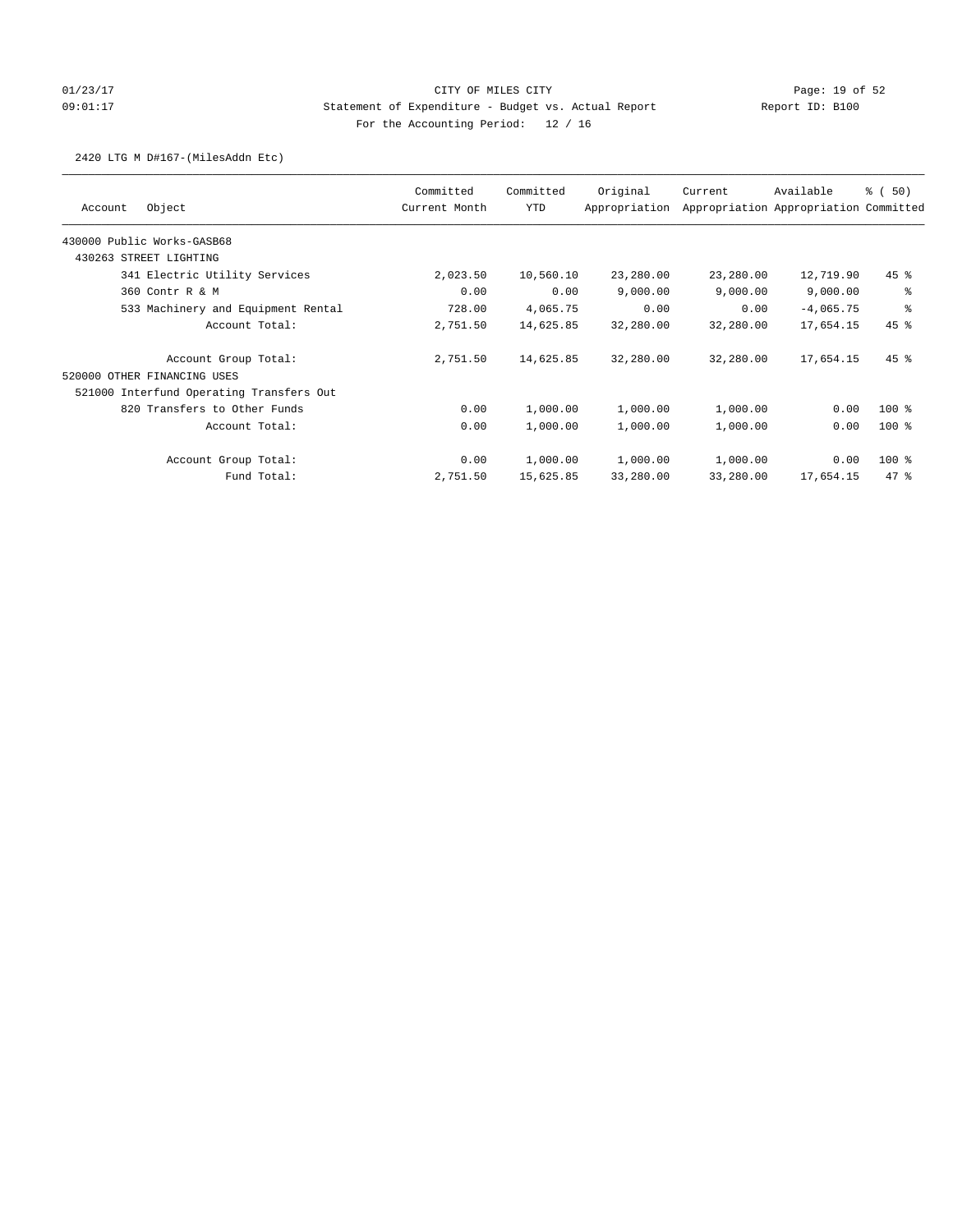## 01/23/17 Page: 20 of 52 Page: 20 of 52 09:01:17 Statement of Expenditure - Budget vs. Actual Report Report ID: B100 For the Accounting Period: 12 / 16

### 2430 LTG M D#171-(Balsam Est)

|                                          | Committed     | Committed | Original      | Current  | Available                             | % (50)   |
|------------------------------------------|---------------|-----------|---------------|----------|---------------------------------------|----------|
| Object<br>Account                        | Current Month | YTD       | Appropriation |          | Appropriation Appropriation Committed |          |
| 430000 Public Works-GASB68               |               |           |               |          |                                       |          |
| 430263 STREET LIGHTING                   |               |           |               |          |                                       |          |
| 230 Repair and Maintenance Supplies      | 0.00          | 227.33    | 850.00        | 850.00   | 622.67                                | $27$ %   |
| 341 Electric Utility Services            | 144.43        | 762.56    | 1,801.00      | 1,801.00 | 1,038.44                              | $42$ %   |
| 360 Contr R & M                          | 0.00          | 193.50    | 1,500.00      | 1,500.00 | 1,306.50                              | $13*$    |
| Account Total:                           | 144.43        | 1,183.39  | 4,151.00      | 4,151.00 | 2,967.61                              | 298      |
| Account Group Total:                     | 144.43        | 1,183.39  | 4,151.00      | 4,151.00 | 2,967.61                              | 298      |
| 520000 OTHER FINANCING USES              |               |           |               |          |                                       |          |
| 521000 Interfund Operating Transfers Out |               |           |               |          |                                       |          |
| 820 Transfers to Other Funds             | 0.00          | 1,000.00  | 1,000.00      | 1,000.00 | 0.00                                  | $100*$   |
| Account Total:                           | 0.00          | 1,000.00  | 1,000.00      | 1,000.00 | 0.00                                  | $100$ %  |
| Account Group Total:                     | 0.00          | 1,000.00  | 1,000.00      | 1,000.00 | 0.00                                  | 100 %    |
| Fund Total:                              | 144.43        | 2,183.39  | 5,151.00      | 5,151.00 | 2,967.61                              | $42$ $%$ |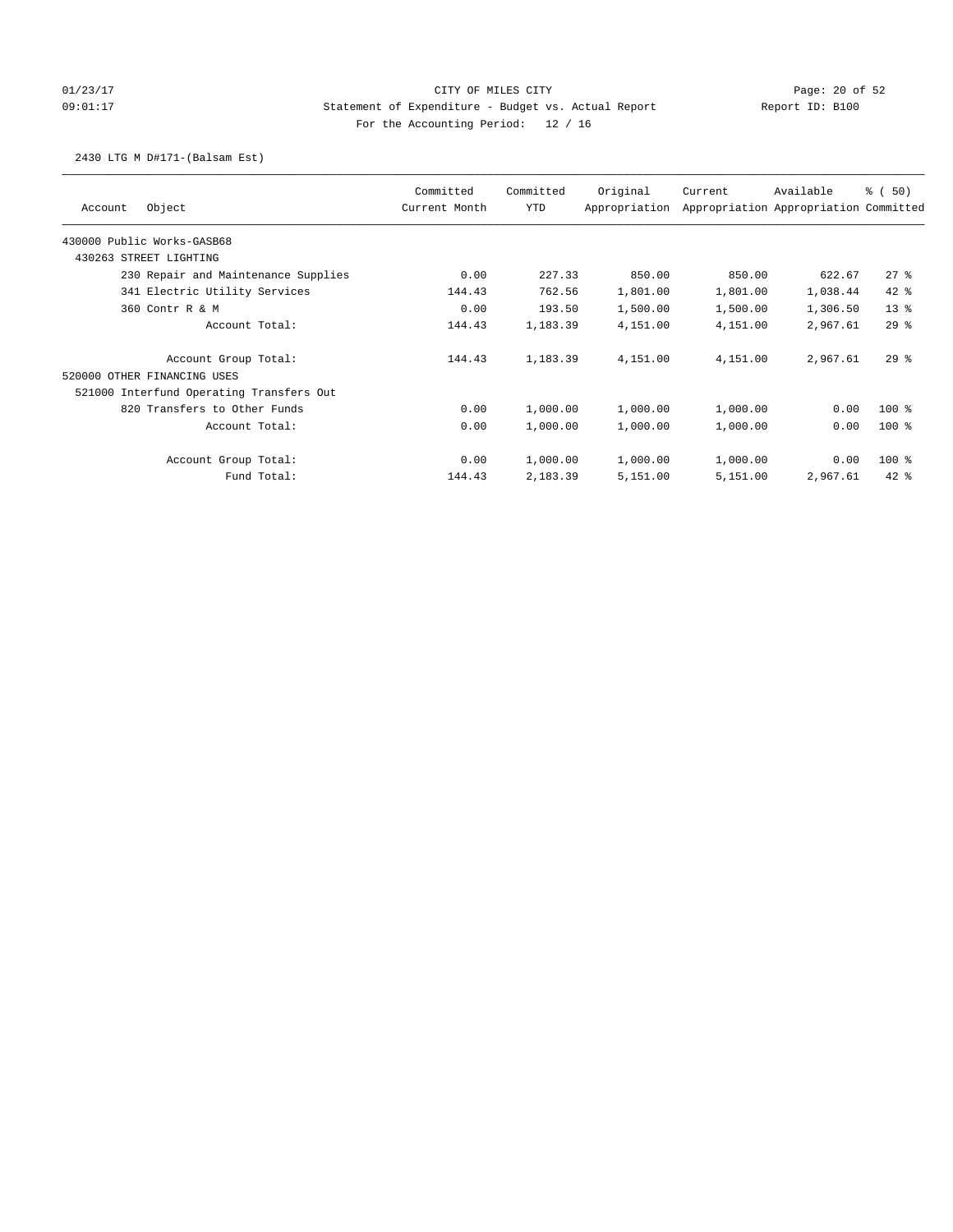## 01/23/17 Page: 21 of 52 Page: 21 of 52 09:01:17 Statement of Expenditure - Budget vs. Actual Report Report ID: B100 For the Accounting Period: 12 / 16

## 2440 LTG M D#172-(Main Str)

|                                          | Committed     | Committed  | Original      | Current   | Available                             | % (50)         |
|------------------------------------------|---------------|------------|---------------|-----------|---------------------------------------|----------------|
| Object<br>Account                        | Current Month | <b>YTD</b> | Appropriation |           | Appropriation Appropriation Committed |                |
| 430000 Public Works-GASB68               |               |            |               |           |                                       |                |
| 430263 STREET LIGHTING                   |               |            |               |           |                                       |                |
| 230 Repair and Maintenance Supplies      | 802.23        | 906.09     | 3,000.00      | 3,000.00  | 2,093.91                              | $30*$          |
| 341 Electric Utility Services            | 1,367.46      | 6,865.21   | 14,890.00     | 14,890.00 | 8,024.79                              | 46%            |
| 360 Contr R & M                          | 0.00          | 79.00      | 1,700.00      | 1,700.00  | 1,621.00                              | 5 <sup>8</sup> |
| Account Total:                           | 2,169.69      | 7,850.30   | 19,590.00     | 19,590.00 | 11,739.70                             | $40*$          |
| Account Group Total:                     | 2,169.69      | 7,850.30   | 19,590.00     | 19,590.00 | 11,739.70                             | $40*$          |
| 520000 OTHER FINANCING USES              |               |            |               |           |                                       |                |
| 521000 Interfund Operating Transfers Out |               |            |               |           |                                       |                |
| 820 Transfers to Other Funds             | 0.00          | 1,000.00   | 1,000.00      | 1,000.00  | 0.00                                  | $100*$         |
| Account Total:                           | 0.00          | 1,000.00   | 1,000.00      | 1,000.00  | 0.00                                  | $100*$         |
| Account Group Total:                     | 0.00          | 1,000.00   | 1,000.00      | 1,000.00  | 0.00                                  | $100*$         |
| Fund Total:                              | 2,169.69      | 8,850.30   | 20,590.00     | 20,590.00 | 11,739.70                             | 43.8           |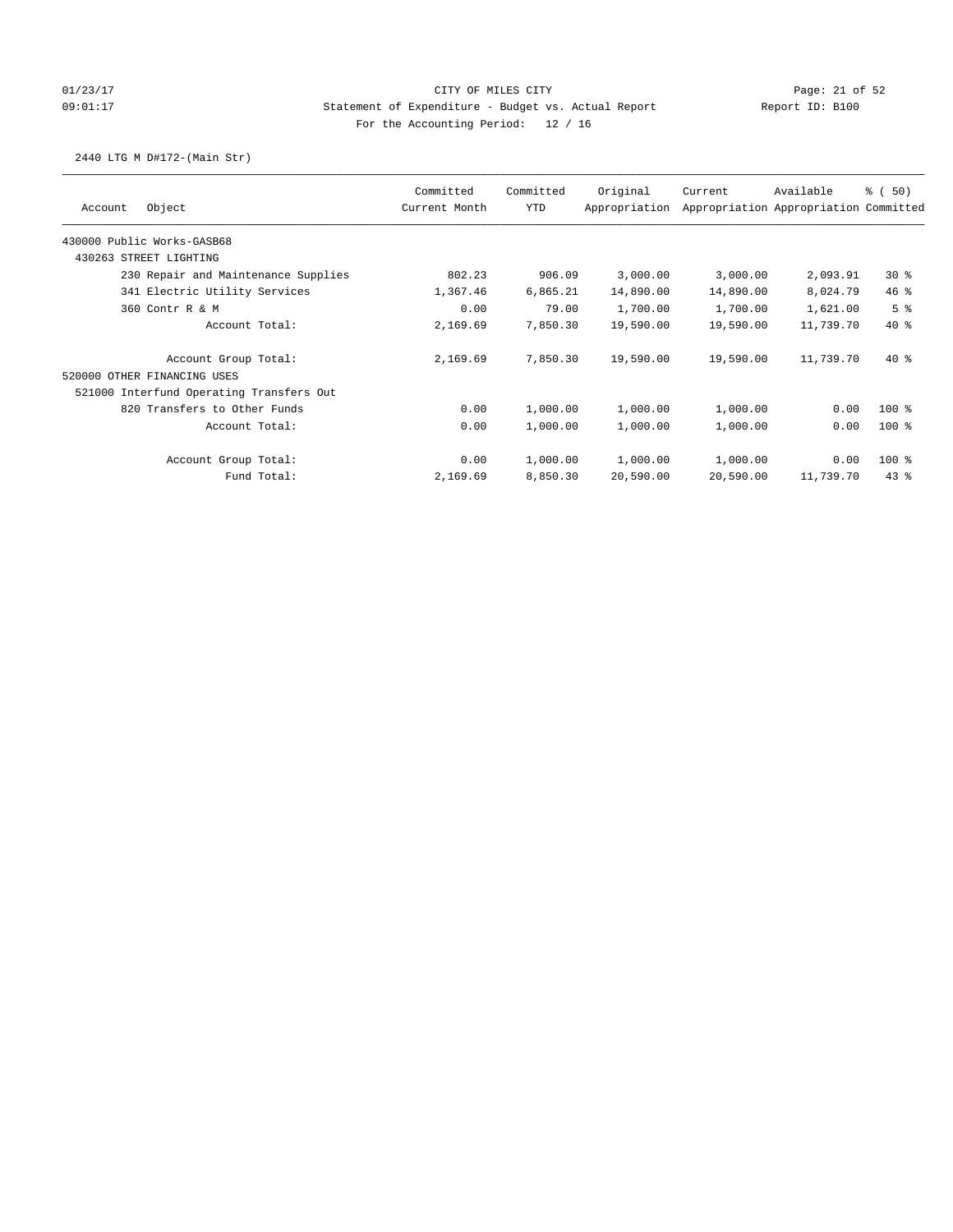# 01/23/17 Page: 22 of 52 Page: 22 of 52 09:01:17 Statement of Expenditure - Budget vs. Actual Report Report ID: B100 For the Accounting Period: 12 / 16

## 2450 LTG M D#195-(SG-Trico)

| Object<br>Account                                                        | Committed<br>Current Month | Committed<br><b>YTD</b> | Original<br>Appropriation | Current  | Available<br>Appropriation Appropriation Committed | <sub>ර</sub> ි (50) |
|--------------------------------------------------------------------------|----------------------------|-------------------------|---------------------------|----------|----------------------------------------------------|---------------------|
| 430000 Public Works-GASB68                                               |                            |                         |                           |          |                                                    |                     |
| 430263 STREET LIGHTING                                                   |                            |                         |                           |          |                                                    |                     |
| 341 Electric Utility Services                                            | 401.84                     | 2,411.04                | 5,505.00                  | 5,505.00 | 3,093.96                                           | 44 %                |
| Account Total:                                                           | 401.84                     | 2,411.04                | 5,505.00                  | 5,505.00 | 3,093.96                                           | $44*$               |
| Account Group Total:                                                     | 401.84                     | 2,411.04                | 5,505.00                  | 5,505.00 | 3,093.96                                           | 44 %                |
| 520000 OTHER FINANCING USES                                              |                            |                         |                           |          |                                                    |                     |
| 521000 Interfund Operating Transfers Out<br>820 Transfers to Other Funds | 0.00                       | 1,000.00                | 1,000.00                  | 1,000.00 | 0.00                                               | $100$ %             |
| Account Total:                                                           | 0.00                       | 1,000.00                | 1,000.00                  | 1,000.00 | 0.00                                               | $100*$              |
| Account Group Total:                                                     | 0.00                       | 1,000.00                | 1,000.00                  | 1,000.00 | 0.00                                               | $100*$              |
| Fund Total:                                                              | 401.84                     | 3,411.04                | 6,505.00                  | 6,505.00 | 3,093.96                                           | $52$ $%$            |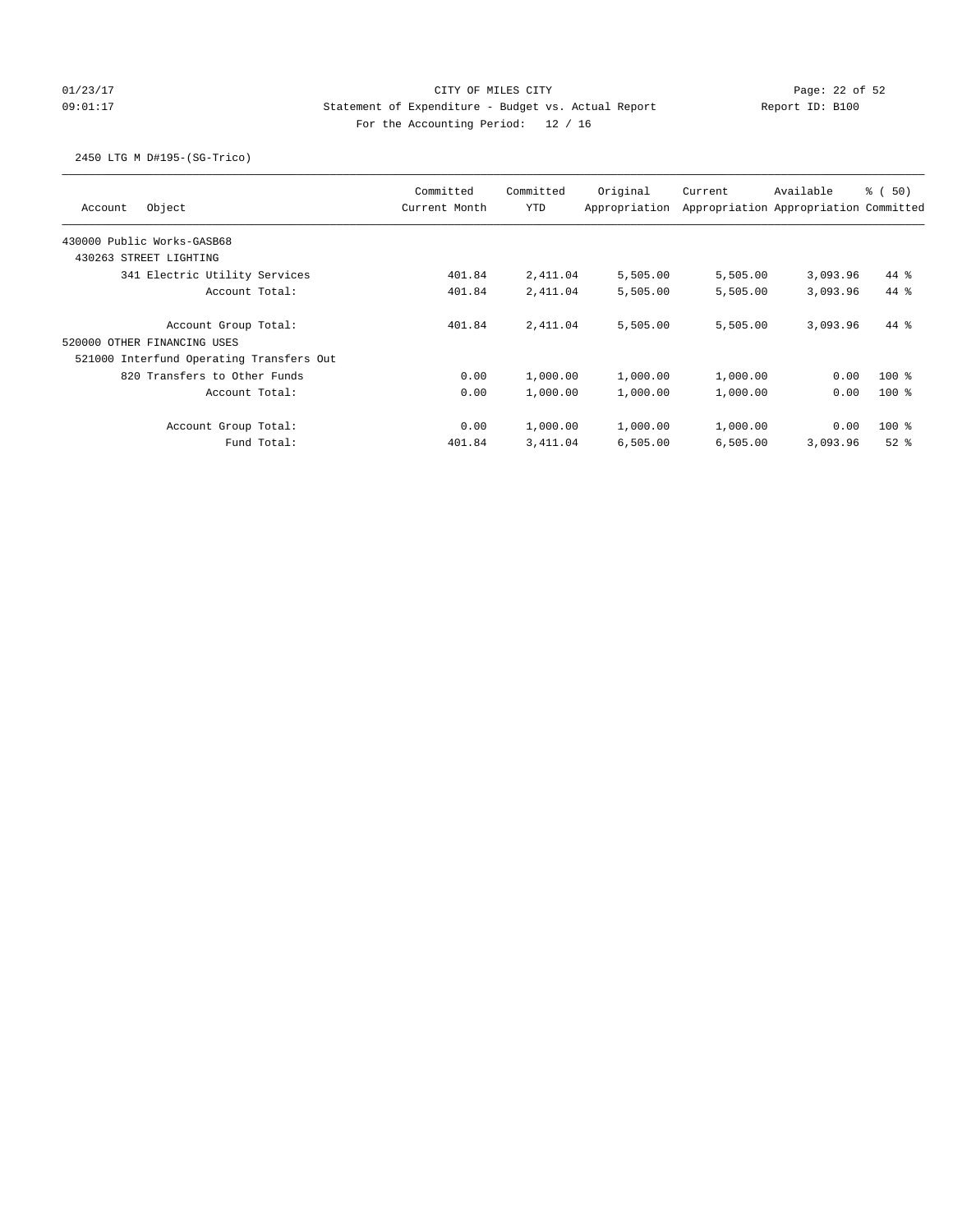# 01/23/17 Page: 23 of 52 09:01:17 Statement of Expenditure - Budget vs. Actual Report Report ID: B100 For the Accounting Period: 12 / 16

### 2470 LTG M D#202-(SG-MDU&NV)

| Object<br>Account                        | Committed<br>Current Month | Committed<br><b>YTD</b> | Original<br>Appropriation | Current  | Available<br>Appropriation Appropriation Committed | % (50)          |
|------------------------------------------|----------------------------|-------------------------|---------------------------|----------|----------------------------------------------------|-----------------|
| 430000 Public Works-GASB68               |                            |                         |                           |          |                                                    |                 |
| 430263 STREET LIGHTING                   |                            |                         |                           |          |                                                    |                 |
| 341 Electric Utility Services            | 614.54                     | 2,218.38                | 3,809.00                  | 3,809.00 | 1,590.62                                           | 58 %            |
| 533 Machinery and Equipment Rental       | 0.00                       | 1,216.48                | 3,200.00                  | 3,200.00 | 1,983.52                                           | 38 <sup>8</sup> |
| Account Total:                           | 614.54                     | 3,434.86                | 7,009.00                  | 7,009.00 | 3,574.14                                           | 49 %            |
| Account Group Total:                     | 614.54                     | 3,434.86                | 7,009.00                  | 7,009.00 | 3,574.14                                           | $49*$           |
| 520000 OTHER FINANCING USES              |                            |                         |                           |          |                                                    |                 |
| 521000 Interfund Operating Transfers Out |                            |                         |                           |          |                                                    |                 |
| 820 Transfers to Other Funds             | 0.00                       | 1,000.00                | 1,000.00                  | 1,000.00 | 0.00                                               | $100*$          |
| Account Total:                           | 0.00                       | 1,000.00                | 1,000.00                  | 1,000.00 | 0.00                                               | $100*$          |
| Account Group Total:                     | 0.00                       | 1,000.00                | 1,000.00                  | 1,000.00 | 0.00                                               | $100*$          |
| Fund Total:                              | 614.54                     | 4,434.86                | 8,009.00                  | 8,009.00 | 3,574.14                                           | 55 <sup>8</sup> |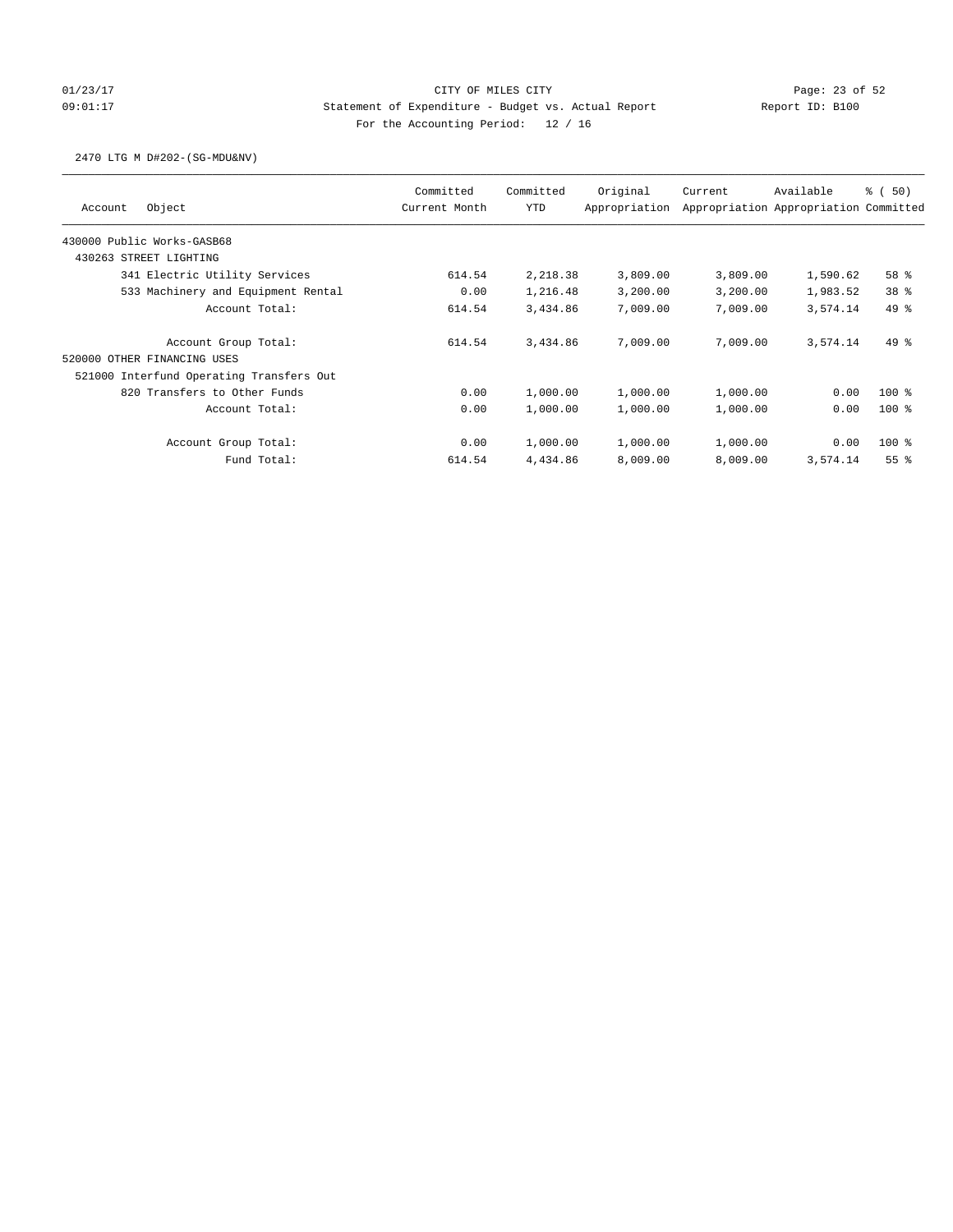# 01/23/17 Page: 24 of 52 Page: 24 OF MILES CITY 09:01:17 Statement of Expenditure - Budget vs. Actual Report Report ID: B100 For the Accounting Period: 12 / 16

### 2480 LTG M M#173-(Milestown Estates)

| Object<br>Account                        | Committed<br>Current Month | Committed<br>YTD | Original<br>Appropriation | Current  | Available<br>Appropriation Appropriation Committed | % (50)  |
|------------------------------------------|----------------------------|------------------|---------------------------|----------|----------------------------------------------------|---------|
| 430000 Public Works-GASB68               |                            |                  |                           |          |                                                    |         |
| 430263 STREET LIGHTING                   |                            |                  |                           |          |                                                    |         |
| 230 Repair and Maintenance Supplies      | 0.00                       | 84.37            | 460.00                    | 460.00   | 375.63                                             | 18 %    |
| 341 Electric Utility Services            | 119.46                     | 618.02           | 1,400.00                  | 1,400.00 | 781.98                                             | $44*$   |
| 360 Contr R & M                          | 0.00                       | 129.00           | 100.00                    | 100.00   | $-29.00$                                           | $129$ % |
| Account Total:                           | 119.46                     | 831.39           | 1,960.00                  | 1,960.00 | 1,128.61                                           | $42$ %  |
| Account Group Total:                     | 119.46                     | 831.39           | 1,960.00                  | 1,960.00 | 1,128.61                                           | $42*$   |
| 520000 OTHER FINANCING USES              |                            |                  |                           |          |                                                    |         |
| 521000 Interfund Operating Transfers Out |                            |                  |                           |          |                                                    |         |
| 820 Transfers to Other Funds             | 0.00                       | 250.00           | 250.00                    | 250.00   | 0.00                                               | $100$ % |
| Account Total:                           | 0.00                       | 250.00           | 250.00                    | 250.00   | 0.00                                               | $100$ % |
| Account Group Total:                     | 0.00                       | 250.00           | 250.00                    | 250.00   | 0.00                                               | 100 %   |
| Fund Total:                              | 119.46                     | 1,081.39         | 2,210.00                  | 2,210.00 | 1,128.61                                           | $49*$   |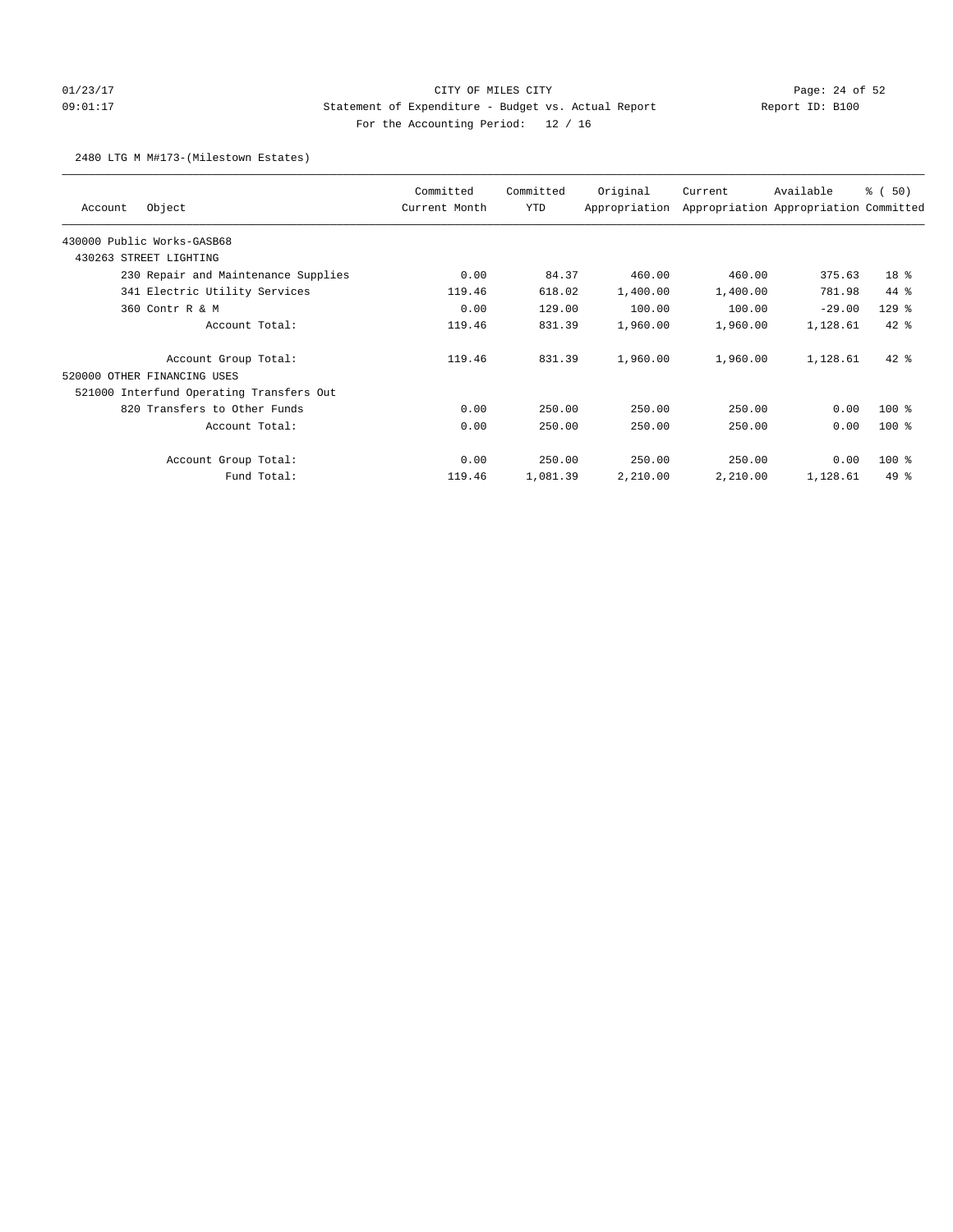### 01/23/17 Page: 25 of 52 Page: 25 of 52 09:01:17 Statement of Expenditure - Budget vs. Actual Report Report ID: B100 For the Accounting Period: 12 / 16

| Account           | Object                                    | Committed<br>Current Month | Committed<br>YTD | Original   | Current<br>Appropriation Appropriation Appropriation Committed | Available   | % (50)          |
|-------------------|-------------------------------------------|----------------------------|------------------|------------|----------------------------------------------------------------|-------------|-----------------|
|                   | 430000 Public Works-GASB68                |                            |                  |            |                                                                |             |                 |
| 430220 Operations |                                           |                            |                  |            |                                                                |             |                 |
|                   | 111 Salaries and Wages - Permanent        | 20,532.74                  | 114,860.38       | 240,512.00 | 243,880.00                                                     | 129,019.62  | $47$ %          |
|                   | 121 OVERTIME-PERMANENT                    | 2,600.61                   | 5,437.43         | 800.00     | 6,800.00                                                       | 1,362.57    | $80*$           |
|                   | 131 VACATION                              | 916.35                     | 10,153.90        | 10,000.00  | 10,000.00                                                      | $-153.90$   | 102 %           |
|                   | 132 SICK LEAVE                            | 398.16                     | 4,075.05         | 5,000.00   | 5,000.00                                                       | 924.95      | 82 %            |
|                   | 133 OTHER LEAVE PAY                       | 0.00                       | 151.36           | 4,135.00   | 4,135.00                                                       | 3,983.64    | 4%              |
|                   | 134 HOLIDAY PAY                           | 144.46                     | 546.47           | 400.00     | 1,296.00                                                       | 749.53      | $42$ %          |
|                   | 141 Unemployment Insurance                | 36.92                      | 204.24           | 392.00     | 403.00                                                         | 198.76      | $51$ %          |
|                   | 142 Workers' Compensation                 | 1,368.51                   | 7,659.94         | 14,008.00  | 14,458.00                                                      | 6,798.06    | 53%             |
|                   | 143 Health Insurance                      | 3,827.90                   | 22,774.31        | 45,456.00  | 45, 456.00                                                     | 22,681.69   | 50%             |
|                   | 144 FICA                                  | 1,836.46                   | 10,026.62        | 19,955.00  | 20,555.00                                                      | 10,528.38   | 49 %            |
|                   | 145 PERS                                  | 2,058.37                   | 11,318.16        | 21,833.00  | 22,490.00                                                      | 11,171.84   | 50%             |
|                   | 196 CLOTHING ALLOTMENT                    | 0.00                       | 775.50           | 800.00     | 800.00                                                         | 24.50       | 97%             |
|                   | 210 Office Supplies and Materials         | 11.88                      | 392.06           | 500.00     | 500.00                                                         | 107.94      | 78 %            |
|                   | 214 Small Items of Equipment              | 26.39                      | 166.35           | 7,000.00   | 7,000.00                                                       | 6,833.65    | 2 <sup>8</sup>  |
|                   | 220 Operating Expenses                    | 333.20                     | 4,216.02         | 15,000.00  | 15,000.00                                                      | 10,783.98   | $28$ %          |
|                   | 222 Chemicals, Lab & Med Supplies         | 0.00                       | 132.47           | 600.00     | 600.00                                                         | 467.53      | $22$ %          |
|                   | 226 Clothing and Uniforms                 | 0.00                       | 115.99           | 700.00     | 700.00                                                         | 584.01      | 17.8            |
|                   | 230 Repair and Maintenance Supplies       | 767.98                     | 6,080.16         | 18,000.00  | 18,000.00                                                      | 11,919.84   | 34%             |
|                   | 231 Gas, Oil, Diesel Fuel, Grease, etc.   | 1,810.48                   | 11,865.98        | 36,000.00  | 36,000.00                                                      | 24, 134.02  | 33%             |
|                   | 241 Consumable Tools                      | 0.00                       | 0.00             | 50.00      | 50.00                                                          | 50.00       | နွ              |
|                   | 242 Sign Parts and Supplies               | $-237.07$                  | 2,585.64         | 8,000.00   | 8,000.00                                                       | 5,414.36    | $32$ $%$        |
|                   | 311 Postage, Box Rent, Etc.               | 0.00                       | 12.00            | 75.00      | 75.00                                                          | 63.00       | 16 <sup>8</sup> |
|                   | 320 Printing, Duplicating, Typing &       | 0.00                       | 0.00             | 100.00     | 100.00                                                         | 100.00      | ್ಠಿ             |
|                   | 330 Publicity, Subscriptions & Dues       | 0.00                       | 24.00            | 500.00     | 500.00                                                         | 476.00      | 5 <sup>8</sup>  |
|                   | 331 Publication of Formal & Legal Notices | 0.00                       | 28.80            | 0.00       | 0.00                                                           | $-28.80$    | ႜ               |
|                   | 334 Memberships, Registrations & Dues     | 0.00                       | 285.20           | 250.00     | 250.00                                                         | $-35.20$    | 114 %           |
|                   | 341 Electric Utility Services             | 76.18                      | 497.24           | 1,060.00   | 1,060.00                                                       | 562.76      | 47 %            |
|                   | 344 Gas Utility Service                   | 0.00                       | 82.16            | 1,050.00   | 1,050.00                                                       | 967.84      | 8 %             |
|                   | 345 Telephone                             | 120.68                     | 655.33           | 2,000.00   | 2,000.00                                                       | 1,344.67    | 33%             |
|                   | 346 Garbage Service                       | 0.00                       | 0.00             | 175.00     | 175.00                                                         | 175.00      | ႜ               |
|                   | 347 Internet                              | 0.00                       | 0.00             | 200.00     | 200.00                                                         | 200.00      | နွ              |
|                   | 350 Professional Services                 | 297.00                     | 6,073.50         | 20,000.00  | 20,000.00                                                      | 13,926.50   | $30*$           |
|                   | 360 Contr R & M                           | 103.45                     | 5,028.20         | 10,453.00  | 10,453.00                                                      | 5,424.80    | 48 %            |
|                   | 363 R&M Vehicles/Equip/Labor-PW           | 19,933.88                  | 52,933.75        | 80,000.00  | 80,000.00                                                      | 27,066.25   | 66 %            |
|                   | 370 Travel                                | 0.00                       | 0.00             | 1,000.00   | 1,000.00                                                       | 1,000.00    | ႜ               |
|                   | 380 Training Services                     | 0.00                       | 669.78           | 1,000.00   | 1,000.00                                                       | 330.22      | 67%             |
|                   | 382 Books                                 | 0.00                       | 0.00             | 200.00     | 200.00                                                         | 200.00      | $\epsilon$      |
|                   | 511 Insurance on Buildings                | 0.00                       | 747.55           | 748.00     | 748.00                                                         | 0.45        | 100 %           |
|                   | 512 Insurance on Vehicles & Equipment     | 0.00                       | 3,033.77         | 3,034.00   | 3,034.00                                                       | 0.23        | 100 %           |
|                   | 513 Liability                             | 821.60                     | 7,092.03         | 3,271.00   | 3,271.00                                                       | $-3,821.03$ | $217$ %         |
|                   | 531 Building & Office Rental              | 350.00                     | 2,100.00         | 4,200.00   | 4,200.00                                                       | 2,100.00    | $50*$           |
|                   | 532 Land Rental                           | 0.00                       | 4,983.24         | 8,100.00   | 8,100.00                                                       | 3,116.76    | 62 %            |
|                   | Account Total:                            | 58,136.13                  | 297,784.58       | 586,557.00 | 598,539.00                                                     | 300,754.42  | $50*$           |
|                   |                                           |                            |                  |            |                                                                |             |                 |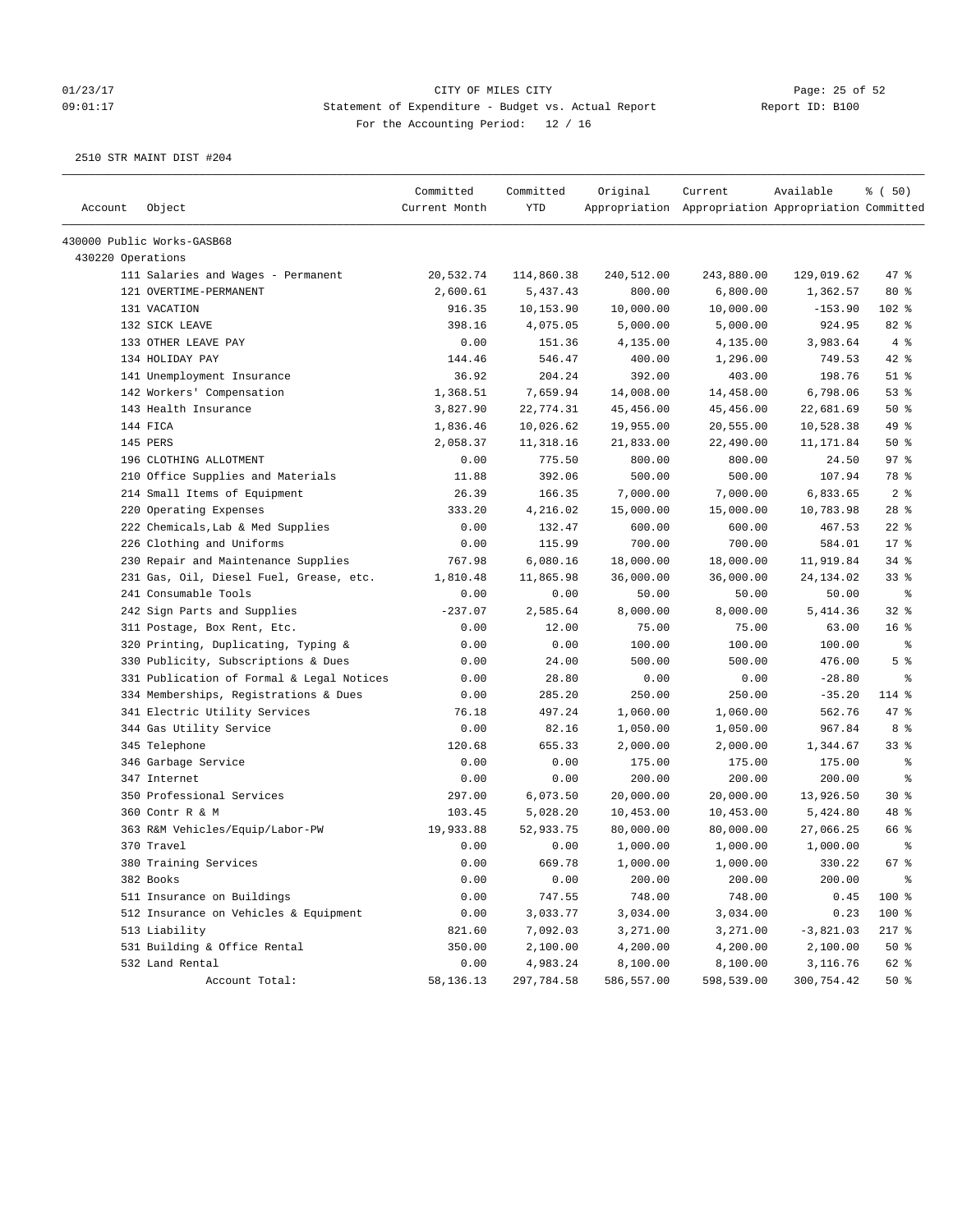## 01/23/17 Page: 26 of 52 09:01:17 Statement of Expenditure - Budget vs. Actual Report Report ID: B100 For the Accounting Period: 12 / 16

| Object                                   | Committed     | Committed   | Original      |                                                    |                                       |                                                                                                                                                                         |
|------------------------------------------|---------------|-------------|---------------|----------------------------------------------------|---------------------------------------|-------------------------------------------------------------------------------------------------------------------------------------------------------------------------|
|                                          |               |             |               | Current                                            | Available                             | % (50)                                                                                                                                                                  |
|                                          | Current Month | <b>YTD</b>  | Appropriation |                                                    | Appropriation Appropriation Committed |                                                                                                                                                                         |
| 430233 Roadway/Re-surfacing              |               |             |               |                                                    |                                       |                                                                                                                                                                         |
| 350 Professional Services                | 0.00          | 15,817.39   | 200,000.00    |                                                    | 184, 182.61                           | 8 %                                                                                                                                                                     |
| Account Total:                           | 0.00          | 15,817.39   | 200,000.00    |                                                    | 184, 182.61                           | 8 %                                                                                                                                                                     |
| 430234 CURB AND GUTTER                   |               |             |               |                                                    |                                       |                                                                                                                                                                         |
| 350 Professional Services                | 0.00          | 32, 207. 21 | 110,000.00    |                                                    | 77,792.79                             | 29%                                                                                                                                                                     |
| Account Total:                           | 0.00          | 32, 207. 21 | 110,000.00    |                                                    | 77.792.79                             | 29%                                                                                                                                                                     |
| 430235 Storm Drain & Culvert Maintenance |               |             |               |                                                    |                                       |                                                                                                                                                                         |
| 230 Repair and Maintenance Supplies      | 5,035.05      | 25,026.96   | 300,000.00    |                                                    | 274,973.04                            | 8 %                                                                                                                                                                     |
| 350 Professional Services                | 120.97        | 19,008.78   | 80,000.00     |                                                    | 60,991.22                             | 24%                                                                                                                                                                     |
| Account Total:                           | 5,156.02      | 44,035.74   | 380,000.00    |                                                    | 335,964.26                            | $12*$                                                                                                                                                                   |
| Account Group Total:                     | 63,292.15     |             |               |                                                    | 898,694.08                            | $30*$                                                                                                                                                                   |
| 520000 OTHER FINANCING USES              |               |             |               |                                                    |                                       |                                                                                                                                                                         |
| 521000 Interfund Operating Transfers Out |               |             |               |                                                    |                                       |                                                                                                                                                                         |
| 820 Transfers to Other Funds             | 71,249.00     | 82,844.00   | 105,690.00    |                                                    | 22,846.00                             | 78 %                                                                                                                                                                    |
| Account Total:                           | 71,249.00     | 82,844.00   | 105,690.00    |                                                    | 22,846.00                             | 78 %                                                                                                                                                                    |
| Account Group Total:                     | 71,249.00     | 82,844.00   | 105,690.00    |                                                    | 22,846.00                             | 78 %                                                                                                                                                                    |
| Fund Total:                              | 134,541.15    |             |               |                                                    | 921,540.08                            | 34%                                                                                                                                                                     |
|                                          |               |             |               | 389,844.92 1,276,557.00<br>472,688.92 1,382,247.00 |                                       | 200,000.00<br>200,000.00<br>110,000.00<br>110,000.00<br>300,000.00<br>80,000.00<br>380,000.00<br>1,288,539.00<br>105,690.00<br>105,690.00<br>105,690.00<br>1,394,229.00 |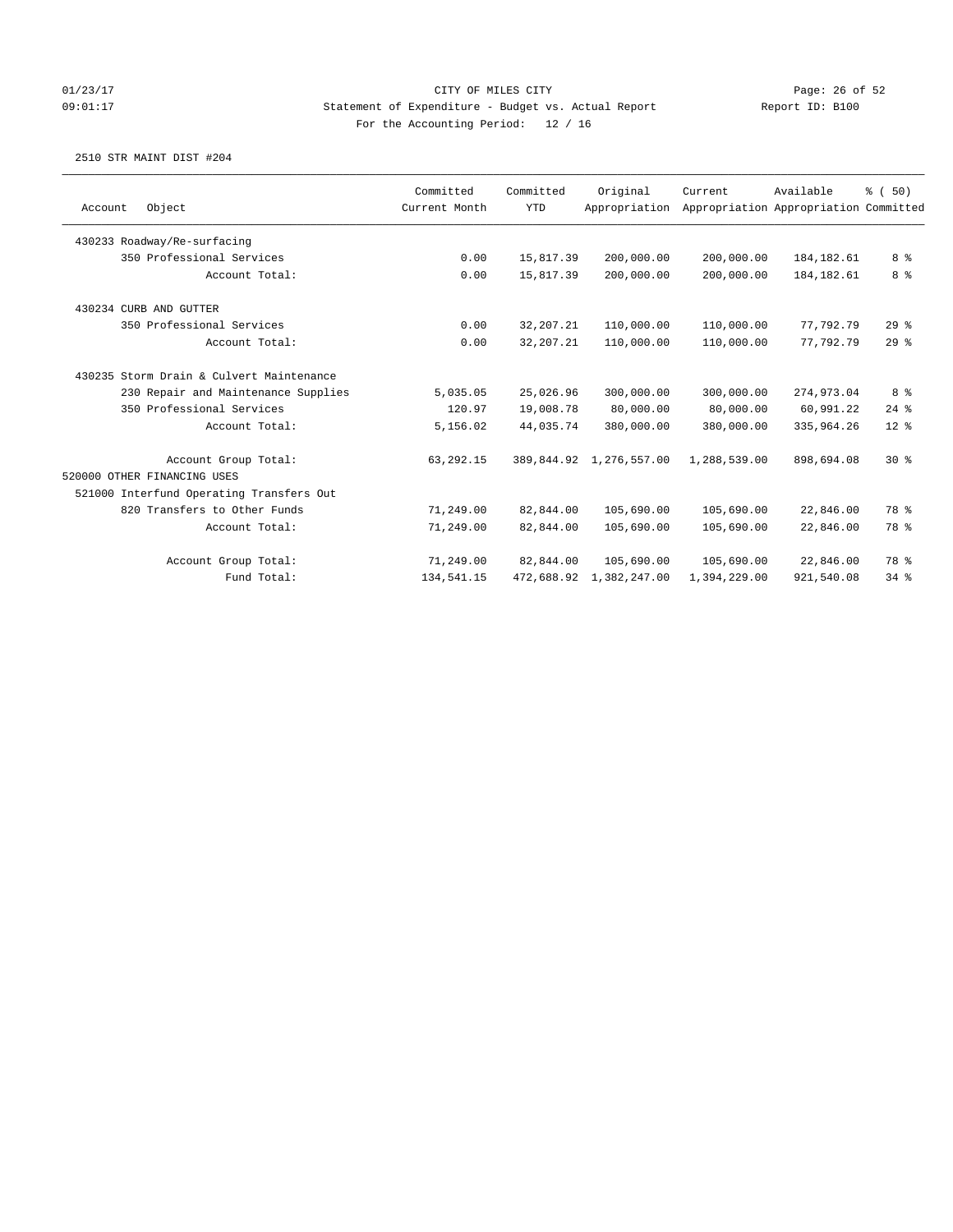# 01/23/17 Page: 27 of 52 09:01:17 Statement of Expenditure - Budget vs. Actual Report Report ID: B100 For the Accounting Period: 12 / 16

| Account           | Object                                   | Committed<br>Current Month | Committed<br><b>YTD</b> | Original   | Current<br>Appropriation Appropriation Appropriation Committed | Available  | % (50)          |
|-------------------|------------------------------------------|----------------------------|-------------------------|------------|----------------------------------------------------------------|------------|-----------------|
|                   |                                          |                            |                         |            |                                                                |            |                 |
|                   | 430000 Public Works-GASB68               |                            |                         |            |                                                                |            |                 |
| 430220 Operations |                                          |                            |                         |            |                                                                |            |                 |
|                   | 111 Salaries and Wages - Permanent       | 5,807.41                   | 32,676.32               | 62,903.00  | 63,825.00                                                      | 31,148.68  | $51$ %          |
|                   | 121 OVERTIME-PERMANENT                   | 654.72                     | 1,447.14                | 800.00     | 2,900.00                                                       | 1,452.86   | 50%             |
|                   | 131 VACATION                             | 334.02                     | 3,201.45                | 10,000.00  | 10,000.00                                                      | 6,798.55   | 32%             |
|                   | 132 SICK LEAVE                           | 195.34                     | 1,287.32                | 5,000.00   | 5,000.00                                                       | 3,712.68   | 26%             |
|                   | 133 OTHER LEAVE PAY                      | 0.00                       | 45.65                   | 1,463.00   | 1,463.00                                                       | 1,417.35   | 3 <sup>8</sup>  |
|                   | 134 HOLIDAY PAY                          | 36.55                      | 137.32                  | 400.00     | 400.00                                                         | 262.68     | $34$ $%$        |
|                   | 141 Unemployment Insurance               | 10.54                      | 58.54                   | 122.00     | 125.00                                                         | 66.46      | 47 %            |
|                   | 142 Workers' Compensation                | 371.38                     | 2,069.11                | 4,147.00   | 4,147.00                                                       | 2,077.89   | 50%             |
|                   | 143 Health Insurance                     | 1,096.62                   | 6,462.50                | 13, 153.00 | 13,153.00                                                      | 6,690.50   | 49 %            |
|                   | 144 FICA                                 | 525.97                     | 2,873.74                | 6,164.00   | 6,164.00                                                       | 3,290.26   | 47 %            |
|                   | 145 PERS                                 | 588.24                     | 3,247.17                | 6,744.00   | 6,744.00                                                       | 3,496.83   | 48 %            |
|                   | 196 CLOTHING ALLOTMENT                   | 0.00                       | 228.00                  | 250.00     | 250.00                                                         | 22.00      | $91$ %          |
|                   | 210 Office Supplies and Materials        | 45.25                      | 140.29                  | 200.00     | 200.00                                                         | 59.71      | 70 %            |
|                   | 214 Small Items of Equipment             | 6.60                       | 41.60                   | 3,000.00   | 3,000.00                                                       | 2,958.40   | 1 <sup>8</sup>  |
|                   | 220 Operating Expenses                   | 69.80                      | 1,193.47                | 3,500.00   | 3,500.00                                                       | 2,306.53   | $34$ $%$        |
|                   | 222 Chemicals, Lab & Med Supplies        | 0.00                       | 0.00                    | 500.00     | 500.00                                                         | 500.00     | နွ              |
|                   | 226 Clothing and Uniforms                | 0.00                       | 29.00                   | 200.00     | 200.00                                                         | 171.00     | 15 <sup>°</sup> |
|                   | 230 Repair and Maintenance Supplies      | 192.00                     | 1,419.31                | 5,000.00   | 5,000.00                                                       | 3,580.69   | $28$ %          |
|                   | 231 Gas, Oil, Diesel Fuel, Grease, etc.  | 452.62                     | 3,044.71                | 10,000.00  | 10,000.00                                                      | 6,955.29   | $30*$           |
|                   | 242 Sign Parts and Supplies              | $-59.27$                   | 646.41                  | 2,500.00   | 2,500.00                                                       | 1,853.59   | $26$ %          |
|                   | 311 Postage, Box Rent, Etc.              | 0.00                       | 3.00                    | 40.00      | 40.00                                                          | 37.00      | 8 %             |
|                   | 330 Publicity, Subscriptions & Dues      | 0.00                       | 13.20                   | 150.00     | 150.00                                                         | 136.80     | 9 <sup>8</sup>  |
|                   | 334 Memberships, Registrations & Dues    | 0.00                       | 38.80                   | 50.00      | 50.00                                                          | 11.20      | 78 %            |
|                   | 341 Electric Utility Services            | 0.00                       | 15.28                   | 150.00     | 150.00                                                         | 134.72     | $10*$           |
|                   | 344 Gas Utility Service                  | 0.00                       | 4.24                    | 200.00     | 200.00                                                         | 195.76     | 2 <sup>8</sup>  |
|                   | 345 Telephone                            | 49.70                      | 265.65                  | 750.00     | 750.00                                                         | 484.35     | 35 <sup>8</sup> |
|                   | 350 Professional Services                | 0.00                       | 65.80                   | 1,000.00   | 1,000.00                                                       | 934.20     | 7 %             |
|                   | 360 Contr R & M                          | 55.37                      | 332.22                  | 1,242.00   | 1,242.00                                                       | 909.78     | 27%             |
|                   | 363 R&M Vehicles/Equip/Labor-PW          | 5,307.23                   | 16,623.36               | 35,000.00  | 35,000.00                                                      | 18,376.64  | 47 %            |
|                   | 370 Travel                               | 0.00                       | 0.00                    | 250.00     | 250.00                                                         | 250.00     | ႜ               |
|                   | 380 Training Services                    | 0.00                       | 167.46                  | 200.00     | 200.00                                                         | 32.54      | 84 %            |
|                   | 382 Books                                | 0.00                       | 0.00                    | 100.00     | 100.00                                                         | 100.00     | နွ              |
|                   | 511 Insurance on Buildings               | 0.00                       | 186.88                  | 187.00     | 187.00                                                         | 0.12       | 100 %           |
|                   | 512 Insurance on Vehicles & Equipment    | 0.00                       | 760.96                  | 761.00     | 761.00                                                         | 0.04       | $100$ %         |
|                   | 513 Liability                            | 205.40                     | 1,416.29                | 461.00     | 461.00                                                         | $-955.29$  | 307 %           |
|                   | 531 Building & Office Rental             | 166.66                     | 999.96                  | 2,000.00   | 2,000.00                                                       | 1,000.04   | $50*$           |
|                   | 532 Land Rental                          | 0.00                       | 0.00                    | 1,500.00   | 1,500.00                                                       | 1,500.00   | $\,$ $\,$ $\,$  |
|                   | Account Total:                           | 16, 112. 15                | 81,142.15               | 180,087.00 | 183, 112.00                                                    | 101,969.85 | 44 %            |
|                   | 430233 Roadway/Re-surfacing              |                            |                         |            |                                                                |            |                 |
|                   | 350 Professional Services                | 0.00                       | 6,853.11                | 375,000.00 | 115,706.00                                                     | 108,852.89 | 6 <sup>8</sup>  |
|                   | Account Total:                           | 0.00                       | 6,853.11                | 375,000.00 | 115,706.00                                                     | 108,852.89 | 6 <sup>8</sup>  |
|                   | 430235 Storm Drain & Culvert Maintenance |                            |                         |            |                                                                |            |                 |
|                   | 230 Repair and Maintenance Supplies      | 0.00                       | 0.00                    | 20,000.00  | 20,000.00                                                      | 20,000.00  | ိစ              |
|                   | Account Total:                           | 0.00                       | 0.00                    | 20,000.00  | 20,000.00                                                      | 20,000.00  | $\,$ $\,$ $\,$  |
|                   |                                          |                            |                         |            |                                                                |            |                 |
|                   | Account Group Total:                     | 16, 112. 15                | 87,995.26               | 575,087.00 | 318,818.00                                                     | 230,822.74 | $28$ %          |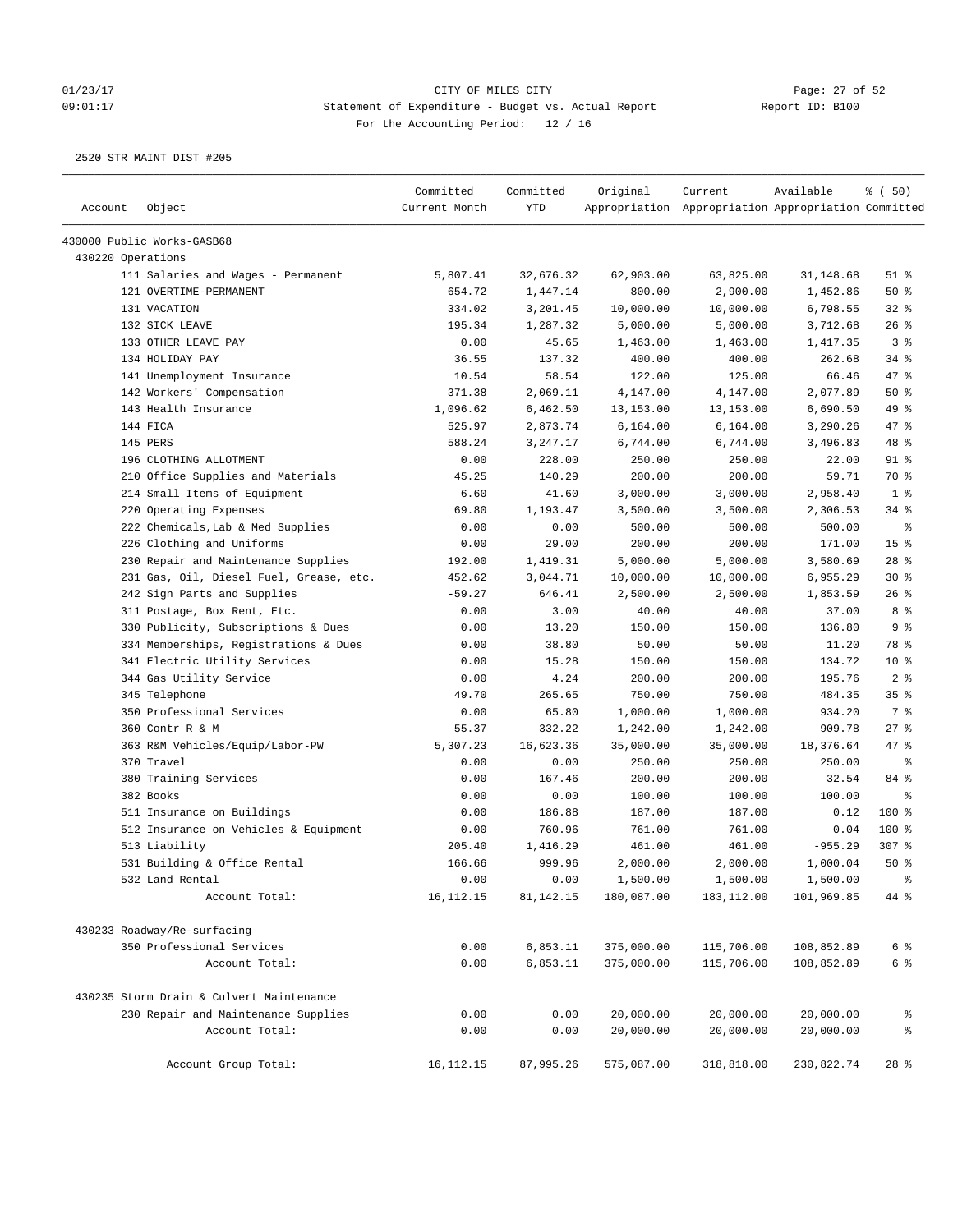## 01/23/17 Page: 28 of 52 09:01:17 Statement of Expenditure - Budget vs. Actual Report Report ID: B100 For the Accounting Period: 12 / 16

| Object<br>Account           |                                          | Committed<br>Current Month | Committed<br>YTD | Original<br>Appropriation | Current    | Available<br>Appropriation Appropriation Committed | 8 ( 50) |
|-----------------------------|------------------------------------------|----------------------------|------------------|---------------------------|------------|----------------------------------------------------|---------|
| 520000 OTHER FINANCING USES |                                          |                            |                  |                           |            |                                                    |         |
|                             | 521000 Interfund Operating Transfers Out |                            |                  |                           |            |                                                    |         |
|                             | 820 Transfers to Other Funds             | 18,462.00                  | 24,607.00        | 34,207.00                 | 34,207.00  | 9.600.00                                           | 72 %    |
|                             | Account Total:                           | 18,462.00                  | 24,607.00        | 34,207.00                 | 34,207.00  | 9.600.00                                           | 72 %    |
|                             | Account Group Total:                     | 18,462.00                  | 24,607.00        | 34,207.00                 | 34,207.00  | 9.600.00                                           | 72 %    |
|                             | Fund Total:                              | 34, 574. 15                | 112,602.26       | 609,294.00                | 353,025.00 | 240, 422. 74                                       | 328     |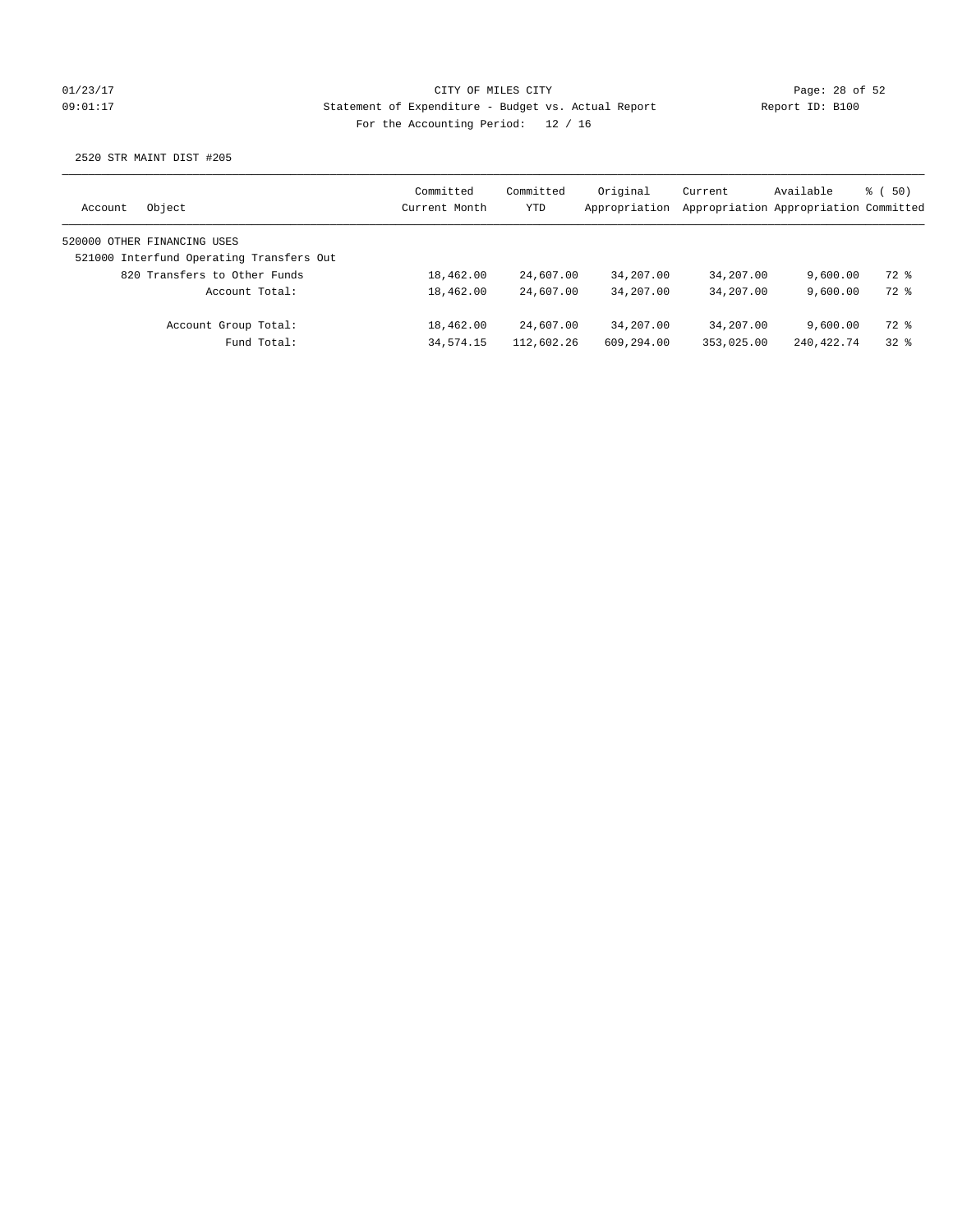## 01/23/17 Page: 29 of 52 Page: 29 of 52 09:01:17 Statement of Expenditure - Budget vs. Actual Report Report ID: B100 For the Accounting Period: 12 / 16

#### 2540 STR MAINT DIST#207-(MILESTOWN ESTATES)

|                      |                                          | Committed     | Committed  | Original | Current                                             | Available | % (50)          |
|----------------------|------------------------------------------|---------------|------------|----------|-----------------------------------------------------|-----------|-----------------|
| Account              | Object                                   | Current Month | <b>YTD</b> |          | Appropriation Appropriation Appropriation Committed |           |                 |
|                      | 430000 Public Works-GASB68               |               |            |          |                                                     |           |                 |
| 430220 Operations    |                                          |               |            |          |                                                     |           |                 |
|                      | 111 Salaries and Wages - Permanent       | 291.84        | 1,677.59   | 3,322.00 | 3,322.00                                            | 1,644.41  | $50*$           |
|                      | 121 OVERTIME-PERMANENT                   | 34.50         | 81.32      | 100.00   | 100.00                                              | 18.68     | 81 %            |
|                      | 131 VACATION                             | 15.94         | 156.04     | 300.00   | 300.00                                              | 143.96    | $52$ $%$        |
|                      | 132 SICK LEAVE                           | 10.78         | 66.64      | 100.00   | 100.00                                              | 33.36     | 67%             |
|                      | 133 OTHER LEAVE PAY                      | 0.00          | 1.04       | 58.00    | 58.00                                               | 56.96     | 2 <sup>8</sup>  |
|                      | 134 HOLIDAY PAY                          | 1.75          | 7.68       | 20.00    | 20.00                                               | 12.32     | 38 <sup>8</sup> |
|                      | 141 Unemployment Insurance               | 0.51          | 2.85       | 6.00     | 6.00                                                | 3.15      | $48*$           |
|                      | 142 Workers' Compensation                | 18.50         | 104.89     | 199.00   | 199.00                                              | 94.11     | 53%             |
|                      | 143 Health Insurance                     | 55.22         | 330.84     | 662.00   | 662.00                                              | 331.16    | 50%             |
|                      | 144 FICA                                 | 26.62         | 147.75     | 300.00   | 300.00                                              | 152.25    | $49*$           |
|                      | 145 PERS                                 | 29.67         | 166.59     | 326.00   | 326.00                                              | 159.41    | $51$ $%$        |
|                      | 196 CLOTHING ALLOTMENT                   | 0.00          | 12.00      | 20.00    | 20.00                                               | 8.00      | 60 %            |
|                      | 350 Professional Services                | 0.00          | 0.00       | 1,000.00 | 1,000.00                                            | 1,000.00  | နွ              |
|                      | Account Total:                           | 485.33        | 2,755.23   | 6,413.00 | 6,413.00                                            | 3,657.77  | 43%             |
|                      | Account Group Total:                     | 485.33        | 2,755.23   | 6,413.00 | 6,413.00                                            | 3,657.77  | $43*$           |
| 510000 MISCELLANEOUS |                                          |               |            |          |                                                     |           |                 |
|                      | 510330 Comprehensive Liability Insurance |               |            |          |                                                     |           |                 |
|                      | 513 Liability                            | 0.00          | 24.39      | 25.00    | 25.00                                               | 0.61      | 98 %            |
|                      | Account Total:                           | 0.00          | 24.39      | 25.00    | 25.00                                               | 0.61      | 98 %            |
|                      | Account Group Total:                     | 0.00          | 24.39      | 25.00    | 25.00                                               | 0.61      | 98 <sup>8</sup> |
|                      | Fund Total:                              | 485.33        | 2,779.62   | 6,438.00 | 6,438.00                                            | 3,658.38  | $43*$           |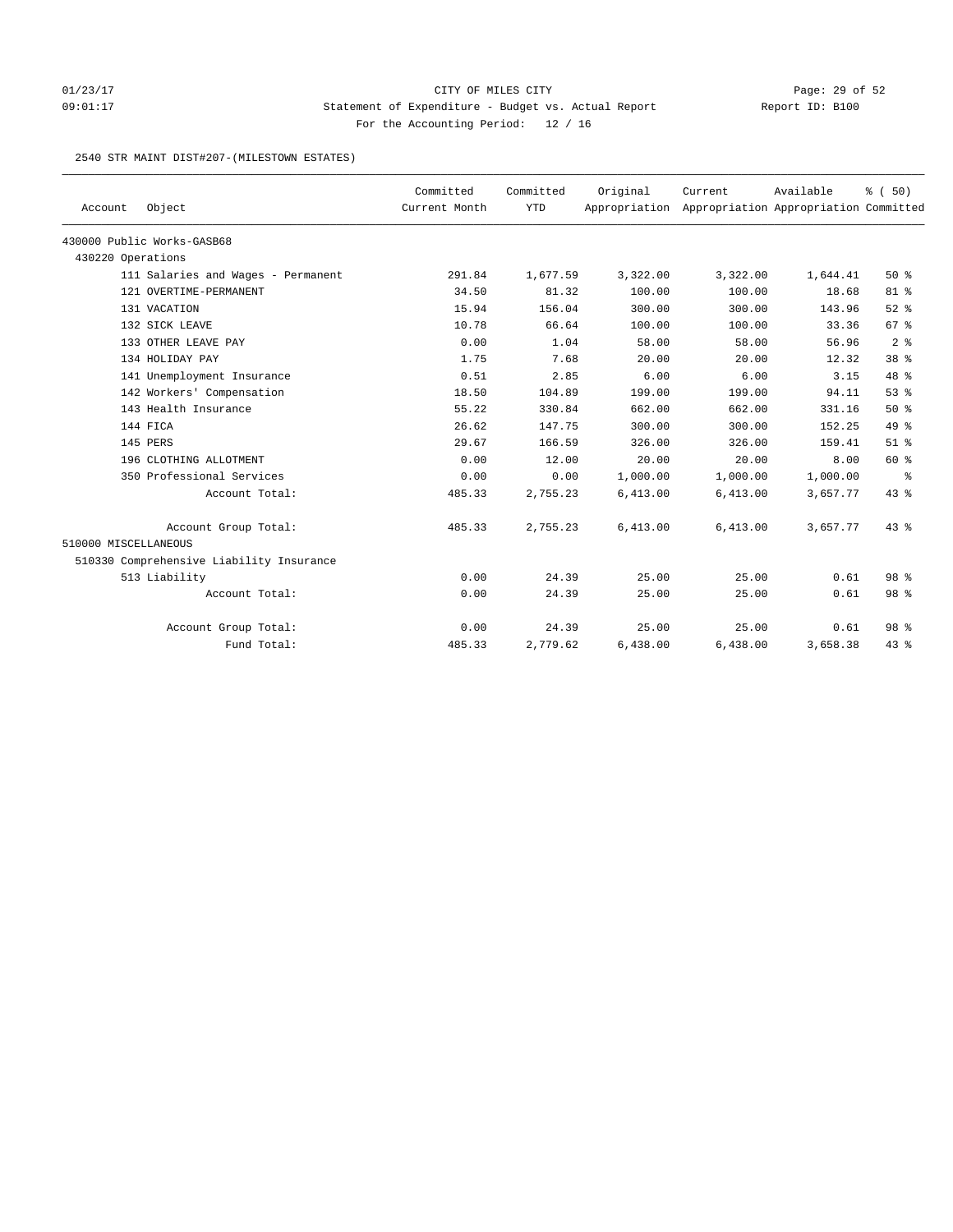## 01/23/17 Page: 30 of 52 09:01:17 Statement of Expenditure - Budget vs. Actual Report Report ID: B100 For the Accounting Period: 12 / 16

### 2820 GAS TAX

| Object<br>Account                        | Committed<br>Current Month | Committed<br><b>YTD</b> | Original<br>Appropriation | Current    | Available<br>Appropriation Appropriation Committed | % (50)   |
|------------------------------------------|----------------------------|-------------------------|---------------------------|------------|----------------------------------------------------|----------|
| 520000 OTHER FINANCING USES              |                            |                         |                           |            |                                                    |          |
| 521000 Interfund Operating Transfers Out |                            |                         |                           |            |                                                    |          |
| 820 Transfers to Other Funds             | 557.00                     | 3,342.00                | 6,686.00                  | 6,686.00   | 3,344.00                                           | 50%      |
| Account Total:                           | 557.00                     | 3,342.00                | 6,686.00                  | 6,686.00   | 3,344.00                                           | 50%      |
| 521204 TRANSFER:<br>SID 204              |                            |                         |                           |            |                                                    |          |
| 820 Transfers to Other Funds             | 44,781.00                  | 44,781.00               | 86,220.00                 | 86,220.00  | 41,439.00                                          | $52$ $%$ |
| Account Total:                           | 44,781.00                  | 44,781.00               | 86,220.00                 | 86,220.00  | 41,439.00                                          | $52$ $%$ |
| 521205 TRANSFER:<br>SID 205              |                            |                         |                           |            |                                                    |          |
| 820 Transfers to Other Funds             | 44,781.00                  | 44,781.00               | 86,219.00                 | 86,219.00  | 41,438.00                                          | $52$ $%$ |
| Account Total:                           | 44,781.00                  | 44,781.00               | 86,219.00                 | 86,219.00  | 41,438.00                                          | $52$ $%$ |
| Account Group Total:                     | 90,119.00                  | 92,904.00               | 179,125.00                | 179,125.00 | 86,221.00                                          | $52$ $%$ |
| Fund Total:                              | 90,119.00                  | 92,904.00               | 179,125.00                | 179,125.00 | 86,221.00                                          | $52$ $%$ |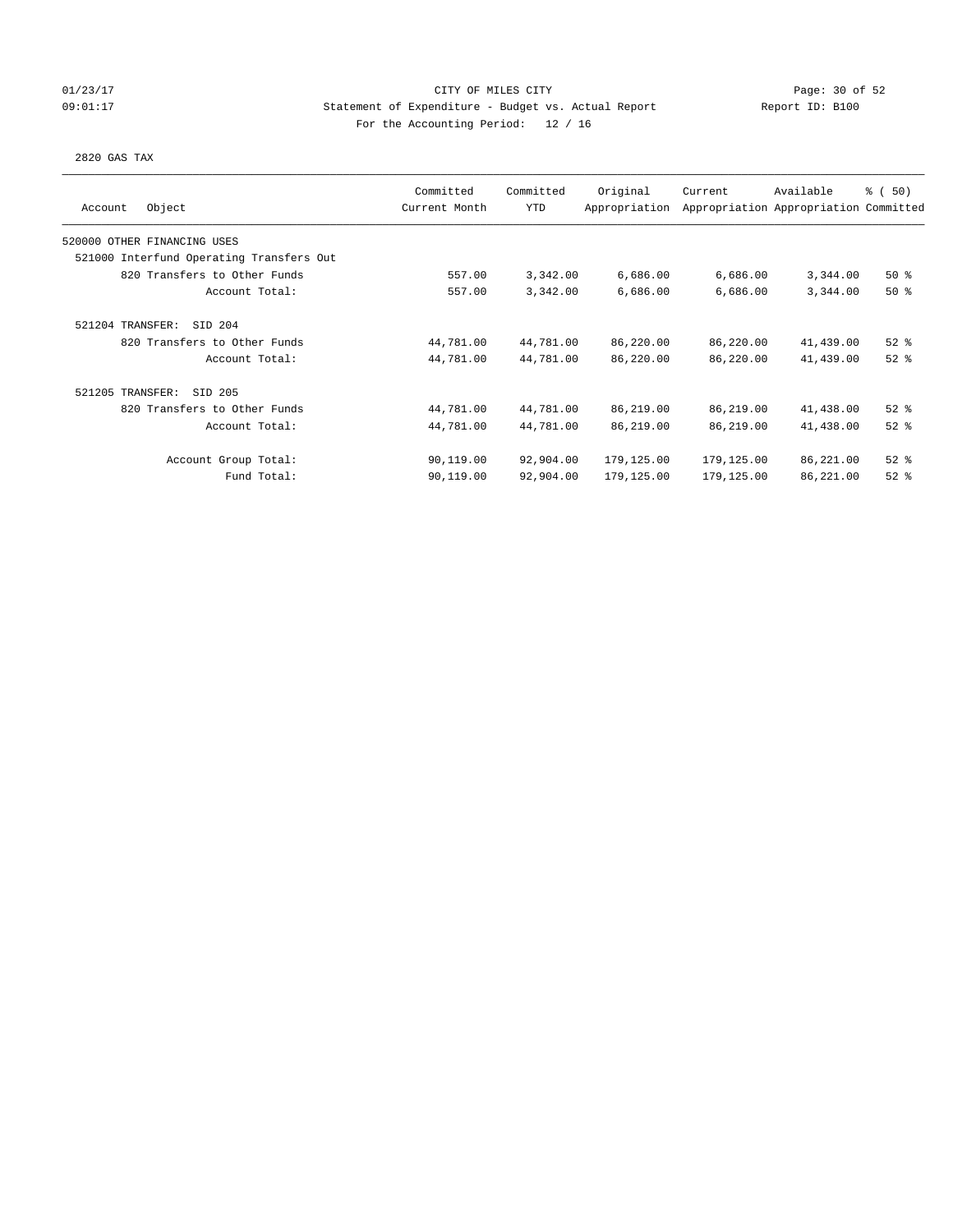# 01/23/17 Page: 31 of 52 09:01:17 Statement of Expenditure - Budget vs. Actual Report Report ID: B100 For the Accounting Period: 12 / 16

2850 911 EMERGENCY

| Account | Object                                     | Committed<br>Current Month | Committed<br><b>YTD</b> | Original   | Current<br>Appropriation Appropriation Appropriation Committed | Available  | % (50)          |
|---------|--------------------------------------------|----------------------------|-------------------------|------------|----------------------------------------------------------------|------------|-----------------|
|         | 420000 PUBLIC SAFETY-GASB68                |                            |                         |            |                                                                |            |                 |
|         | 420140 Crime Control and Investigation(05) |                            |                         |            |                                                                |            |                 |
|         | 210 Office Supplies and Materials          | 0.00                       | 129.38                  | 1,000.00   | 1,000.00                                                       | 870.62     | 13 <sup>°</sup> |
|         | 214 Small Items of Equipment               | 0.00                       | 0.00                    | 2,000.00   | 2,000.00                                                       | 2,000.00   | နွ              |
|         | 220 Operating Expenses                     | 750.00                     | 788.05                  | 2,000.00   | 2,000.00                                                       | 1,211.95   | 39 %            |
|         | 311 Postage, Box Rent, Etc.                | 0.00                       | 6.70                    | 100.00     | 100.00                                                         | 93.30      | 7 %             |
|         | 320 Printing, Duplicating, Typing &        | 0.00                       | 0.00                    | 100.00     | 100.00                                                         | 100.00     | ႜ               |
|         | 334 Memberships, Registrations & Dues      | 0.00                       | 0.00                    | 100.00     | 100.00                                                         | 100.00     | နွ              |
|         | 341 Electric Utility Services              | 41.12                      | 260.36                  | 600.00     | 600.00                                                         | 339.64     | 43%             |
|         | 345 Telephone                              | 1,177.72                   | 15, 167.32              | 25,250.00  | 25,250.00                                                      | 10,082.68  | 60 %            |
|         | 350 Professional Services                  | 13,572.77                  | 38,062.71               | 60,000.00  | 60,000.00                                                      | 21,937.29  | 63 %            |
|         | 370 Travel                                 | 0.00                       | 0.00                    | 500.00     | 500.00                                                         | 500.00     | ႜ               |
|         | 380 Training Services                      | 0.00                       | 0.00                    | 2,000.00   | 2,000.00                                                       | 2,000.00   | ႜ               |
|         | 512 Insurance on Vehicles & Equipment      | 0.00                       | 152.93                  | 153.00     | 153.00                                                         | 0.07       | 100 %           |
|         | 940 Machinery & Equipment                  | 0.00                       | 52,250.00               | 115,000.00 | 115,000.00                                                     | 62,750.00  | 45%             |
|         | 941 911 Eq & Software (2/01)               | 0.00                       | 0.00                    | 82,000.00  | 82,000.00                                                      | 82,000.00  | နွ              |
|         | Account Total:                             | 15,541.61                  | 106,817.45              | 290,803.00 | 290,803.00                                                     | 183,985.55 | 37%             |
|         | Account Group Total:                       | 15,541.61                  | 106,817.45              | 290,803.00 | 290,803.00                                                     | 183,985.55 | 37%             |
|         | 520000 OTHER FINANCING USES                |                            |                         |            |                                                                |            |                 |
|         | 521000 Interfund Operating Transfers Out   |                            |                         |            |                                                                |            |                 |
|         | 820 Transfers to Other Funds               | 15,166.00                  | 28,000.00               | 56,000.00  | 56,000.00                                                      | 28,000.00  | 50%             |
|         | Account Total:                             | 15,166.00                  | 28,000.00               | 56,000.00  | 56,000.00                                                      | 28,000.00  | 50%             |
|         | Account Group Total:                       | 15,166.00                  | 28,000.00               | 56,000.00  | 56,000.00                                                      | 28,000.00  | 50%             |
|         | Fund Total:                                | 30,707.61                  | 134,817.45              | 346,803.00 | 346,803.00                                                     | 211,985.55 | 39 %            |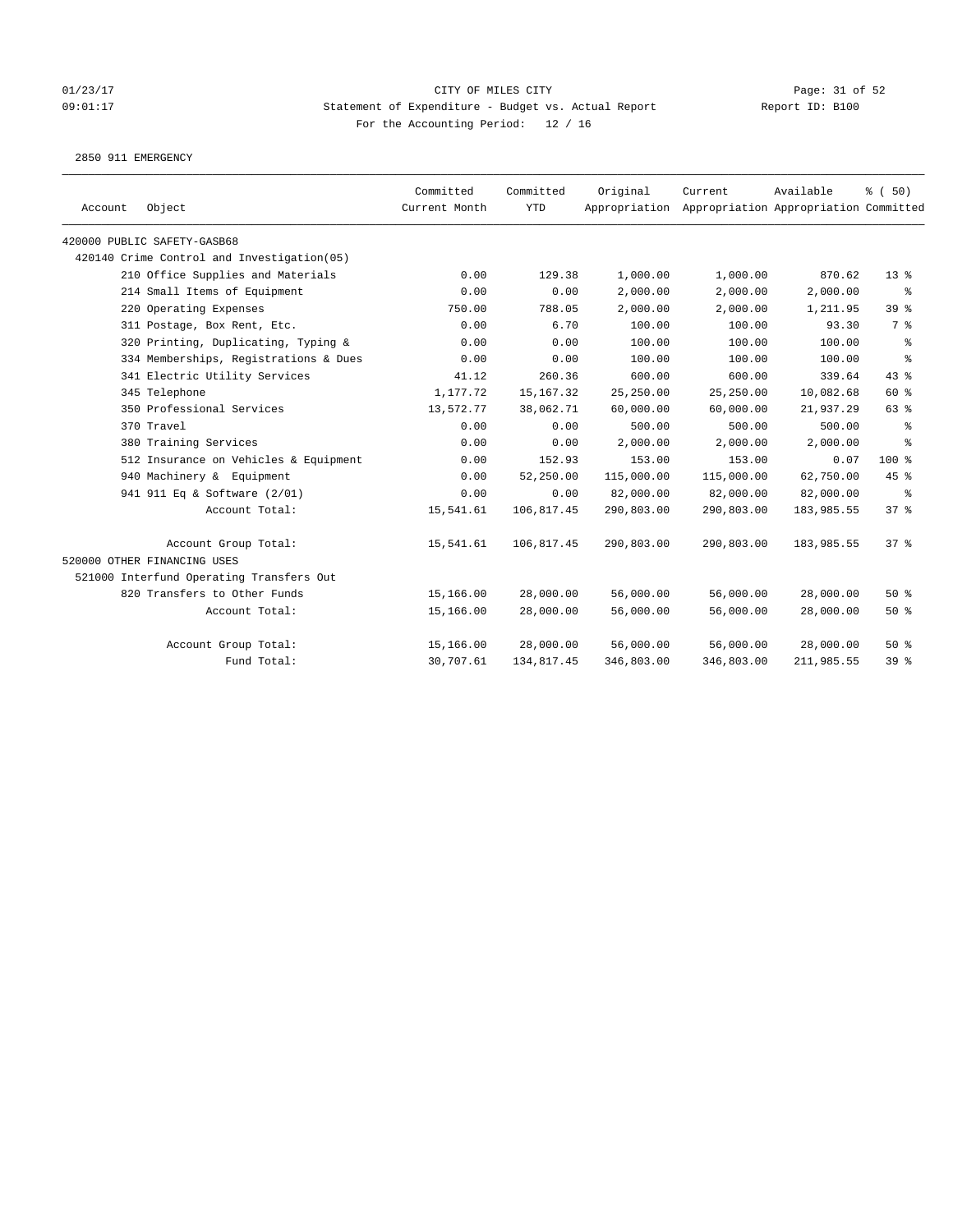## 01/23/17 Page: 32 of 52 Page: 32 of 52 09:01:17 Statement of Expenditure - Budget vs. Actual Report Report ID: B100 For the Accounting Period: 12 / 16

2880 LIBRARY GRANTS

| Committed<br>Current Month | Committed<br>YTD | Original<br>Appropriation | Current                                                                                  | Available | <sub>ර</sub> ි (50)                                                                                                                                 |
|----------------------------|------------------|---------------------------|------------------------------------------------------------------------------------------|-----------|-----------------------------------------------------------------------------------------------------------------------------------------------------|
|                            |                  |                           |                                                                                          |           |                                                                                                                                                     |
|                            |                  |                           |                                                                                          |           |                                                                                                                                                     |
| 206.73                     |                  | 1,350.00                  |                                                                                          | 1,143.27  | 15 <sup>8</sup>                                                                                                                                     |
| 270.00                     |                  | 4,900.00                  |                                                                                          | 3,650.00  | $26$ %                                                                                                                                              |
| 0.00                       |                  | 16,053.00                 |                                                                                          | 15,603.00 | 3 <sup>8</sup>                                                                                                                                      |
| 0.00                       |                  | 3,000.00                  |                                                                                          | 3,000.00  | ႜ                                                                                                                                                   |
| 0.00                       |                  | 1,000.00                  |                                                                                          | 1,000.00  | နွ                                                                                                                                                  |
| 0.00                       |                  | 100.00                    |                                                                                          | 100.00    | ి                                                                                                                                                   |
| 476.73                     |                  | 26,403.00                 |                                                                                          | 24,496.27 | 7 %                                                                                                                                                 |
| 476.73                     |                  | 26,403.00                 |                                                                                          | 24,496.27 | 7 %                                                                                                                                                 |
| 476.73                     |                  | 26,403.00                 |                                                                                          | 24,496.27 | 7 %                                                                                                                                                 |
|                            |                  |                           | 206.73<br>1,250.00<br>450.00<br>0.00<br>0.00<br>0.00<br>1,906.73<br>1,906.73<br>1,906.73 |           | Appropriation Appropriation Committed<br>1,350.00<br>4,900.00<br>16,053.00<br>3.000.00<br>1,000.00<br>100.00<br>26,403.00<br>26,403.00<br>26,403.00 |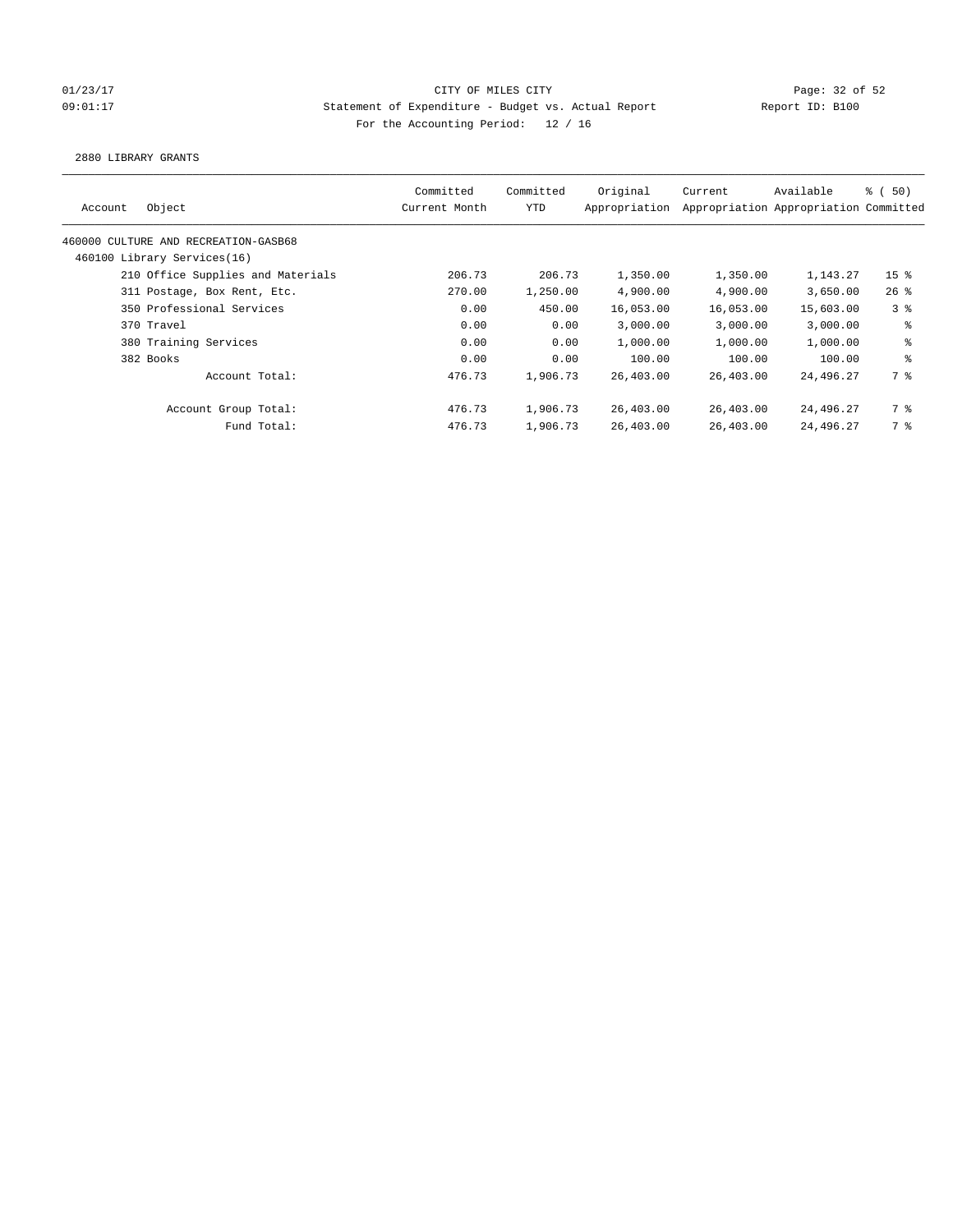# 01/23/17 Page: 33 of 52 09:01:17 Statement of Expenditure - Budget vs. Actual Report Report ID: B100 For the Accounting Period: 12 / 16

2935 Historic Preservation

| Account | Object                                      | Committed<br>Current Month | Committed<br><b>YTD</b> | Original<br>Appropriation | Current   | Available<br>Appropriation Appropriation Committed | % (50)          |
|---------|---------------------------------------------|----------------------------|-------------------------|---------------------------|-----------|----------------------------------------------------|-----------------|
|         | 460000 CULTURE AND RECREATION-GASB68        |                            |                         |                           |           |                                                    |                 |
|         | 460461 Historic Preservation-Administration |                            |                         |                           |           |                                                    |                 |
|         | 111 Salaries and Wages - Permanent          | 142.15                     | 884.63                  | 4,254.00                  | 4,254.00  | 3,369.37                                           | $21$ %          |
|         | 131 VACATION                                | 25.78                      | 121.94                  | 64.00                     | 64.00     | $-57.94$                                           | $191$ %         |
|         | 132 SICK LEAVE                              | 13.62                      | 74.17                   | 66.00                     | 66.00     | $-8.17$                                            | 112 %           |
|         | 133 OTHER LEAVE PAY                         | 1.62                       | 16.68                   | 380.00                    | 380.00    | 363.32                                             | 4%              |
|         | 141 Unemployment Insurance                  | 0.28                       | 1.65                    | 8.00                      | 8.00      | 6.35                                               | $21$ %          |
|         | 142 Workers' Compensation                   | 2.28                       | 13.62                   | 58.00                     | 58.00     | 44.38                                              | $23$ $%$        |
|         | 143 Health Insurance                        | 3.01                       | 18.03                   | 0.00                      | 0.00      | $-18.03$                                           | ႜ               |
|         | 144 FICA                                    | 14.00                      | 84.66                   | 364.00                    | 364.00    | 279.34                                             | $23$ %          |
|         | 145 PERS                                    | 15.34                      | 91.87                   | 398.00                    | 398.00    | 306.13                                             | $23$ $%$        |
|         | 196 CLOTHING ALLOTMENT                      | 0.00                       | 9.75                    | 10.00                     | 10.00     | 0.25                                               | 98 %            |
|         | 210 Office Supplies and Materials           | 0.00                       | 103.09                  | 1,000.00                  | 1,000.00  | 896.91                                             | $10*$           |
|         | 220 Operating Expenses                      | 0.00                       | 0.00                    | 1,000.00                  | 1,000.00  | 1,000.00                                           | ႜ               |
|         | 311 Postage, Box Rent, Etc.                 | 4.57                       | 7.77                    | 200.00                    | 200.00    | 192.23                                             | 4%              |
|         | 320 Printing, Duplicating, Typing &         | 0.00                       | 0.00                    | 750.00                    | 750.00    | 750.00                                             | နွ              |
|         | 330 Publicity, Subscriptions & Dues         | 0.00                       | 166.00                  | 250.00                    | 250.00    | 84.00                                              | 66 %            |
|         | 350 Professional Services                   | 0.00                       | 3,000.00                | 4,162.00                  | 4,162.00  | 1,162.00                                           | 72 %            |
|         | 360 Contr R & M                             | 72.85                      | 291.40                  | 0.00                      | 0.00      | $-291.40$                                          | ႜ               |
|         | 370 Travel                                  | 0.00                       | 0.00                    | 1,000.00                  | 1,000.00  | 1,000.00                                           | ႜ               |
|         | Account Total:                              | 295.50                     | 4,885.26                | 13,964.00                 | 13,964.00 | 9,078.74                                           | 35 <sup>8</sup> |
|         | Account Group Total:                        | 295.50                     | 4,885.26                | 13,964.00                 | 13,964.00 | 9,078.74                                           | 35 <sup>8</sup> |
|         | Fund Total:                                 | 295.50                     | 4,885.26                | 13,964.00                 | 13,964.00 | 9,078.74                                           | 35 <sup>8</sup> |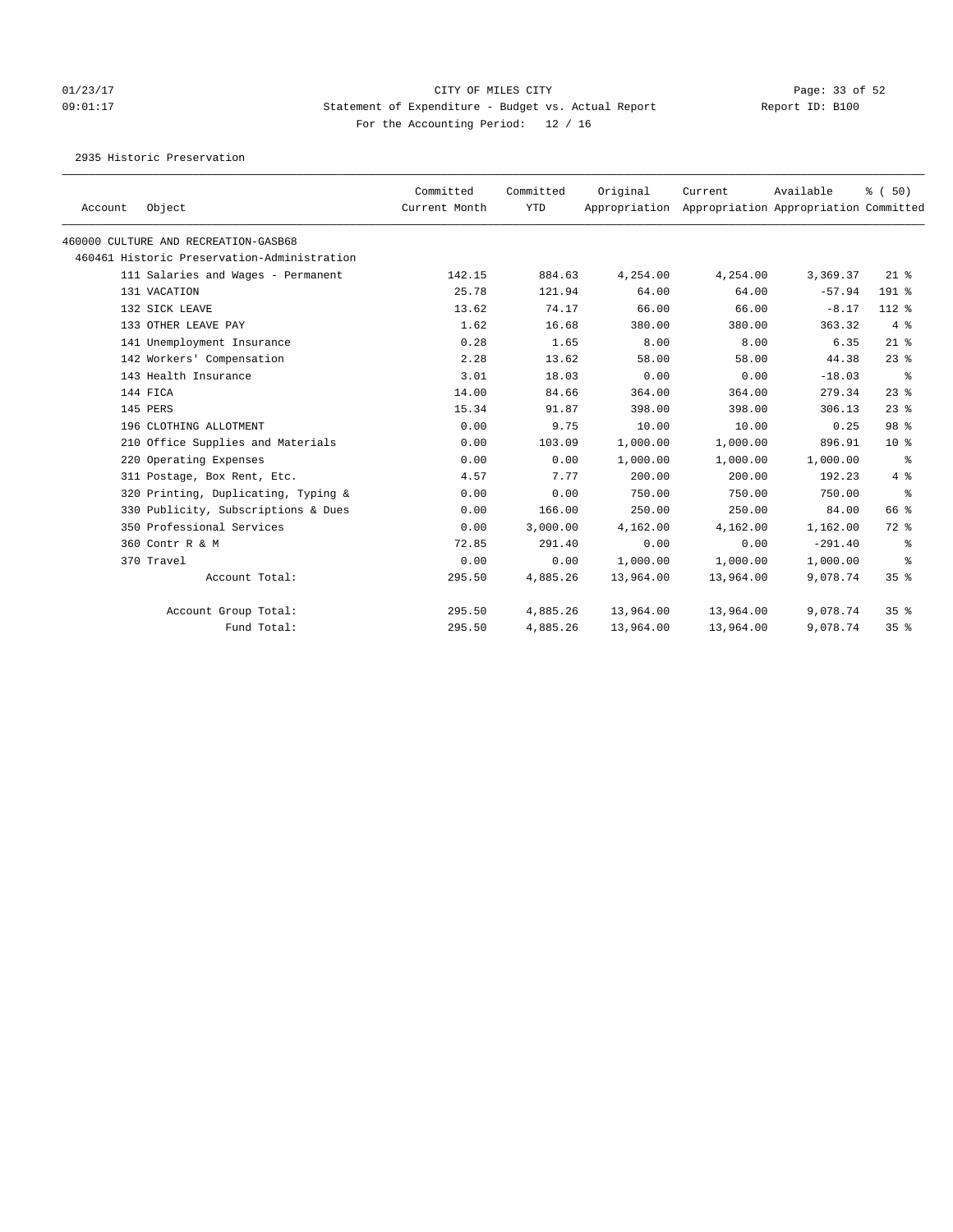## 01/23/17 Page: 34 of 52 Page: 34 OF MILES CITY CITY CITY CITY 09:01:17 Statement of Expenditure - Budget vs. Actual Report Report ID: B100 For the Accounting Period: 12 / 16

2985 RETIRED SENIOR VOLUNTEER PROG (RSVP)

|                    |                                            | Committed     | Committed   | Original   | Current                                             | Available   | % (50)          |
|--------------------|--------------------------------------------|---------------|-------------|------------|-----------------------------------------------------|-------------|-----------------|
| Account            | Object                                     | Current Month | <b>YTD</b>  |            | Appropriation Appropriation Appropriation Committed |             |                 |
|                    | 450000 Social and Economic Services-GASB68 |               |             |            |                                                     |             |                 |
|                    | 450330 RSVP Non-Federal                    |               |             |            |                                                     |             |                 |
|                    | 210 Office Supplies and Materials          | 0.00          | 0.00        | 2,000.00   | 2,000.00                                            | 2,000.00    | ៖               |
|                    | 220 Operating Expenses                     | 266.39        | 2,369.29    | 5,558.00   | 5,558.00                                            | 3,188.71    | 43%             |
|                    | 230 Repair and Maintenance Supplies        | 0.00          | 135.59      | 0.00       | 0.00                                                | $-135.59$   | ి               |
|                    | 311 Postage, Box Rent, Etc.                | 94.00         | 364.85      | 750.00     | 750.00                                              | 385.15      | 49.8            |
|                    | 370 Travel                                 | 0.00          | 0.00        | 300.00     | 300.00                                              | 300.00      | နွ              |
|                    | 379 Other Travel                           | 37.50         | 215.00      | 878.00     | 878.00                                              | 663.00      | $24$ $%$        |
|                    | 512 Insurance on Vehicles & Equipment      | 0.00          | 0.00        | 671.00     | 671.00                                              | 671.00      | ៖               |
|                    | 513 Liability                              | 0.00          | 0.00        | 656.00     | 656.00                                              | 656.00      | $\approx$       |
|                    | 530 Rent                                   | 0.00          | 0.00        | 450.00     | 450.00                                              | 450.00      | န့              |
|                    | Account Total:                             | 397.89        | 3,084.73    | 11,263.00  | 11,263.00                                           | 8,178.27    | $27$ $%$        |
|                    | 450340 RSVP FEDERAL GRANT- FALLON/CUSTER   |               |             |            |                                                     |             |                 |
|                    | 111 Salaries and Wages - Permanent         | 3,172.41      | 19,630.67   | 48,000.00  | 48,000.00                                           | 28,369.33   | 41 %            |
|                    | 131 VACATION                               | 367.82        | 1,645.87    | 0.00       | 0.00                                                | $-1,645.87$ | ి               |
|                    | 132 SICK LEAVE                             | 459.77        | 1,388.06    | 0.00       | 0.00                                                | $-1,388.06$ | ៖               |
|                    | 133 OTHER LEAVE PAY                        | 0.00          | 227.70      | 0.00       | 0.00                                                | $-227.70$   | ま               |
|                    | 141 Unemployment Insurance                 | 6.00          | 34.35       | 216.00     | 216.00                                              | 181.65      | 16 <sup>°</sup> |
|                    | 142 Workers' Compensation                  | 49.56         | 281.40      | 596.00     | 596.00                                              | 314.60      | 47 %            |
|                    | 143 Health Insurance                       | 689.35        | 4,061.35    | 8,272.00   | 8,272.00                                            | 4,210.65    | 49 %            |
|                    | 144 FICA                                   | 306.00        | 1,767.91    | 3,672.00   | 3,672.00                                            | 1,904.09    | 48 %            |
|                    | 145 PERS                                   | 334.80        | 1,916.88    | 3,312.00   | 3,312.00                                            | 1,395.12    | 58 %            |
|                    | 210 Office Supplies and Materials          | 0.00          | 1,114.06    | 2,073.00   | 2,073.00                                            | 958.94      | $54$ $%$        |
|                    | 220 Operating Expenses                     | 63.75         | 687.59      | 1,875.00   | 1,875.00                                            | 1,187.41    | 37%             |
|                    | 311 Postage, Box Rent, Etc.                | 0.00          | 218.24      | 250.00     | 250.00                                              | 31.76       | 87%             |
|                    | 330 Publicity, Subscriptions & Dues        | 0.00          | 148.20      | 140.00     | 140.00                                              | $-8.20$     | 106 %           |
|                    | 334 Memberships, Registrations & Dues      | 0.00          | 75.00       | 250.00     | 250.00                                              | 175.00      | $30*$           |
|                    | 345 Telephone                              | 129.72        | 492.13      | 1,680.00   | 1,680.00                                            | 1,187.87    | 29%             |
|                    | 370 Travel                                 | 0.00          | 2,503.58    | 7,066.00   | 7,066.00                                            | 4,562.42    | 35%             |
|                    | 530 Rent                                   | 2,505.00      | 5,010.00    | 5,010.00   | 5,010.00                                            | 0.00        | 100 %           |
|                    | Account Total:                             | 8,084.18      | 41,202.99   | 82, 412.00 | 82, 412.00                                          | 41,209.01   | $50*$           |
| 450351 RSVP-Excess |                                            |               |             |            |                                                     |             |                 |
|                    | 111 Salaries and Wages - Permanent         | 0.00          | 1,661.55    | 1,997.00   | 1,997.00                                            | 335.45      | 83 %            |
|                    | 141 Unemployment Insurance                 | 0.00          | 2.48        | 9.00       | 9.00                                                | 6.52        | $28$ $%$        |
|                    | 142 Workers' Compensation                  | 0.00          | 20.00       | 27.00      | 27.00                                               | 7.00        | 74 %            |
|                    | 143 Health Insurance                       | 0.00          | 74.75       | 0.00       | 0.00                                                | $-74.75$    | $\epsilon$      |
|                    | 144 FICA                                   | 0.00          | 110.46      | 153.00     | 153.00                                              | 42.54       | $72$ $%$        |
|                    | 145 PERS                                   | 0.00          | 138.28      | 138.00     | 138.00                                              | $-0.28$     | 100%            |
|                    | Account Total:                             | 0.00          | 2,007.52    | 2,324.00   | 2,324.00                                            | 316.48      | 86 %            |
|                    |                                            |               |             |            |                                                     |             |                 |
|                    | Account Group Total:                       | 8,482.07      | 46,295.24   | 95,999.00  | 95,999.00                                           | 49,703.76   | $48*$           |
|                    | Fund Total:                                | 8,482.07      | 46, 295. 24 | 95,999.00  | 95,999.00                                           | 49,703.76   | 48 %            |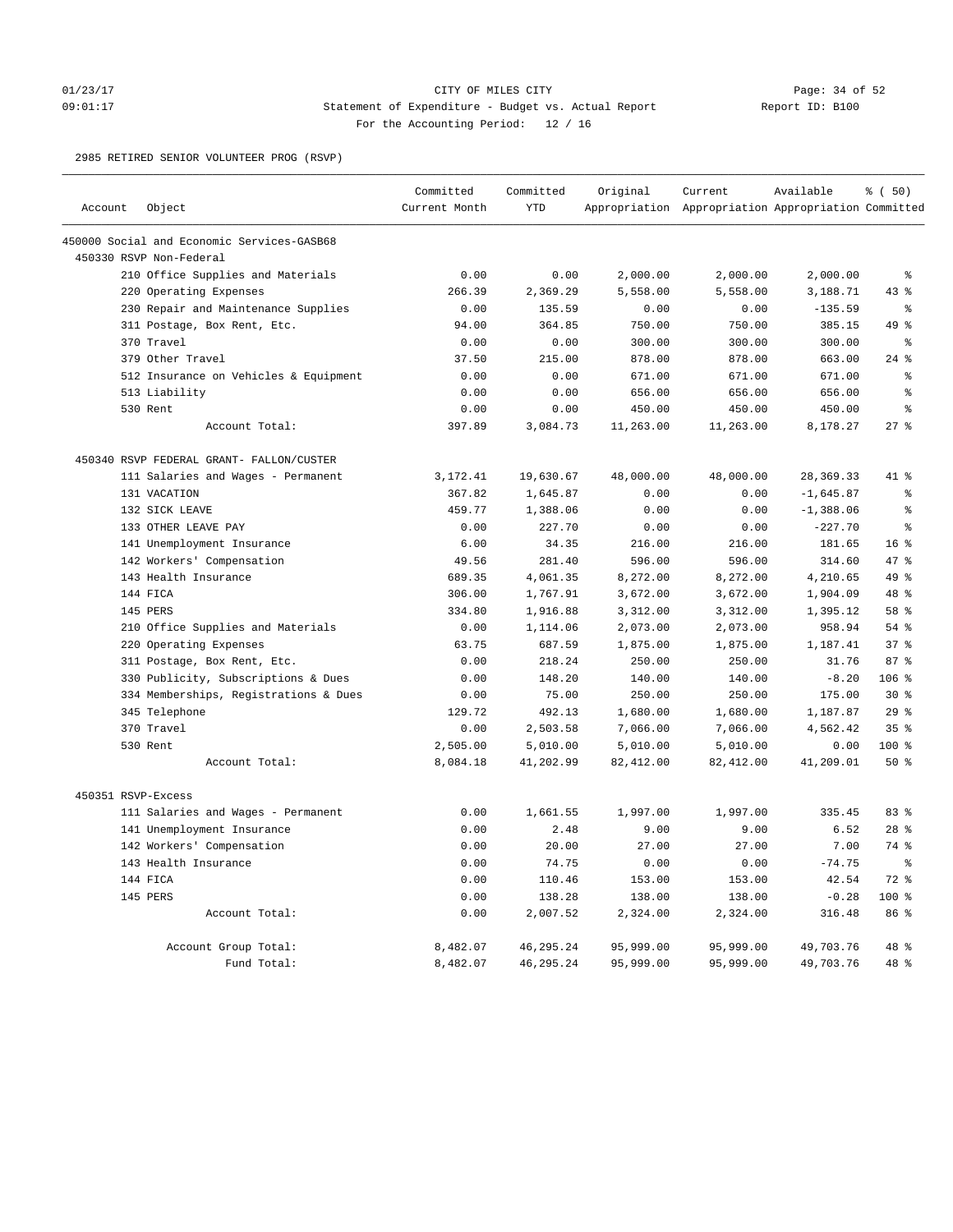## 01/23/17 Page: 35 of 52 09:01:17 Statement of Expenditure - Budget vs. Actual Report Report ID: B100 For the Accounting Period: 12 / 16

3670 SID 211

| Object<br>Account                  | Committed<br>Current Month | Committed<br>YTD | Original<br>Appropriation | Current  | Available<br>Appropriation Appropriation Committed | $\frac{1}{6}$ (50) |
|------------------------------------|----------------------------|------------------|---------------------------|----------|----------------------------------------------------|--------------------|
| 490000 DEBT SERVICE                |                            |                  |                           |          |                                                    |                    |
| 490500 Other Debt Service Payments |                            |                  |                           |          |                                                    |                    |
| 643 Principal- SID 211             | 0.00                       | 1,829.29         | 3,667.00                  | 3,667.00 | 1,837.71                                           | 50 %               |
| 644 Interest- SID 211              | 0.00                       | 446.89           | 884.00                    | 884.00   | 437.11                                             | $51$ %             |
| Account Total:                     | 0.00                       | 2,276.18         | 4,551.00                  | 4,551.00 | 2, 274, 82                                         | $50*$              |
| Account Group Total:               | 0.00                       | 2,276.18         | 4,551.00                  | 4,551.00 | 2,274.82                                           | $50*$              |
| Fund Total:                        | 0.00                       | 2,276.18         | 4,551.00                  | 4,551.00 | 2, 274, 82                                         | $50*$              |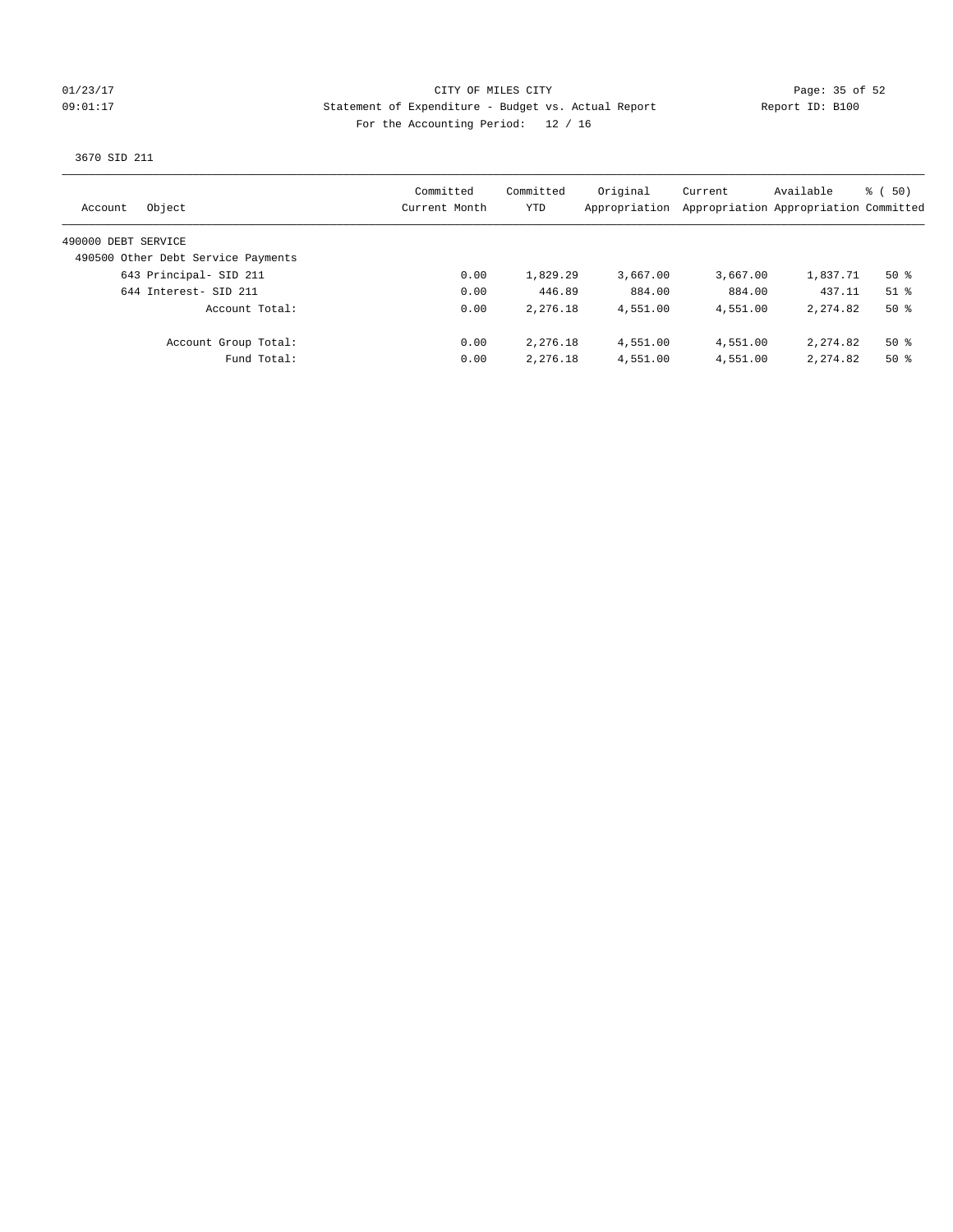# $01/23/17$  Page: 36 of 52 09:01:17 Statement of Expenditure - Budget vs. Actual Report Report ID: B100 For the Accounting Period: 12 / 16

4000 General Fund Capitol Improvement Fund

| Object<br>Account                | Committed<br>Current Month | Committed<br><b>YTD</b> | Original<br>Appropriation | Current<br>Appropriation Appropriation Committed | Available | 8 ( 50) |
|----------------------------------|----------------------------|-------------------------|---------------------------|--------------------------------------------------|-----------|---------|
| 410000 GENERAL GOVERNMENTGASB68  |                            |                         |                           |                                                  |           |         |
| 410100 Legislative Services (02) |                            |                         |                           |                                                  |           |         |
| 940 Machinery & Equipment        | 0.00                       | 0.00                    | 40,000.00                 | 79,867,00                                        | 79,867.00 | နွ      |
| Account Total:                   | 0.00                       | 0.00                    | 40,000.00                 | 79,867,00                                        | 79,867.00 | နွ      |
| Account Group Total:             | 0.00                       | 0.00                    | 40,000.00                 | 79,867,00                                        | 79,867.00 | နွ      |
| Fund Total:                      | 0.00                       | 0.00                    | 40,000.00                 | 79,867,00                                        | 79,867.00 | ⊱       |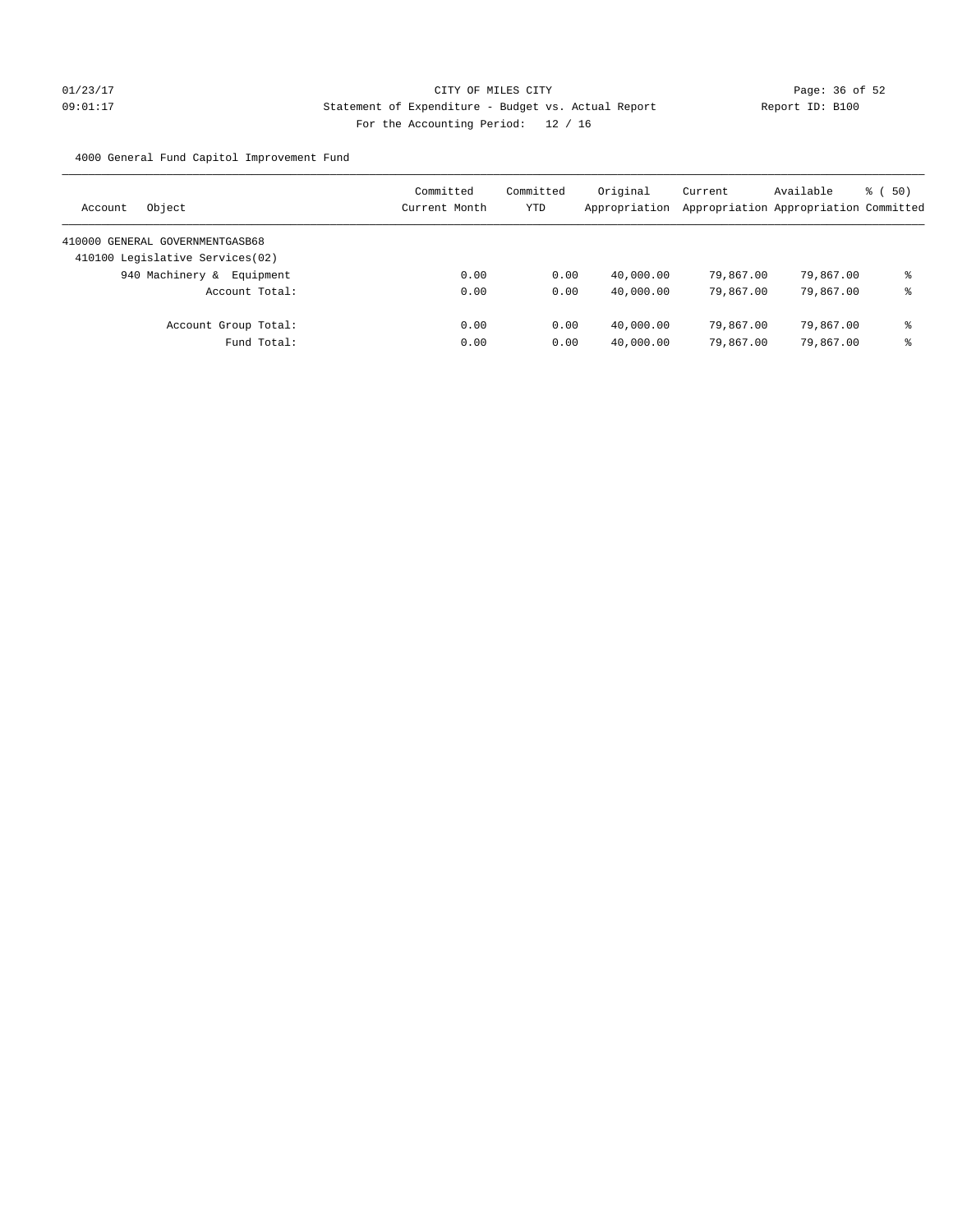# 01/23/17 Page: 37 of 52 09:01:17 Statement of Expenditure - Budget vs. Actual Report Report ID: B100 For the Accounting Period: 12 / 16

4050 Ambulance Capital Improvement Fund

| Object<br>Account                           | Committed<br>Current Month | Committed<br>YTD | Original<br>Appropriation | Current<br>Appropriation Appropriation Committed | Available | 8 ( 50) |
|---------------------------------------------|----------------------------|------------------|---------------------------|--------------------------------------------------|-----------|---------|
| 420000 PUBLIC SAFETY-GASB68                 |                            |                  |                           |                                                  |           |         |
| 420730 Emergency Medical Services-Ambulance |                            |                  |                           |                                                  |           |         |
| 940 Machinery &<br>Equipment                | 0.00                       | 0.00             | 13,779.00                 | 13,779.00                                        | 13,779.00 | ⊱       |
| Account Total:                              | 0.00                       | 0.00             | 13,779.00                 | 13,779.00                                        | 13,779.00 | နွ      |
| Account Group Total:                        | 0.00                       | 0.00             | 13,779.00                 | 13,779.00                                        | 13,779.00 | နွ      |
| Fund Total:                                 | 0.00                       | 0.00             | 13,779.00                 | 13,779.00                                        | 13,779.00 | ⊱       |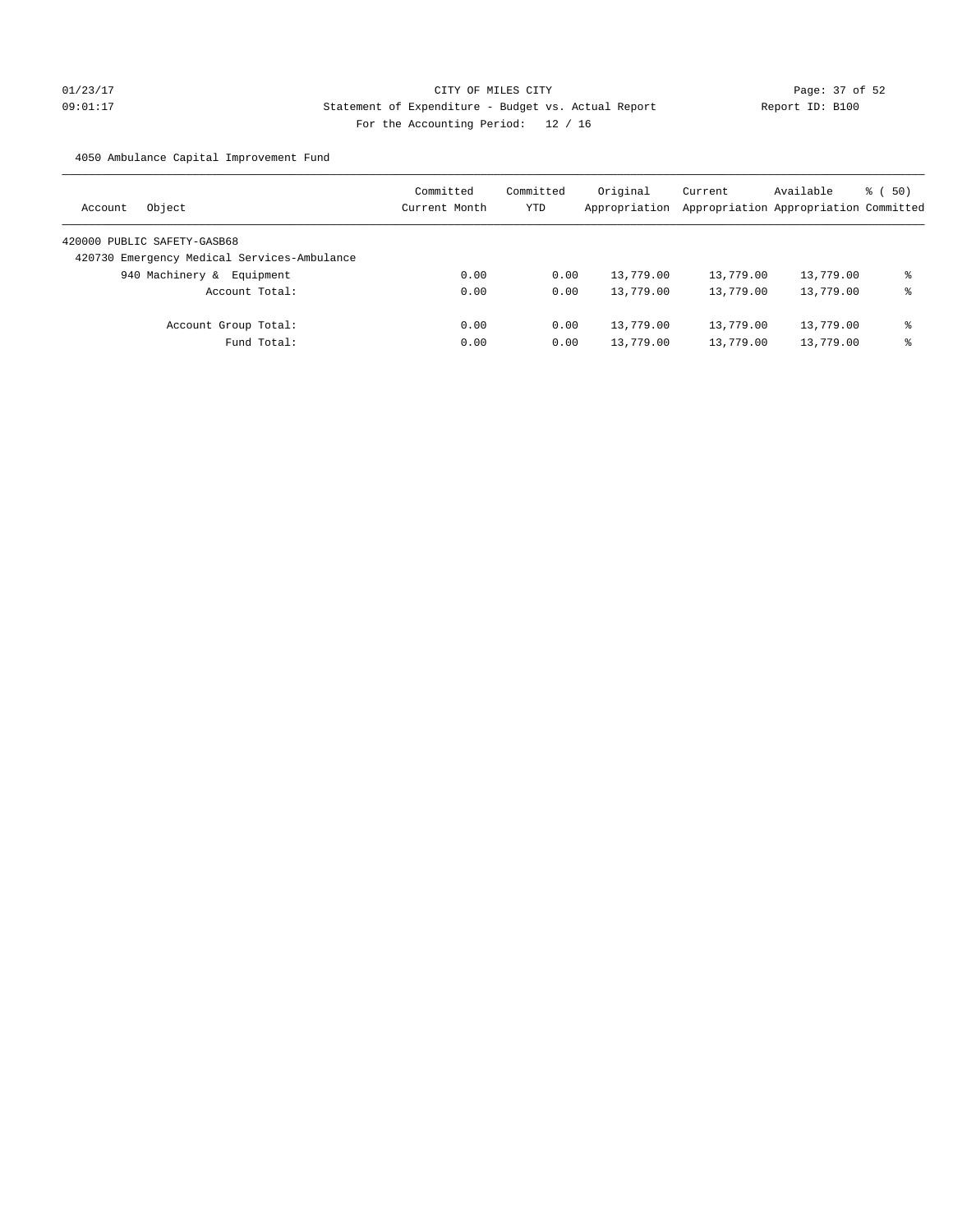# 01/23/17 Page: 38 of 52 09:01:17 Statement of Expenditure - Budget vs. Actual Report Report ID: B100 For the Accounting Period: 12 / 16

4056 Airport- Capital Improvement Plan

| Object<br>Account                   | Committed<br>Current Month | Committed<br>YTD | Original<br>Appropriation | Current<br>Appropriation Appropriation Committed | Available | 8 ( 50) |
|-------------------------------------|----------------------------|------------------|---------------------------|--------------------------------------------------|-----------|---------|
| 430000 Public Works-GASB68          |                            |                  |                           |                                                  |           |         |
| 430300 Airport (87)                 |                            |                  |                           |                                                  |           |         |
| 230 Repair and Maintenance Supplies | 0.00                       | 0.00             | 1,000.00                  | 1,000.00                                         | 1,000.00  | နွ      |
| 360 Contr R & M                     | 0.00                       | 0.00             | 50,000.00                 | 50,000.00                                        | 50,000.00 | ి       |
| Account Total:                      | 0.00                       | 0.00             | 51,000.00                 | 51,000.00                                        | 51,000.00 | နွ      |
| Account Group Total:                | 0.00                       | 0.00             | 51,000.00                 | 51,000.00                                        | 51,000.00 | ៖       |
| Fund Total:                         | 0.00                       | 0.00             | 51,000.00                 | 51,000.00                                        | 51,000.00 | နွ      |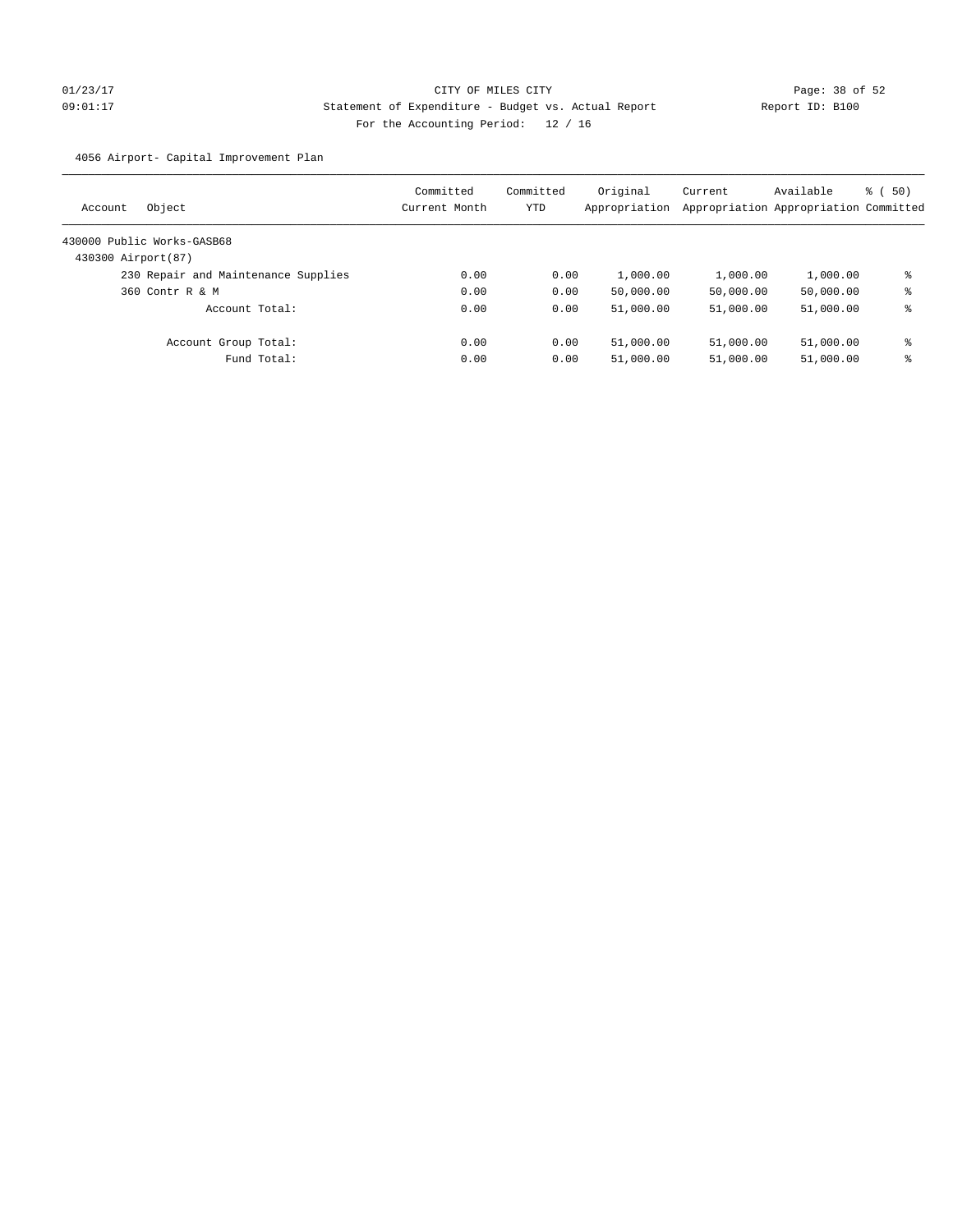# 01/23/17 Page: 39 of 52 Page: 39 of 52 09:01:17 Statement of Expenditure - Budget vs. Actual Report Report ID: B100 For the Accounting Period: 12 / 16

4060 CAPITAL IMPROV-PUBLIC WORKS

| Object<br>Account            | Committed<br>Current Month | Committed<br>YTD | Original<br>Appropriation | Current   | Available<br>Appropriation Appropriation Committed | 8 ( 50) |
|------------------------------|----------------------------|------------------|---------------------------|-----------|----------------------------------------------------|---------|
| 430000 Public Works-GASB68   |                            |                  |                           |           |                                                    |         |
| 430233 Roadway/Re-surfacing  |                            |                  |                           |           |                                                    |         |
| 940 Machinery &<br>Equipment | 0.00                       | 0.00             | 75,000.00                 | 75,000.00 | 75,000.00                                          | နွ      |
| Account Total:               | 0.00                       | 0.00             | 75,000.00                 | 75,000.00 | 75,000.00                                          | နွ      |
| Account Group Total:         | 0.00                       | 0.00             | 75,000.00                 | 75,000.00 | 75,000.00                                          | နွ      |
| Fund Total:                  | 0.00                       | 0.00             | 75,000.00                 | 75,000.00 | 75,000.00                                          | နွ      |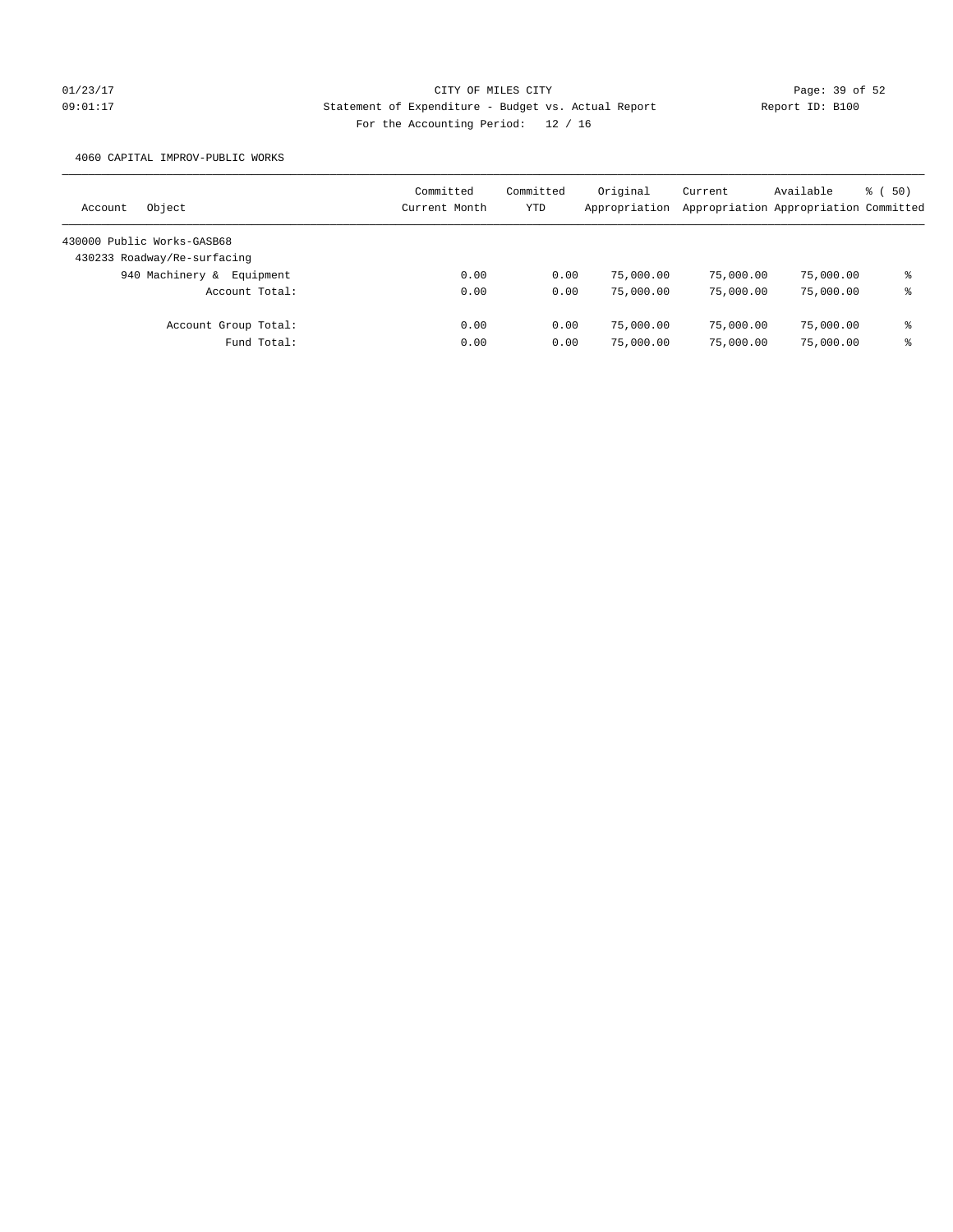# $O1/23/17$  Page: 40 of 52 09:01:17 Statement of Expenditure - Budget vs. Actual Report Report ID: B100 For the Accounting Period: 12 / 16

————————————————————————————————————————————————————————————————————————————————————————————————————————————————————————————————————

|         |                                               | Committed     | Committed  | Original   | Current                                             | Available   | 8 ( 50)        |
|---------|-----------------------------------------------|---------------|------------|------------|-----------------------------------------------------|-------------|----------------|
| Account | Object                                        | Current Month | YTD        |            | Appropriation Appropriation Appropriation Committed |             |                |
|         | 430000 Public Works-GASB68                    |               |            |            |                                                     |             |                |
|         | 430510 Water Administration(25)               |               |            |            |                                                     |             |                |
|         | 111 Salaries and Wages - Permanent            | 2,043.07      | 11,779.82  | 25,762.00  | 25,762.00                                           | 13,982.18   | $46$ %         |
|         | 121 OVERTIME-PERMANENT                        | 0.00          | 0.00       | 250.00     | 250.00                                              | 250.00      | ిం             |
|         | 131 VACATION                                  | 236.55        | 1,238.27   | 1,500.00   | 1,500.00                                            | 261.73      | 83%            |
|         | 132 SICK LEAVE                                | 5.54          | 259.76     | 1,000.00   | 1,000.00                                            | 740.24      | 26%            |
|         | 141 Unemployment Insurance                    | 3.44          | 20.03      | 39.00      | 39.00                                               | 18.97       | $51$ %         |
|         | 142 Workers' Compensation                     | 28.28         | 163.82     | 312.00     | 312.00                                              | 148.18      | 53%            |
|         | 143 Health Insurance                          | 362.08        | 2,155.37   | 4,136.00   | 4,136.00                                            | 1,980.63    | $52$ $%$       |
|         | 144 FICA                                      | 173.52        | 1,013.78   | 1,985.00   | 1,985.00                                            | 971.22      | $51$ %         |
|         | 145 PERS                                      | 160.36        | 741.22     | 2,171.00   | 2,171.00                                            | 1,429.78    | $34$ $%$       |
|         | 196 CLOTHING ALLOTMENT                        | 0.00          | 75.00      | 150.00     | 150.00                                              | 75.00       | 50%            |
|         | 210 Office Supplies and Materials             | 0.00          | 74.88      | 2,000.00   | 2,000.00                                            | 1,925.12    | 4%             |
|         | 214 Small Items of Equipment                  | 0.00          | 136.34     | 3,000.00   | 3,000.00                                            | 2,863.66    | 5 <sup>°</sup> |
|         | 220 Operating Expenses                        | 459.45        | 1,436.79   | 2,200.00   | 2,200.00                                            | 763.21      | 65 %           |
|         | 230 Repair and Maintenance Supplies           | 0.00          | 0.00       | 500.00     | 500.00                                              | 500.00      | ಿ              |
|         | 311 Postage, Box Rent, Etc.                   | 554.63        | 3,422.09   | 10,000.00  | 10,000.00                                           | 6,577.91    | $34$ $%$       |
|         | 320 Printing, Duplicating, Typing &           | 0.00          | 68.54      | 2,300.00   | 2,300.00                                            | 2,231.46    | 3%             |
|         | 330 Publicity, Subscriptions & Dues           | 0.00          | 954.61     | 1,000.00   | 1,000.00                                            | 45.39       | 95%            |
|         | 345 Telephone                                 | 51.94         | 291.19     | 600.00     | 600.00                                              | 308.81      | 49 %           |
|         | 347 Internet                                  | 17.86         | 86.71      | 200.00     | 200.00                                              | 113.29      | 43%            |
|         | 350 Professional Services                     | 3.74          | 2,313.31   | 2,500.00   | 2,500.00                                            | 186.69      | 93%            |
|         | 360 Contr R & M                               | 136.78        | 7,533.00   | 8,099.00   | 8,099.00                                            | 566.00      | $93$ %         |
|         | 370 Travel                                    | 0.00          | 0.00       | 500.00     | 500.00                                              | 500.00      | ႜ              |
|         | 380 Training Services                         | 0.00          | 0.00       | 500.00     | 500.00                                              | 500.00      | ႜ              |
|         | 382 Books                                     | 0.00          | 0.00       | 100.00     | 100.00                                              | 100.00      | ႜ              |
|         | 513 Liability                                 | 0.00          | 12,289.86  | 4,412.00   | 4,412.00                                            | $-7,877.86$ | $279$ $%$      |
|         | 531 Building & Office Rental                  | 500.00        | 3,000.00   | 6,000.00   | 6,000.00                                            | 3,000.00    | 50%            |
|         | 810 Losses (Bad debt expense - Enterprise     | 0.00          | 0.01       | 500.00     | 500.00                                              | 499.99      | ಿ              |
|         | Account Total:                                | 4,737.24      | 49,054.40  | 81,716.00  | 81,716.00                                           | 32,661.60   | 60 %           |
|         | 430530 Water Source of Supply and Pumping(22) |               |            |            |                                                     |             |                |
|         | 111 Salaries and Wages - Permanent            | 18,721.70     | 118,344.94 | 242,361.00 | 242,361.00                                          | 124,016.06  | 49 %           |
|         | 121 OVERTIME-PERMANENT                        | 327.67        | 4,934.19   | 16,709.00  | 16,709.00                                           | 11,774.81   | $30*$          |
|         | 131 VACATION                                  | 1,030.45      | 9,864.89   | 15,773.00  | 15,773.00                                           | 5,908.11    | 63 %           |
|         | 132 SICK LEAVE                                | 911.83        | 3,149.03   | 7,093.00   | 7,093.00                                            | 3,943.97    | 44 %           |
|         | 133 OTHER LEAVE PAY                           | 179.81        | 1,323.68   | 4,090.00   | 4,090.00                                            | 2,766.32    | $32$ $%$       |
|         | 134 HOLIDAY PAY                               | 369.71        | 3,048.65   | 5,002.00   | 5,002.00                                            | 1,953.35    | 61 %           |
|         | 141 Unemployment Insurance                    | 32.35         | 212.41     | 436.00     | 436.00                                              | 223.59      | 49 %           |
|         | 142 Workers' Compensation                     | 1,353.41      | 8,738.75   | 15,893.00  | 15,893.00                                           | 7,154.25    | 55 %           |
|         | 143 Health Insurance                          | 3,862.14      | 23,846.19  | 46,324.00  | 46,324.00                                           | 22,477.81   | $51$ %         |
|         | 144 FICA                                      | 1,532.28      | 10,205.30  | 22,264.00  | 22,264.00                                           | 12,058.70   | 46%            |
|         | 145 PERS                                      | 1,830.75      | 11,587.66  | 24,359.00  | 24,359.00                                           | 12,771.34   | 48 %           |
|         | 196 CLOTHING ALLOTMENT                        | 0.00          | 840.00     | 840.00     | 840.00                                              | 0.00        | 100 %          |
|         | 210 Office Supplies and Materials             | 82.91         | 188.44     | 250.00     | 250.00                                              | 61.56       | 75 %           |
|         | 214 Small Items of Equipment                  | 0.00          | 1,534.00   | 5,950.00   | 5,950.00                                            | 4,416.00    | 26%            |
|         | 220 Operating Expenses                        | 26.93         | 730.51     | 2,000.00   | 2,000.00                                            | 1,269.49    | 37%            |
|         | 222 Chemicals, Lab & Med Supplies             | 0.00          | 109.22     | 150.00     | 150.00                                              | 40.78       | 73 %           |
|         | 226 Clothing and Uniforms                     | 83.20         | 167.00     | 500.00     | 500.00                                              | 333.00      | 33%            |
|         | 230 Repair and Maintenance Supplies           | 24.28         | 3,971.01   | 12,000.00  | 12,000.00                                           | 8,028.99    | 33%            |
|         | 231 Gas, Oil, Diesel Fuel, Grease, etc.       | 45.21         | 401.47     | 1,500.00   | 1,500.00                                            | 1,098.53    | 27%            |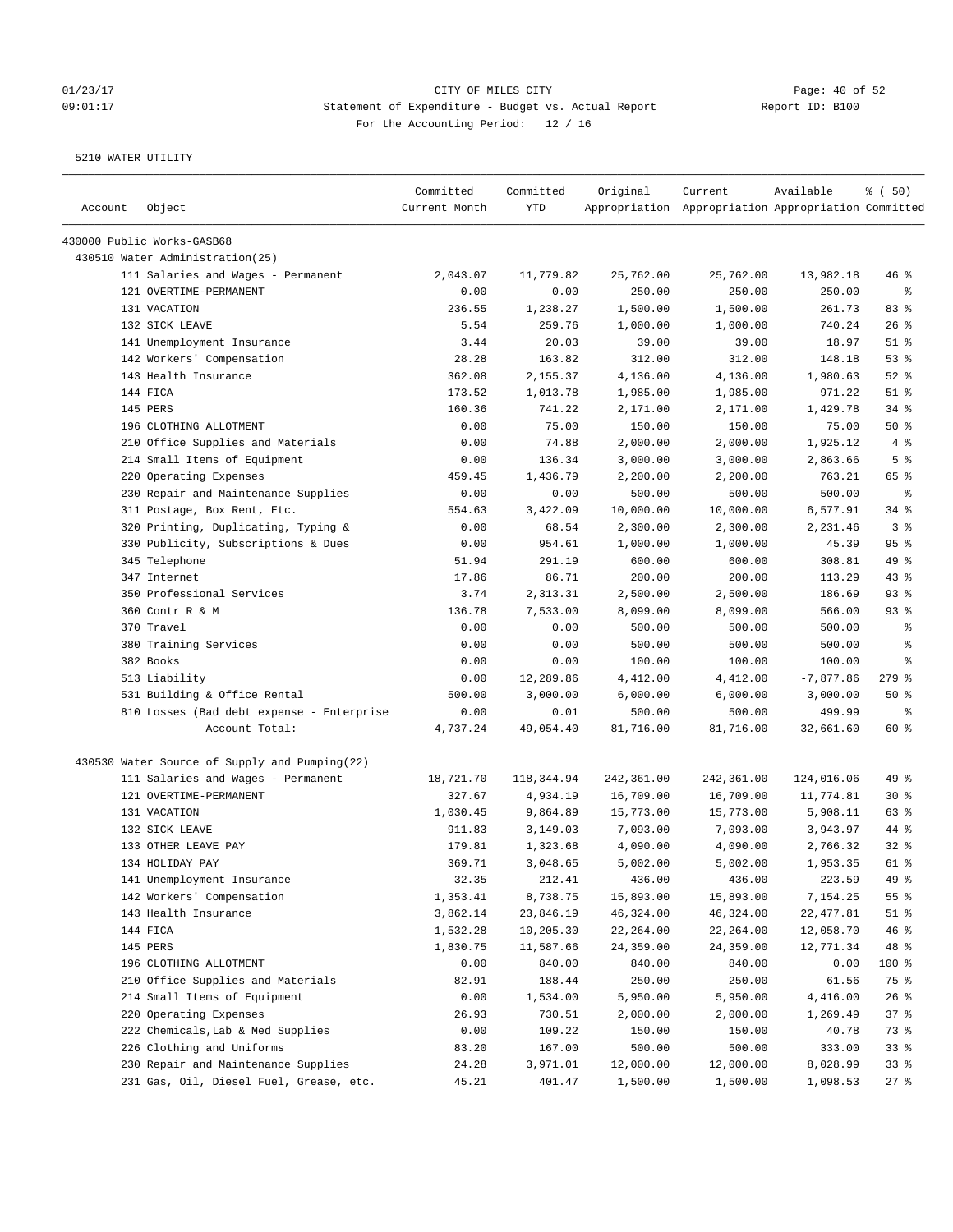# 01/23/17 Page: 41 of 52 09:01:17 Statement of Expenditure - Budget vs. Actual Report Report ID: B100 For the Accounting Period: 12 / 16

| Account | Object                                  | Committed<br>Current Month | Committed<br>YTD | Original   | Current<br>Appropriation Appropriation Appropriation Committed | Available  | % ( 50)         |
|---------|-----------------------------------------|----------------------------|------------------|------------|----------------------------------------------------------------|------------|-----------------|
|         | 241 Consumable Tools                    | 0.00                       | 0.00             | 200.00     | 200.00                                                         | 200.00     | နွ              |
|         | 311 Postage, Box Rent, Etc.             | 0.00                       | 0.00             | 50.00      | 50.00                                                          | 50.00      | ್ಠಿ             |
|         | 330 Publicity, Subscriptions & Dues     | 0.00                       | 0.00             | 250.00     | 250.00                                                         | 250.00     | နွ              |
|         | 334 Memberships, Registrations & Dues   | 30.00                      | 30.00            | 400.00     | 400.00                                                         | 370.00     | 8 %             |
|         | 341 Electric Utility Services           | 3,959.66                   | 33,951.16        | 55,000.00  | 55,000.00                                                      | 21,048.84  | 62 %            |
|         | 344 Gas Utility Service                 | 1,228.81                   | 1,781.52         | 20,000.00  | 20,000.00                                                      | 18,218.48  | 9%              |
|         | 345 Telephone                           | 81.05                      | 465.85           | 1,000.00   | 1,000.00                                                       | 534.15     | $47$ %          |
|         | 346 Garbage Service                     | 71.12                      | 433.36           | 300.00     | 300.00                                                         | $-133.36$  | 144 %           |
|         | 347 Internet                            | 80.25                      | 481.50           | 1,000.00   | 1,000.00                                                       | 518.50     | 48 %            |
|         | 350 Professional Services               | 0.00                       | 312.10           | 500.00     | 500.00                                                         | 187.90     | 62 %            |
|         | 352 Wtr/Swr Lab Testing                 | 0.00                       | 0.00             | 1,000.00   | 1,000.00                                                       | 1,000.00   | နွ              |
|         | 357 Architectual, Engineering Serv Etc. | 0.00                       | 0.00             | 10,000.00  | 10,000.00                                                      | 10,000.00  | နွ              |
|         | 360 Contr R & M                         | 0.00                       | 763.50           | 40,000.00  | 40,000.00                                                      | 39,236.50  | 2 <sup>8</sup>  |
|         | 363 R&M Vehicles/Equip/Labor-PW         | 0.00                       | 1,646.11         | 3,000.00   | 3,000.00                                                       | 1,353.89   | 55 %            |
|         | 369 Other Repair and Maintenance        | 0.00                       | 0.00             | 2,000.00   | 2,000.00                                                       | 2,000.00   | ್ಠಿ             |
|         | 370 Travel                              | 0.00                       | 291.00           | 1,000.00   | 1,000.00                                                       | 709.00     | 29%             |
|         | 380 Training Services                   | 0.00                       | 246.44           | 1,500.00   | 1,500.00                                                       | 1,253.56   | 16 <sup>°</sup> |
|         | 382 Books                               | 0.00                       | 0.00             | 200.00     | 200.00                                                         | 200.00     | နွ              |
|         | 400 BUILDING MATERIALS                  | 0.00                       | 0.00             | 500.00     | 500.00                                                         | 500.00     | ್ಠಿ             |
|         | 511 Insurance on Buildings              | 0.00                       | 11,965.84        | 11,966.00  | 11,966.00                                                      | 0.16       | 100 %           |
|         | 512 Insurance on Vehicles & Equipment   | 0.00                       | 292.31           | 293.00     | 293.00                                                         | 0.69       | $100$ %         |
|         | 940 Machinery & Equipment               | 0.00                       | 0.00             | 130,000.00 | 130,000.00                                                     | 130,000.00 | နွ              |
|         | Account Total:                          | 35,865.52                  | 255,858.03       | 703,653.00 | 703,653.00                                                     | 447,794.97 | 36%             |
|         | 430540 Water Purification and Treatment |                            |                  |            |                                                                |            |                 |
|         | 210 Office Supplies and Materials       | 0.00                       | 33.90            | 200.00     | 200.00                                                         | 166.10     | $17*$           |
|         | 214 Small Items of Equipment            | 0.00                       | 6,570.81         | 13,700.00  | 13,700.00                                                      | 7,129.19   | 48 %            |
|         | 220 Operating Expenses                  | 109.81                     | 1,628.02         | 3,000.00   | 3,000.00                                                       | 1,371.98   | 54%             |
|         | 222 Chemicals, Lab & Med Supplies       | 112.29                     | 35,440.92        | 58,350.00  | 58,350.00                                                      | 22,909.08  | 61 %            |
|         | 226 Clothing and Uniforms               | 83.20                      | 167.00           | 500.00     | 500.00                                                         | 333.00     | 33%             |
|         | 230 Repair and Maintenance Supplies     | 419.07                     | 1,004.15         | 9,500.00   | 9,500.00                                                       | 8,495.85   | $11$ %          |
|         | 231 Gas, Oil, Diesel Fuel, Grease, etc. | 30.14                      | 267.66           | 1,000.00   | 1,000.00                                                       | 732.34     | $27$ %          |
|         | 241 Consumable Tools                    | 0.00                       | 0.00             | 150.00     | 150.00                                                         | 150.00     | နွ              |
|         | 311 Postage, Box Rent, Etc.             | 1.98                       | 24.88            | 150.00     | 150.00                                                         | 125.12     | 17.8            |
|         | 320 Printing, Duplicating, Typing &     | 0.00                       | 0.00             | 100.00     | 100.00                                                         | 100.00     | ್ಠಿ             |
|         | 330 Publicity, Subscriptions & Dues     | 0.00                       | 0.00             | 400.00     | 400.00                                                         | 400.00     | ್ಠಿ             |
|         | 334 Memberships, Registrations & Dues   | 30.00                      | 30.00            | 450.00     | 450.00                                                         | 420.00     | 7 %             |
|         | 352 Wtr/Swr Lab Testing                 | 1,266.00                   | 2,588.00         | 10,000.00  | 10,000.00                                                      | 7,412.00   | $26$ %          |
|         | 357 Architectual, Engineering Serv Etc. | 0.00                       | 0.00             | 12,000.00  | 12,000.00                                                      | 12,000.00  | ್ಠಿ             |
|         | 360 Contr R & M                         | 19.20                      | 125.20           | 6,000.00   | 6,000.00                                                       | 5,874.80   | $2$ $\approx$   |
|         | 369 Other Repair and Maintenance        | 0.00                       | 0.00             | 1,500.00   | 1,500.00                                                       | 1,500.00   | ိင              |
|         | 370 Travel                              | 0.00                       | 208.00           | 1,500.00   | 1,500.00                                                       | 1,292.00   | 14 %            |
|         | 380 Training Services                   | 0.00                       | 197.38           | 1,250.00   | 1,250.00                                                       | 1,052.62   | 16 <sup>°</sup> |
|         | 382 Books                               | 0.00                       | 0.00             | 200.00     | 200.00                                                         | 200.00     | ိစ              |
|         | 533 Machinery and Equipment Rental      | 0.00                       | 0.00             | 1,000.00   | 1,000.00                                                       | 1,000.00   | ိစ              |
|         | 930 Improvements Other than Buildings   | 0.00                       | 0.00             | 15,500.00  | 15,500.00                                                      | 15,500.00  | ိစ              |
|         | Account Total:                          | 2,071.69                   | 48,285.92        | 136,450.00 | 136,450.00                                                     | 88,164.08  | 35 <sub>8</sub> |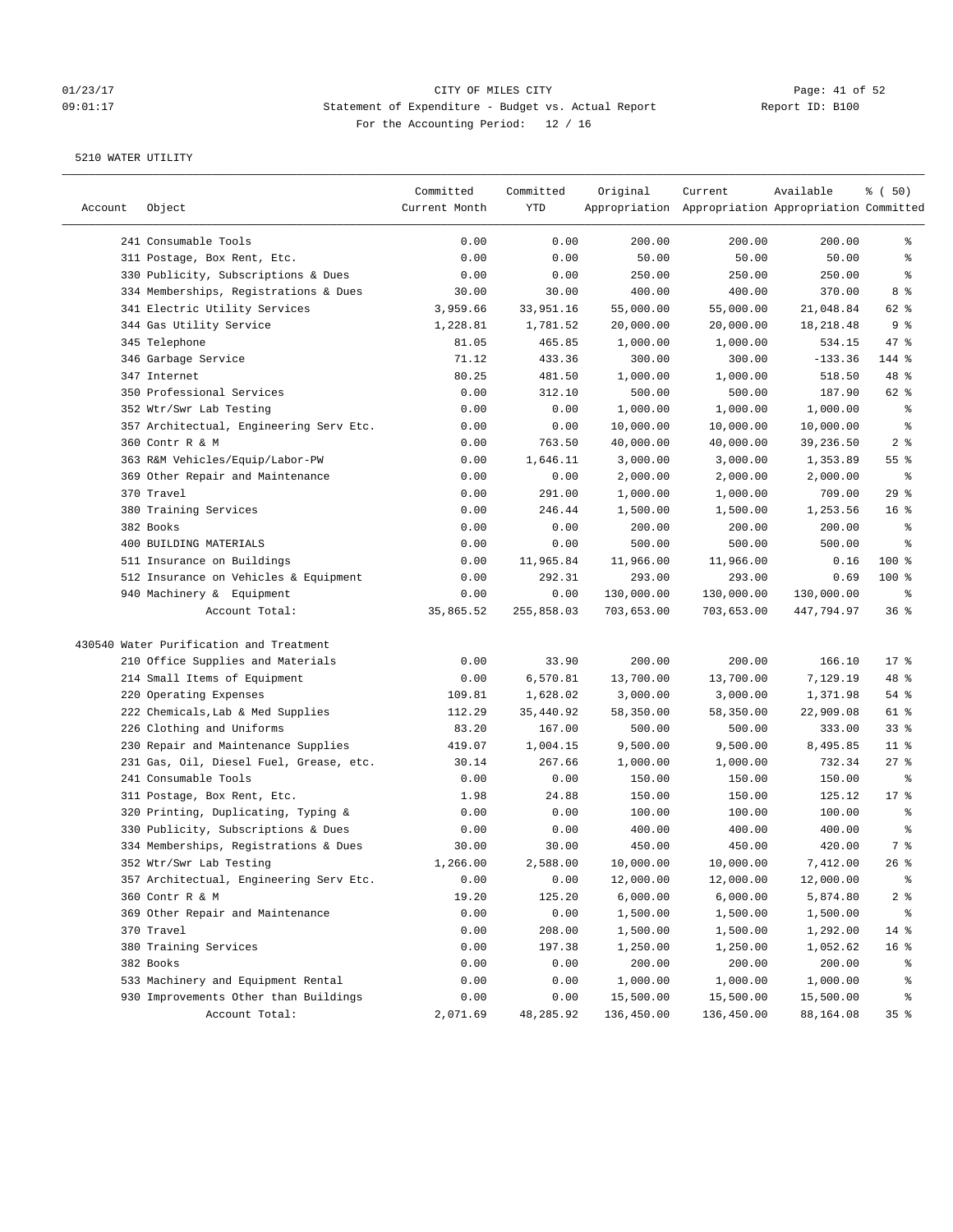# 01/23/17 Page: 42 of 52 09:01:17 Statement of Expenditure - Budget vs. Actual Report Report ID: B100 For the Accounting Period: 12 / 16

| Account | Object                                                     | Committed<br>Current Month | Committed<br>YTD    | Original                   | Current<br>Appropriation Appropriation Appropriation Committed | Available                 | % ( 50)              |
|---------|------------------------------------------------------------|----------------------------|---------------------|----------------------------|----------------------------------------------------------------|---------------------------|----------------------|
|         | 430550 Transmission and Distribution(23)                   |                            |                     |                            |                                                                |                           |                      |
|         | 111 Salaries and Wages - Permanent                         | 11,313.40                  | 71,013.43           | 137,531.00                 | 137,531.00                                                     | 66,517.57                 | $52$ $%$             |
|         | 121 OVERTIME-PERMANENT                                     | 1,713.43                   | 5,641.27            | 10,599.00                  | 10,599.00                                                      | 4,957.73                  | 53%                  |
|         | 131 VACATION                                               | 731.21                     | 4,630.30            | 15,773.00                  | 15,773.00                                                      | 11,142.70                 | 29%                  |
|         | 132 SICK LEAVE                                             | 1,008.93                   | 3,101.33            | 7,093.00                   | 7,093.00                                                       | 3,991.67                  | 44 %                 |
|         | 133 OTHER LEAVE PAY                                        | 0.00                       | 37.89               | 2,243.00                   | 2,243.00                                                       | 2,205.11                  | 2 <sup>8</sup>       |
|         | 134 HOLIDAY PAY                                            | 40.32                      | 1,737.95            | 4,558.00                   | 4,558.00                                                       | 2,820.05                  | 38 %                 |
|         | 141 Unemployment Insurance                                 | 22.25                      | 130.24              | 267.00                     | 267.00                                                         | 136.76                    | 49 %                 |
|         | 142 Workers' Compensation                                  | 803.54                     | 4,686.00            | 9,573.00                   | 9,573.00                                                       | 4,887.00                  | 49 %                 |
|         | 143 Health Insurance                                       | 2,468.76                   | 14,998.80           | 29,615.00                  | 29,615.00                                                      | 14,616.20                 | $51$ %               |
|         | 144 FICA                                                   | 1,126.34                   | 6,597.17            | 13,602.00                  | 13,602.00                                                      | 7,004.83                  | 49 %                 |
|         | 145 PERS                                                   | 1,239.35                   | 7,211.71            | 14,882.00                  | 14,882.00                                                      | 7,670.29                  | 48 %                 |
|         | 196 CLOTHING ALLOTMENT                                     | 0.00                       | 577.50              | 650.00                     | 650.00                                                         | 72.50                     | 89 %                 |
|         | 210 Office Supplies and Materials                          | 41.53                      | 58.38               | 500.00                     | 500.00                                                         | 441.62                    | $12*$                |
|         | 214 Small Items of Equipment                               | 0.00                       | 0.00                | 19,500.00                  | 19,500.00                                                      | 19,500.00                 | ್ಠಿ                  |
|         | 220 Operating Expenses                                     | 336.67                     | 2,753.97            | 35,000.00                  | 35,000.00                                                      | 32,246.03                 | 8 %                  |
|         | 222 Chemicals, Lab & Med Supplies                          | 0.00                       | 0.00                | 200.00                     | 200.00                                                         | 200.00                    | ್ಠಿ                  |
|         | 226 Clothing and Uniforms                                  | 6.50                       | 270.88              | 700.00                     | 700.00                                                         | 429.12                    | 39 <sup>8</sup>      |
|         | 230 Repair and Maintenance Supplies                        | 937.08                     | 19,170.09           | 40,000.00                  | 40,000.00                                                      | 20,829.91                 | 48 %                 |
|         | 231 Gas, Oil, Diesel Fuel, Grease, etc.                    | 601.50                     | 4,880.62            | 10,000.00                  | 10,000.00                                                      | 5,119.38                  | 49 %                 |
|         | 233 Water/Sewer Main Replacement and                       | 0.00                       | 2,318.40            | 10,000.00                  | 10,000.00                                                      | 7,681.60                  | $23$ $%$             |
|         | 234 Hydrant/Manhole Replacement, Valves                    | 3,028.50                   | 38,686.97           | 45,000.00                  | 45,000.00                                                      | 6,313.03                  | 86 %                 |
|         | 235 Curb Stop Replacement                                  | 1,910.12                   | 11, 133.63          | 18,000.00                  | 18,000.00                                                      | 6,866.37                  | 62 %                 |
|         | 241 Consumable Tools                                       | 0.00                       | 0.00                | 200.00                     | 200.00                                                         | 200.00                    | နွ                   |
|         | 311 Postage, Box Rent, Etc.                                | 0.00                       | 2.62                | 100.00                     | 100.00                                                         | 97.38                     | 3%                   |
|         | 320 Printing, Duplicating, Typing &                        | 0.00                       | 0.00                | 100.00                     | 100.00                                                         | 100.00                    | ್ಠಿ                  |
|         | 330 Publicity, Subscriptions & Dues                        | 0.00                       | 0.00                | 250.00                     | 250.00                                                         | 250.00                    | る                    |
|         | 334 Memberships, Registrations & Dues                      | 0.00                       | 125.00              | 325.00                     | 325.00                                                         | 200.00                    | 38 <sup>8</sup>      |
|         | 341 Electric Utility Services                              | 109.75                     | 284.37              | 650.00                     | 650.00                                                         | 365.63                    | 44 %                 |
|         | 344 Gas Utility Service                                    | 144.78                     | 194.41              | 450.00                     | 450.00                                                         | 255.59                    | $43$ %               |
|         | 345 Telephone                                              | 51.32                      | 292.92              | 600.00                     | 600.00                                                         | 307.08                    | 49 %                 |
|         | 347 Internet                                               |                            | 68.40               |                            |                                                                |                           | $34$ $%$             |
|         |                                                            | 11.40                      |                     | 200.00<br>8,400.00         | 200.00                                                         | 131.60<br>7,548.12        |                      |
|         | 350 Professional Services                                  | 135.59                     | 851.88              |                            | 8,400.00                                                       |                           | $10*$                |
|         | 357 Architectual, Engineering Serv Etc.<br>360 Contr R & M | 0.00<br>144.24             | 97.00<br>2,332.44   | 70,000.00                  | 70,000.00                                                      | 69,903.00                 | $\epsilon$<br>$13$ % |
|         |                                                            | 6,412.39                   |                     | 18,500.00                  | 18,500.00                                                      | 16,167.56                 | 70 %                 |
|         | 363 R&M Vehicles/Equip/Labor-PW                            | 0.00                       | 20, 237. 17<br>0.00 | 29,000.00                  | 29,000.00                                                      | 8,762.83                  | ್ಠಿ                  |
|         | 369 Other Repair and Maintenance                           |                            |                     | 1,000.00                   | 1,000.00                                                       | 1,000.00                  | ి                    |
|         | 370 Travel                                                 | 0.00                       | 0.00                | 750.00                     | 750.00                                                         | 750.00                    |                      |
|         | 380 Training Services                                      | 48.00                      | 266.61              | 700.00                     | 700.00                                                         | 433.39                    | 38 <sup>8</sup>      |
|         | 382 Books                                                  | 0.00                       | 0.00                | 200.00                     | 200.00                                                         | 200.00                    | ್ಠಿ                  |
|         | 400 BUILDING MATERIALS                                     | 0.00                       | 110.14              | 500.00                     | 500.00                                                         | 389.86                    | $22$ %               |
|         | 511 Insurance on Buildings                                 | 0.00                       | 2,998.30            | 2,999.00                   | 2,999.00                                                       | 0.70                      | 100 %                |
|         | 512 Insurance on Vehicles & Equipment                      | 0.00                       | 716.97              | 717.00                     | 717.00                                                         | 0.03                      | 100 %                |
|         | 532 Land Rental                                            | 0.00                       | 371.41              | 1,500.00                   | 1,500.00                                                       | 1,128.59                  | $25$ %               |
|         | 533 Machinery and Equipment Rental                         | 0.00                       | 0.00                | 1,000.00                   | 1,000.00                                                       | 1,000.00                  | ್ಠಿ                  |
|         | 940 Machinery & Equipment                                  | 158,600.83                 | 189,864.23          | 2,005,000.00               | 2,005,000.00                                                   | 1,815,135.77              | 9%                   |
|         | Account Total:                                             | 192,987.73                 |                     | 418, 450.40 2, 568, 427.00 |                                                                | 2,568,427.00 2,149,976.60 | 16 <sup>°</sup>      |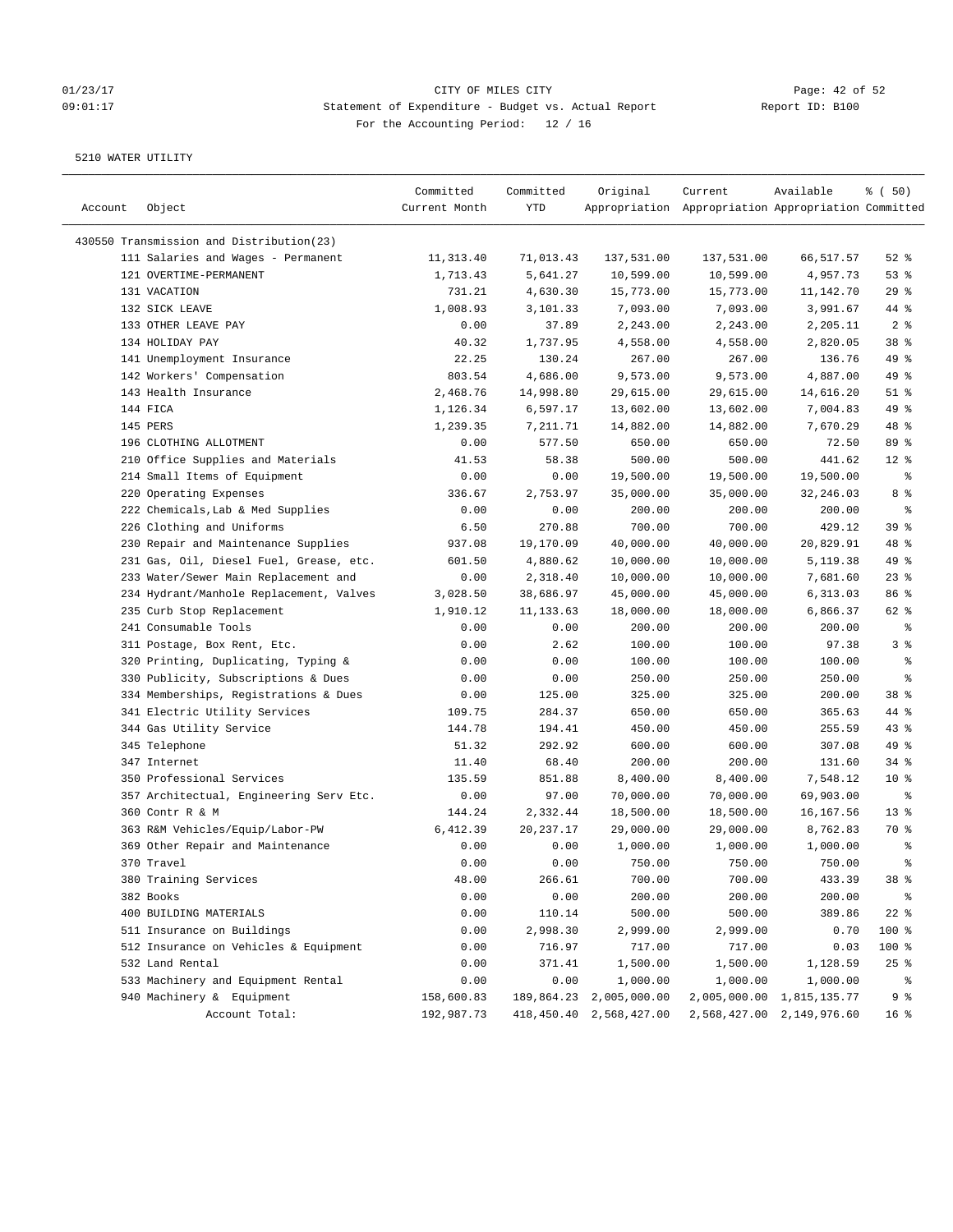# 01/23/17 Page: 43 of 52 09:01:17 Statement of Expenditure - Budget vs. Actual Report Report ID: B100 For the Accounting Period: 12 / 16

|                                            | Committed     | Committed    | Original                | Current                                             | Available                 | % (50)             |
|--------------------------------------------|---------------|--------------|-------------------------|-----------------------------------------------------|---------------------------|--------------------|
| Object<br>Account                          | Current Month | <b>YTD</b>   |                         | Appropriation Appropriation Appropriation Committed |                           |                    |
| 430640 Sewer Treatment and Disposal(33)    |               |              |                         |                                                     |                           |                    |
| 360 Contr R & M                            | $-164.00$     | $-164.00$    | 0.00                    | 0.00                                                | 164.00                    | န့                 |
| Account Total:                             | $-164.00$     | $-164.00$    | 0.00                    | 0.00                                                | 164.00                    | $\,$ $\,$ $\,$     |
| 430690 Sewer Lift Stations(32)             |               |              |                         |                                                     |                           |                    |
| 360 Contr R & M                            | $-65.00$      | 0.00         | 0.00                    | 0.00                                                | 0.00                      | န္                 |
| Account Total:                             | $-65.00$      | 0.00         | 0.00                    | 0.00                                                | 0.00                      | $\rm _{o}^{\circ}$ |
| Account Group Total:                       | 235, 433.18   |              | 771,484.75 3,490,246.00 |                                                     | 3,490,246.00 2,718,761.25 | $22$ %             |
| 490000 DEBT SERVICE                        |               |              |                         |                                                     |                           |                    |
| 490200 Revenue Bonds                       |               |              |                         |                                                     |                           |                    |
| 611 Principal-NE Wtr Line Phase II         | 0.00          | 8,000.00     | 16,000.00               | 16,000.00                                           | 8,000.00                  | 50%                |
| 615 Principal-Northeast Water Ln \$2.2     | 0.00          | 31,000.00    | 62,000.00               | 62,000.00                                           | 31,000.00                 | 50%                |
| 616 Principal-Carbon Hill Water Tank \$2.2 | 0.00          | 30,000.00    | 60,000.00               | 60,000.00                                           | 30,000.00                 | 50%                |
| 617 Principal - NE Wtr Line \$500k         | 0.00          | 7,000.00     | 14,000.00               | 14,000.00                                           | 7,000.00                  | 50%                |
| 618 Principal-Carbon Hill \$500k           | 0.00          | 7,000.00     | 14,000.00               | 14,000.00                                           | 7,000.00                  | 50%                |
| 622 Interest-NE Wtr Line Phase II          | 0.00          | 858.75       | 1,688.00                | 1,688.00                                            | 829.25                    | $51$ %             |
| 631 Interest - NE Wtr Line \$500k          | 0.00          | 5,651.25     | 11,207.00               | 11,207.00                                           | 5,555.75                  | 50%                |
| 632 Interest - Carbon Hill Wtr Tank \$500k | 0.00          | 5,651.25     | 11,207.00               | 11,207.00                                           | 5,555.75                  | 50%                |
| 634 Interest-Northeast Wtr Ln \$2.2        | 0.00          | 27,465.00    | 54,465.00               | 54,465.00                                           | 27,000.00                 | 50%                |
| 638 Interest-Carbon Hill Tank \$2.2        | 0.00          | 26,745.00    | 53,040.00               | 53,040.00                                           | 26,295.00                 | 50%                |
| Account Total:                             | 0.00          | 149, 371.25  | 297,607.00              | 297,607.00                                          | 148, 235. 75              | 50%                |
| Account Group Total:                       | 0.00          | 149, 371. 25 | 297,607.00              | 297,607.00                                          | 148,235.75                | 50%                |
| 520000 OTHER FINANCING USES                |               |              |                         |                                                     |                           |                    |
| 521000 Interfund Operating Transfers Out   |               |              |                         |                                                     |                           |                    |
| 820 Transfers to Other Funds               | 11,037.00     | 38, 317.00   | 76,630.00               | 76,630.00                                           | 38, 313.00                | 50%                |
| Account Total:                             | 11,037.00     | 38, 317.00   | 76,630.00               | 76,630.00                                           | 38, 313.00                | 50%                |
| Account Group Total:                       | 11,037.00     | 38,317.00    | 76,630.00               | 76,630.00                                           | 38, 313.00                | 50%                |
| Fund Total:                                | 246, 470.18   | 959,173.00   | 3,864,483.00            |                                                     | 3,864,483.00 2,905,310.00 | 25%                |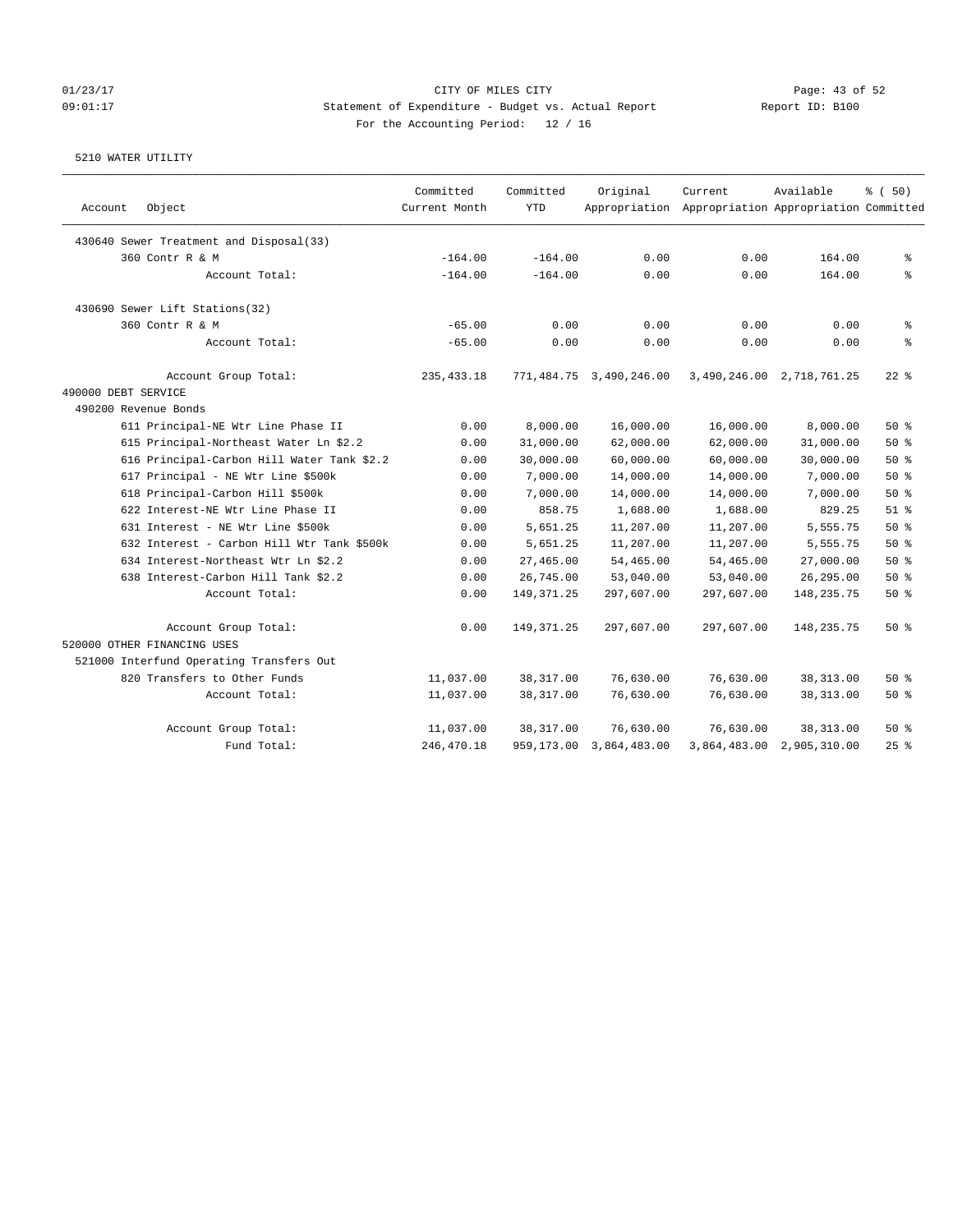# 01/23/17 Page: 44 of 52 09:01:17 Statement of Expenditure - Budget vs. Actual Report Report ID: B100 For the Accounting Period: 12 / 16

| Account             | Object                                       | Committed<br>Current Month | Committed<br>YTD | Original   | Current<br>Appropriation Appropriation Appropriation Committed | Available | % (50)                   |
|---------------------|----------------------------------------------|----------------------------|------------------|------------|----------------------------------------------------------------|-----------|--------------------------|
|                     | 430000 Public Works-GASB68                   |                            |                  |            |                                                                |           |                          |
| 430300 Airport (87) |                                              |                            |                  |            |                                                                |           |                          |
|                     | 230 Repair and Maintenance Supplies          | $-1, 339.50$               | 0.00             | 0.00       | 0.00                                                           | 0.00      | g,                       |
|                     | Account Total:                               | $-1, 339.50$               | 0.00             | 0.00       | 0.00                                                           | 0.00      | နွ                       |
|                     | 430610 Sewer Administration (29)             |                            |                  |            |                                                                |           |                          |
|                     | 111 Salaries and Wages - Permanent           | 2,043.08                   | 11,778.52        | 25,800.00  | 25,800.00                                                      | 14,021.48 | $46$ %                   |
|                     | 121 OVERTIME-PERMANENT                       | 0.00                       | 0.00             | 250.00     | 250.00                                                         | 250.00    | ႜ                        |
|                     | 131 VACATION                                 | 236.55                     | 1,238.27         | 1,500.00   | 1,500.00                                                       | 261.73    | 83%                      |
|                     | 132 SICK LEAVE                               | 5.37                       | 258.58           | 1,000.00   | 1,000.00                                                       | 741.42    | $26$ %                   |
|                     | 141 Unemployment Insurance                   | 3.42                       | 20.04            | 39.00      | 39.00                                                          | 18.96     | $51$ %                   |
|                     | 142 Workers' Compensation                    | 28.30                      | 163.89           | 311.00     | 311.00                                                         | 147.11    | 53%                      |
|                     | 143 Health Insurance                         | 362.04                     | 2,155.04         | 4,136.00   | 4,136.00                                                       | 1,980.96  | $52$ $%$                 |
|                     | 144 FICA                                     | 173.55                     | 1,013.71         | 1,979.00   | 1,979.00                                                       | 965.29    | $51$ %                   |
|                     | 145 PERS                                     | 160.37                     | 741.15           | 2,139.00   | 2,139.00                                                       | 1,397.85  | 35%                      |
|                     | 196 CLOTHING ALLOTMENT                       | 0.00                       | 75.00            | 138.00     | 138.00                                                         | 63.00     | $54$ $%$                 |
|                     | 210 Office Supplies and Materials            | 0.00                       | 74.88            | 2,000.00   | 2,000.00                                                       | 1,925.12  | 4%                       |
|                     | 214 Small Items of Equipment                 | 0.00                       | 136.34           | 3,000.00   | 3,000.00                                                       | 2,863.66  | 5 <sup>8</sup>           |
|                     | 220 Operating Expenses                       | 459.43                     | 1,436.75         | 2,200.00   | 2,200.00                                                       | 763.25    | 65 %                     |
|                     | 230 Repair and Maintenance Supplies          | 0.00                       | 0.00             | 500.00     | 500.00                                                         | 500.00    | $\,{}^{\circ}\!\!\delta$ |
|                     | 311 Postage, Box Rent, Etc.                  | 554.63                     | 3,422.07         | 10,000.00  | 10,000.00                                                      | 6,577.93  | $34$ $%$                 |
|                     | 320 Printing, Duplicating, Typing &          | 0.00                       | 68.53            | 2,300.00   | 2,300.00                                                       | 2,231.47  | 3%                       |
|                     | 330 Publicity, Subscriptions & Dues          | 0.00                       | 905.92           | 1,000.00   | 1,000.00                                                       | 94.08     | $91$ %                   |
|                     | 345 Telephone                                | 51.92                      | 291.07           | 600.00     | 600.00                                                         | 308.93    | 49 %                     |
|                     | 347 Internet                                 | 19.51                      | 117.06           | 200.00     | 200.00                                                         | 82.94     | 59 %                     |
|                     | 350 Professional Services                    | 3.74                       | 2,313.30         | 2,500.00   | 2,500.00                                                       | 186.70    | $93$ $%$                 |
|                     | 360 Contr R & M                              | 136.78                     | 7,533.01         | 8,099.00   | 8,099.00                                                       | 565.99    | 93%                      |
|                     | 370 Travel                                   | 0.00                       | 0.00             | 500.00     | 500.00                                                         | 500.00    | g,                       |
|                     | 380 Training Services                        | 0.00                       | 0.00             | 500.00     | 500.00                                                         | 500.00    | $\epsilon$               |
|                     | 382 Books                                    | 0.00                       | 0.00             | 100.00     | 100.00                                                         | 100.00    | $\epsilon$               |
|                     | 513 Liability                                | 0.00                       | 0.00             | 5,037.00   | 5,037.00                                                       | 5,037.00  | နွ                       |
|                     | 531 Building & Office Rental                 | 333.33                     | 1,999.98         | 6,000.00   | 6,000.00                                                       | 4,000.02  | 338                      |
|                     | 540 Special Assessments                      | 0.00                       | 750.00           | 4,000.00   | 4,000.00                                                       | 3,250.00  | 19 <sup>°</sup>          |
|                     | 810 Losses (Bad debt expense - Enterprise    | 0.00                       | $-0.01$          | 500.00     | 500.00                                                         | 500.01    | ႜ                        |
|                     | Account Total:                               | 4,572.02                   | 36,493.10        | 86,328.00  | 86,328.00                                                      | 49,834.90 | $42$ %                   |
|                     | 430630 Sewer Collection and Transmission(31) |                            |                  |            |                                                                |           |                          |
|                     | 111 Salaries and Wages - Permanent           | 11,137.99                  | 69,409.60        | 133,489.00 | 133,489.00                                                     | 64,079.40 | $52$ $%$                 |
|                     | 121 OVERTIME-PERMANENT                       | 1,712.82                   | 5,634.60         | 10,599.00  | 10,599.00                                                      | 4,964.40  | 53%                      |
|                     | 131 VACATION                                 | 700.00                     | 4,414.44         | 15,773.00  | 15,773.00                                                      | 11,358.56 | $28$ %                   |
|                     | 132 SICK LEAVE                               | 881.00                     | 2,943.71         | 7,093.00   | 7,093.00                                                       | 4,149.29  | $42$ %                   |
|                     | 133 OTHER LEAVE PAY                          | 0.00                       | 37.89            | 1,927.00   | 1,927.00                                                       | 1,889.11  | 2 <sup>°</sup>           |
|                     | 134 HOLIDAY PAY                              | 40.32                      | 1,737.93         | 4,558.00   | 4,558.00                                                       | 2,820.07  | 38 %                     |
|                     | 141 Unemployment Insurance                   | 21.68                      | 127.24           | 262.00     | 262.00                                                         | 134.76    | 49 %                     |
|                     | 142 Workers' Compensation                    | 786.32                     | 4,583.51         | 9,349.00   | 9,349.00                                                       | 4,765.49  | 49 %                     |
|                     | 143 Health Insurance                         | 2,427.48                   | 14,757.71        | 29,119.00  | 29,119.00                                                      | 14,361.29 | $51$ %                   |
|                     | 144 FICA                                     | 1,100.97                   | 6,446.57         | 13,268.00  | 13,268.00                                                      | 6,821.43  | 49 %                     |
|                     | 145 PERS                                     | 1,211.32                   | 7,045.72         | 14,517.00  | 14,517.00                                                      | 7,471.28  | 49 %                     |
|                     | 196 CLOTHING ALLOTMENT                       | 0.00                       | 570.00           | 495.00     | 495.00                                                         | $-75.00$  | 115 %                    |
|                     | 210 Office Supplies and Materials            | 14.83                      | 31.67            | 350.00     | 350.00                                                         | 318.33    | 9%                       |
|                     | 214 Small Items of Equipment                 | 0.00                       | $-867.00$        | 18,750.00  | 18,750.00                                                      | 19,617.00 | $-5$ $%$                 |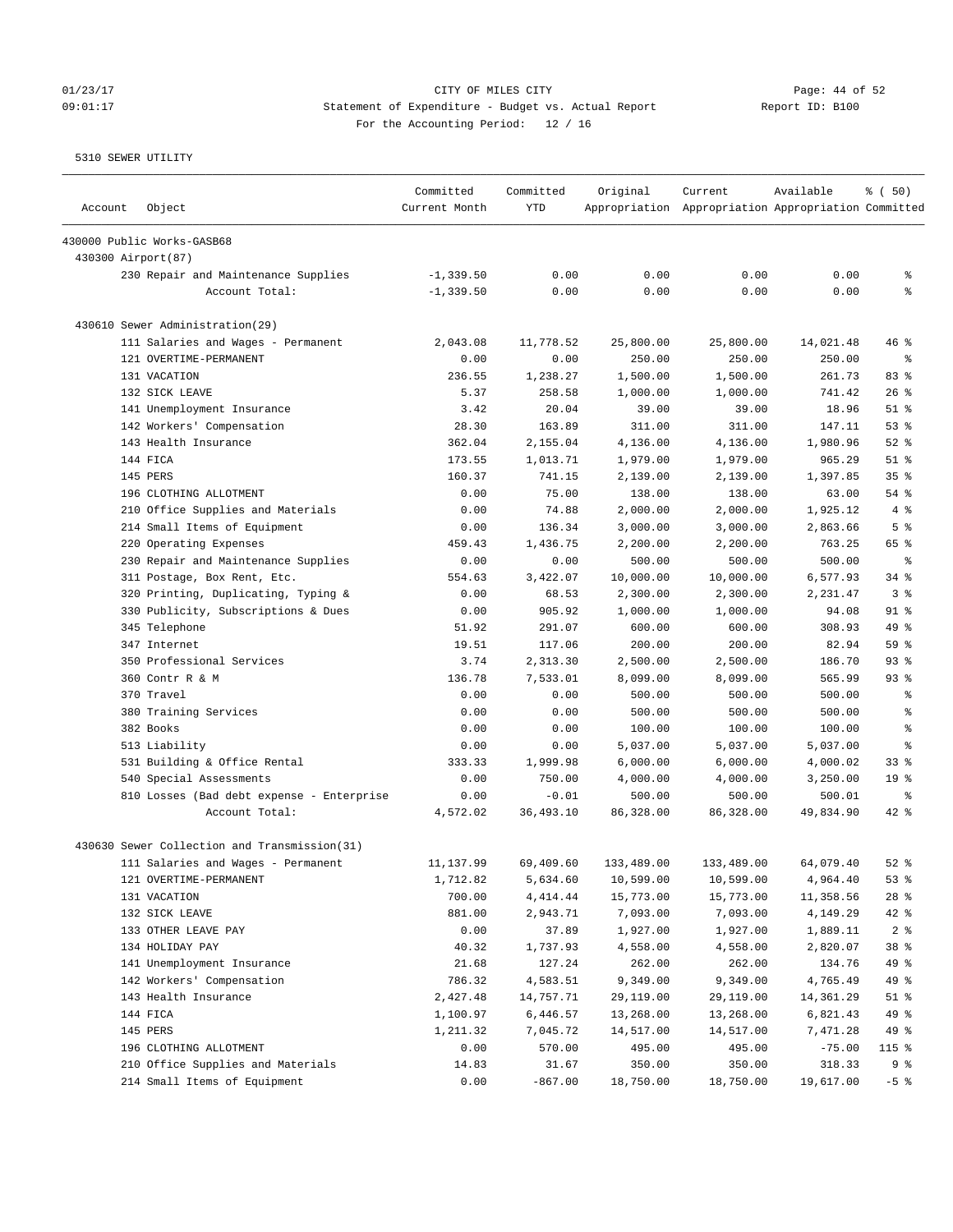# 01/23/17 CITY OF MILES CITY<br>
CITY OF MILES CITY CITY CHERENIS CONSULTER THE PAGE OF 52<br>
O9:01:17 CHERENIS CONSULTER Bullet vs. Actual Report CHERENIC Report ID: B100 09:01:17 Statement of Expenditure - Budget vs. Actual Report Report ID: B100 For the Accounting Period: 12 / 16

| Account | Object                                  | Committed<br>Current Month | Committed<br>YTD | Original   | Current<br>Appropriation Appropriation Appropriation Committed | Available  | % ( 50)         |
|---------|-----------------------------------------|----------------------------|------------------|------------|----------------------------------------------------------------|------------|-----------------|
|         | 220 Operating Expenses                  | 429.46                     | 1,419.62         | 2,600.00   | 2,600.00                                                       | 1,180.38   | 55%             |
|         | 222 Chemicals, Lab & Med Supplies       | 0.00                       | 0.00             | 2,000.00   | 2,000.00                                                       | 2,000.00   | နွ              |
|         | 226 Clothing and Uniforms               | 6.49                       | 139.41           | 700.00     | 700.00                                                         | 560.59     | $20*$           |
|         | 230 Repair and Maintenance Supplies     | 205.86                     | 500.63           | 5,000.00   | 5,000.00                                                       | 4,499.37   | 10 <sup>°</sup> |
|         | 231 Gas, Oil, Diesel Fuel, Grease, etc. | 601.49                     | 4,880.59         | 10,000.00  | 10,000.00                                                      | 5,119.41   | 49 %            |
|         | 233 Water/Sewer Main Replacement and    | 0.00                       | 882.99           | 5,000.00   | 5,000.00                                                       | 4,117.01   | 18 %            |
|         | 234 Hydrant/Manhole Replacement, Valves | 0.00                       | 169.95           | 10,000.00  | 10,000.00                                                      | 9,830.05   | 2%              |
|         | 241 Consumable Tools                    | 0.00                       | 0.00             | 100.00     | 100.00                                                         | 100.00     | နွ              |
|         | 311 Postage, Box Rent, Etc.             | 0.00                       | 4.90             | 50.00      | 50.00                                                          | 45.10      | $10*$           |
|         | 320 Printing, Duplicating, Typing &     | 0.00                       | 0.00             | 75.00      | 75.00                                                          | 75.00      | ್ಠಿ             |
|         | 330 Publicity, Subscriptions & Dues     | 0.00                       | 0.00             | 125.00     | 125.00                                                         | 125.00     | ి               |
|         | 334 Memberships, Registrations & Dues   | 0.00                       | 125.00           | 300.00     | 300.00                                                         | 175.00     | $42$ %          |
|         | 341 Electric Utility Services           | 0.00                       | 1,053.22         | 220.00     | 220.00                                                         | $-833.22$  | 479 %           |
|         | 344 Gas Utility Service                 | 0.00                       | 30.43            | 500.00     | 500.00                                                         | 469.57     | 6 %             |
|         | 345 Telephone                           | 51.30                      | 292.84           | 550.00     | 550.00                                                         | 257.16     | 53%             |
|         | 347 Internet                            | 11.40                      | 68.40            | 140.00     | 140.00                                                         | 71.60      | 49 %            |
|         | 350 Professional Services               | 135.59                     | 826.88           | 30,000.00  | 30,000.00                                                      | 29,173.12  | 3%              |
|         | 357 Architectual, Engineering Serv Etc. | 0.00                       | 0.00             | 10,000.00  | 10,000.00                                                      | 10,000.00  | နွ              |
|         | 360 Contr R & M                         | 144.24                     | 865.44           | 8,000.00   | 8,000.00                                                       | 7,134.56   | $11$ %          |
|         | 363 R&M Vehicles/Equip/Labor-PW         | 5,107.39                   | 18,068.16        | 29,000.00  | 29,000.00                                                      | 10,931.84  | 62 %            |
|         | 369 Other Repair and Maintenance        | 0.00                       | 0.00             | 2,500.00   | 2,500.00                                                       | 2,500.00   | နွ              |
|         | 370 Travel                              | 0.00                       | 0.00             | 500.00     | 500.00                                                         | 500.00     | နွ              |
|         | 380 Training Services                   | 48.00                      | 266.61           | 550.00     | 550.00                                                         | 283.39     | 48 %            |
|         | 382 Books                               | 0.00                       | 0.00             | 100.00     | 100.00                                                         | 100.00     | နွ              |
|         | 400 BUILDING MATERIALS                  | 0.00                       | 92.66            | 400.00     | 400.00                                                         | 307.34     | $23$ %          |
|         | 512 Insurance on Vehicles & Equipment   | 0.00                       | 1,528.34         | 1,529.00   | 1,529.00                                                       | 0.66       | 100 %           |
|         | 513 Liability                           | 0.00                       | 68.72            | 5,000.00   | 5,000.00                                                       | 4,931.28   | 1 <sup>8</sup>  |
|         | 532 Land Rental                         | 0.00                       | 739.61           | 720.00     | 720.00                                                         | $-19.61$   | $103$ %         |
|         | Account Total:                          | 26,775.95                  | 148,897.99       | 385,208.00 | 385,208.00                                                     | 236,310.01 | 39%             |
|         |                                         |                            |                  |            |                                                                |            |                 |
|         | 430640 Sewer Treatment and Disposal(33) |                            |                  |            |                                                                |            |                 |
|         | 111 Salaries and Wages - Permanent      | 7,787.30                   | 50,255.05        | 104,289.00 | 104,289.00                                                     | 54,033.95  | 48 %            |
|         | 121 OVERTIME-PERMANENT                  | 131.07                     | 1,972.18         | 6,848.00   | 6,848.00                                                       | 4,875.82   | 29%             |
|         | 131 VACATION                            | 467.09                     | 4,344.93         | 6,309.00   | 6,309.00                                                       | 1,964.07   | 69 %            |
|         | 132 SICK LEAVE                          | 608.44                     | 1,554.84         | 2,810.00   | 2,810.00                                                       | 1,255.16   | 55%             |
|         | 133 OTHER LEAVE PAY                     | 71.92                      | 529.45           | 4,090.00   | 4,090.00                                                       | 3,560.55   | $13*$           |
|         | 134 HOLIDAY PAY                         | 148.04                     | 1,219.64         | 2,167.00   | 2,167.00                                                       | 947.36     | 56 %            |
|         | 141 Unemployment Insurance              | 13.81                      | 90.28            | 190.00     | 190.00                                                         | 99.72      | $48*$           |
|         | 142 Workers' Compensation               | 575.08                     | 3,692.23         | 7,027.00   | 7,027.00                                                       | 3,334.77   | 53%             |
|         | 143 Health Insurance                    | 1,613.83                   | 10,091.08        | 18,861.00  | 18,861.00                                                      | 8,769.92   | 54 %            |
|         | 144 FICA                                | 658.12                     | 4,356.15         | 9,678.00   | 9,678.00                                                       | 5,321.85   | 45 %            |
|         | 145 PERS                                | 820.57                     | 4,975.79         | 10,589.00  | 10,589.00                                                      | 5,613.21   | 47.8            |
|         | 196 CLOTHING ALLOTMENT                  | 0.00                       | 351.00           | 351.00     | 351.00                                                         | 0.00       | 100 %           |
|         | 210 Office Supplies and Materials       | 0.00                       | 199.65           | 150.00     | 150.00                                                         | $-49.65$   | 133 %           |
|         | 214 Small Items of Equipment            | 0.00                       | 444.98           | 15,500.00  | 15,500.00                                                      | 15,055.02  | 3%              |
|         | 220 Operating Expenses                  | 5.00                       | 1,172.41         | 7,000.00   | 7,000.00                                                       | 5,827.59   | $17$ %          |
|         | 222 Chemicals, Lab & Med Supplies       | 1,148.69                   | 4,423.83         | 7,000.00   | 7,000.00                                                       | 2,576.17   | 63 %            |
|         | 226 Clothing and Uniforms               | 100.00                     | 204.60           | 600.00     | 600.00                                                         | 395.40     | $34$ $%$        |
|         | 230 Repair and Maintenance Supplies     | 87.32                      | 4,198.50         | 12,000.00  | 12,000.00                                                      | 7,801.50   | 35%             |
|         | 231 Gas, Oil, Diesel Fuel, Grease, etc. | 60.27                      | 560.80           | 2,000.00   | 2,000.00                                                       | 1,439.20   | $28$ %          |
|         | 241 Consumable Tools                    | 0.00                       | 0.00             | 100.00     | 100.00                                                         | 100.00     | ႜ               |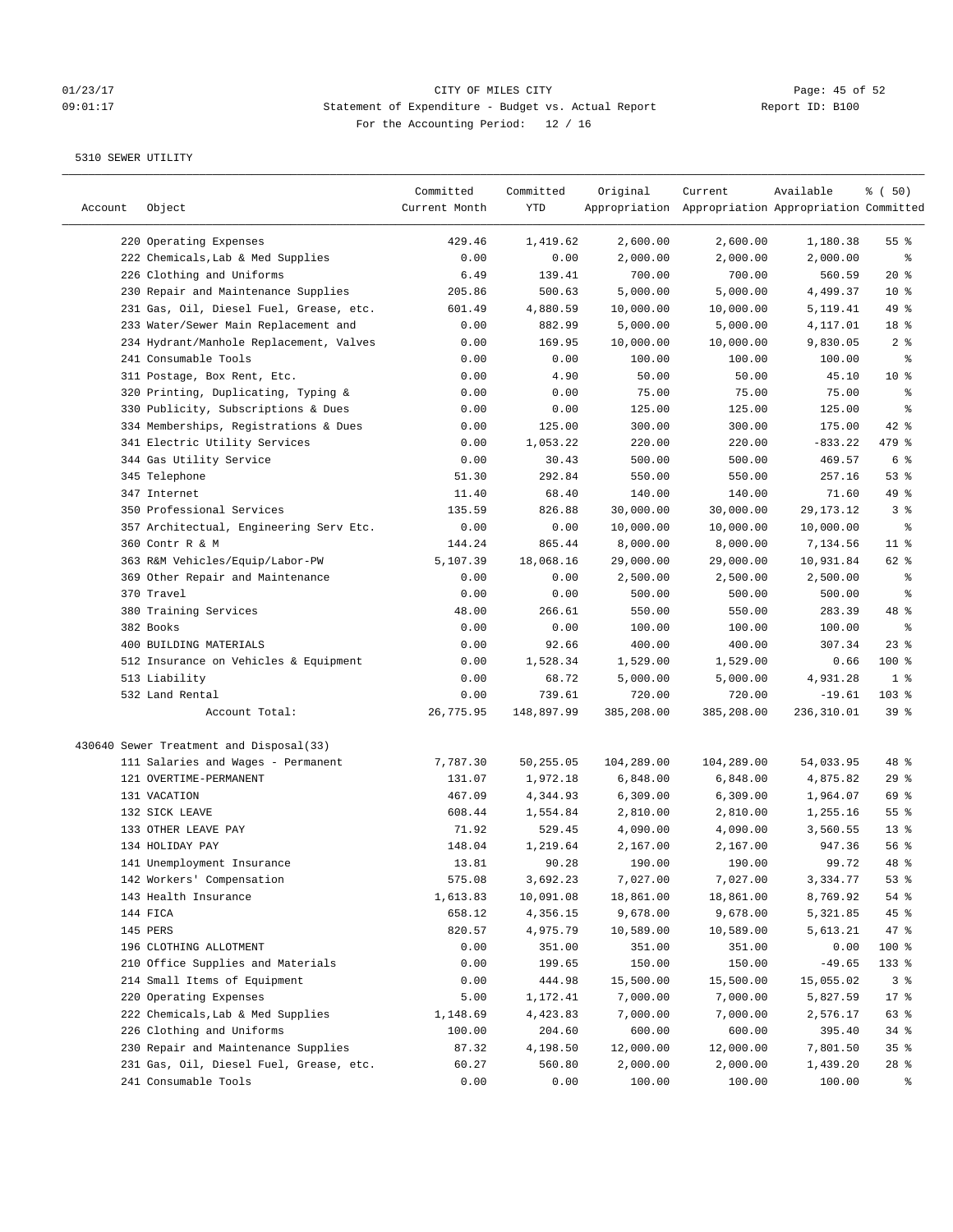# 01/23/17 CITY OF MILES CITY<br>
CITY OF MILES CITY CITY CHERENIS CONSULTER PAGE: 46 of 52<br>
O9:01:17 CHERENIS CONSULTER PAGE PROPORTION REPORT TO: B100 09:01:17 Statement of Expenditure - Budget vs. Actual Report Report ID: B100 For the Accounting Period: 12 / 16

| Account | Object                                  | Committed<br>Current Month | Committed<br>YTD | Original                            | Current<br>Appropriation Appropriation Appropriation Committed | Available                     | % (50)          |
|---------|-----------------------------------------|----------------------------|------------------|-------------------------------------|----------------------------------------------------------------|-------------------------------|-----------------|
|         | 311 Postage, Box Rent, Etc.             | 0.00                       | 64.20            | 100.00                              | 100.00                                                         | 35.80                         | 64 %            |
|         | 320 Printing, Duplicating, Typing &     | 0.00                       | 0.00             | 100.00                              | 100.00                                                         | 100.00                        | နွ              |
|         | 330 Publicity, Subscriptions & Dues     | 0.00                       | 0.00             | 170.00                              | 170.00                                                         | 170.00                        | နွ              |
|         | 334 Memberships, Registrations & Dues   | 60.00                      | 60.00            | 600.00                              | 600.00                                                         | 540.00                        | 10 <sup>°</sup> |
|         | 341 Electric Utility Services           | 4,256.71                   | 16,330.35        | 73,000.00                           | 73,000.00                                                      | 56,669.65                     | $22$ %          |
|         | 342 Water Utility Services              | 74.72                      | 466.91           | 1,000.00                            | 1,000.00                                                       | 533.09                        | 47 %            |
|         | 343 Sewer Utility Services              | 81.32                      | 486.24           | 600.00                              | 600.00                                                         | 113.76                        | 81 %            |
|         | 345 Telephone                           | 39.79                      | 218.29           | 800.00                              | 800.00                                                         | 581.71                        | $27$ %          |
|         | 346 Garbage Service                     | 110.42                     | 331.26           | 800.00                              | 800.00                                                         | 468.74                        | 41 %            |
|         | 347 Internet                            | 45.60                      | 273.60           | 500.00                              | 500.00                                                         | 226.40                        | 55%             |
|         | 350 Professional Services               | 0.00                       | 312.10           | 500.00                              | 500.00                                                         | 187.90                        | 62 %            |
|         | 352 Wtr/Swr Lab Testing                 | 1,086.00                   | 3,297.72         | 8,000.00                            | 8,000.00                                                       | 4,702.28                      | 41 %            |
|         | 357 Architectual, Engineering Serv Etc. | 0.00                       | 0.00             | 5,000.00                            | 5,000.00                                                       | 5,000.00                      | ႜ               |
|         | 360 Contr R & M                         | 637.50                     | 1,916.70         | 7,500.00                            | 7,500.00                                                       | 5,583.30                      | $26$ %          |
|         | 363 R&M Vehicles/Equip/Labor-PW         | 90.00                      | 746.03           | 8,000.00                            | 8,000.00                                                       | 7,253.97                      | 9%              |
|         | 370 Travel                              | 0.00                       | 155.19           | 900.00                              | 900.00                                                         | 744.81                        | $17*$           |
|         | 380 Training Services                   | 0.00                       | 215.54           | 900.00                              | 900.00                                                         | 684.46                        | $24$ %          |
|         | 382 Books                               | 0.00                       | 0.00             | 200.00                              | 200.00                                                         | 200.00                        | နွ              |
|         | 400 BUILDING MATERIALS                  | 0.00                       | 14.90            | 500.00                              | 500.00                                                         | 485.10                        | 3%              |
|         | 511 Insurance on Buildings              | 0.00                       | 2,322.06         | 2,323.00                            | 2,323.00                                                       | 0.94                          | 100 %           |
|         | 512 Insurance on Vehicles & Equipment   | 0.00                       | 127.69           | 128.00                              | 128.00                                                         | 0.31                          | $100$ %         |
|         | 513 Liability                           | 0.00                       | 0.00             | 2,000.00                            | 2,000.00                                                       | 2,000.00                      | နွ              |
|         | 533 Machinery and Equipment Rental      | 0.00                       | 0.00             | 2,000.00                            | 2,000.00                                                       | 2,000.00                      | နွ              |
|         | 940 Machinery & Equipment               | 23,300.58                  | 1,689,425.58     | 6,900,000.00                        |                                                                | 6,900,000.00 5,210,574.42     | $24$ %          |
|         | 951 WWTP Phase II                       | 0.00                       | 0.00             | 1.00                                | 1.00                                                           | 1.00                          | ್ಠಿ             |
|         | Account Total:                          |                            |                  | 44,079.19 1,811,401.75 7,233,181.00 |                                                                | 7, 233, 181.00 5, 421, 779.25 | $25$ %          |
|         | 430690 Sewer Lift Stations(32)          |                            |                  |                                     |                                                                |                               |                 |
|         | 111 Salaries and Wages - Permanent      | 5,041.86                   | 32,057.71        | 65,901.00                           | 65,901.00                                                      | 33,843.29                     | 49 %            |
|         | 121 OVERTIME-PERMANENT                  | 87.38                      | 1,314.74         | 3,134.00                            | 3,134.00                                                       | 1,819.26                      | $42$ %          |
|         | 131 VACATION                            | 283.94                     | 2,696.95         | 4,206.00                            | 4,206.00                                                       | 1,509.05                      | 64 %            |
|         | 132 SICK LEAVE                          | 283.39                     | 888.50           | 1,840.00                            | 1,840.00                                                       | 951.50                        | 48 %            |
|         | 133 OTHER LEAVE PAY                     | 47.95                      | 352.95           | 1,196.00                            | 1,196.00                                                       | 843.05                        | $30*$           |
|         | 134 HOLIDAY PAY                         | 98.43                      | 812.79           | 1,133.00                            | 1,133.00                                                       | 320.21                        | 72 %            |
|         | 141 Unemployment Insurance              | 8.74                       | 57.48            | 116.00                              | 116.00                                                         | 58.52                         | 50%             |
|         | 142 Workers' Compensation               | 366.48                     | 2,360.96         | 4,227.00                            | 4,227.00                                                       | 1,866.04                      | 56%             |
|         | 143 Health Insurance                    | 1,041.25                   | 6,520.23         | 12,491.00                           | 12,491.00                                                      | 5,970.77                      | $52$ $%$        |
|         | 144 FICA                                | 416.01                     | 2,767.68         | 5,921.00                            | 5,921.00                                                       | 3,153.32                      | 47.8            |
|         | 145 PERS                                | 503.56                     | 3,148.55         | 6,479.00                            | 6,479.00                                                       | 3,330.45                      | 49 %            |
|         | 196 CLOTHING ALLOTMENT                  | 0.00                       | 226.50           | 250.00                              | 250.00                                                         | 23.50                         | 91 %            |
|         | 210 Office Supplies and Materials       | 0.00                       | 25.39            | 150.00                              | 150.00                                                         | 124.61                        | 17 <sub>8</sub> |
|         | 214 Small Items of Equipment            | 0.00                       | 0.00             | 14,500.00                           | 14,500.00                                                      | 14,500.00                     | ိစ              |
|         | 220 Operating Expenses                  | 6.98                       | 291.10           | 1,000.00                            | 1,000.00                                                       | 708.90                        | 29%             |
|         | 222 Chemicals, Lab & Med Supplies       | 0.00                       | 212.21           | 1,500.00                            | 1,500.00                                                       | 1,287.79                      | $14$ %          |
|         | 226 Clothing and Uniforms               | 33.60                      | 54.39            | 200.00                              | 200.00                                                         | 145.61                        | 27%             |
|         | 230 Repair and Maintenance Supplies     | 0.00                       | 486.42           | 7,000.00                            | 7,000.00                                                       | 6,513.58                      | 7 %             |
|         | 231 Gas, Oil, Diesel Fuel, Grease, etc. | 75.34                      | 643.60           | 2,500.00                            | 2,500.00                                                       | 1,856.40                      | 26%             |
|         | 241 Consumable Tools                    | 0.00                       | 11.99            | 100.00                              | 100.00                                                         | 88.01                         | $12$ %          |
|         | 311 Postage, Box Rent, Etc.             | 0.00                       | 0.00             | 50.00                               | 50.00                                                          | 50.00                         | ಿ               |
|         | 341 Electric Utility Services           | 928.40                     | 13,785.47        | 16,000.00                           | 16,000.00                                                      | 2,214.53                      | 86 %            |
|         | 344 Gas Utility Service                 | 61.89                      | 356.09           | 1,500.00                            | 1,500.00                                                       | 1,143.91                      | $24$ %          |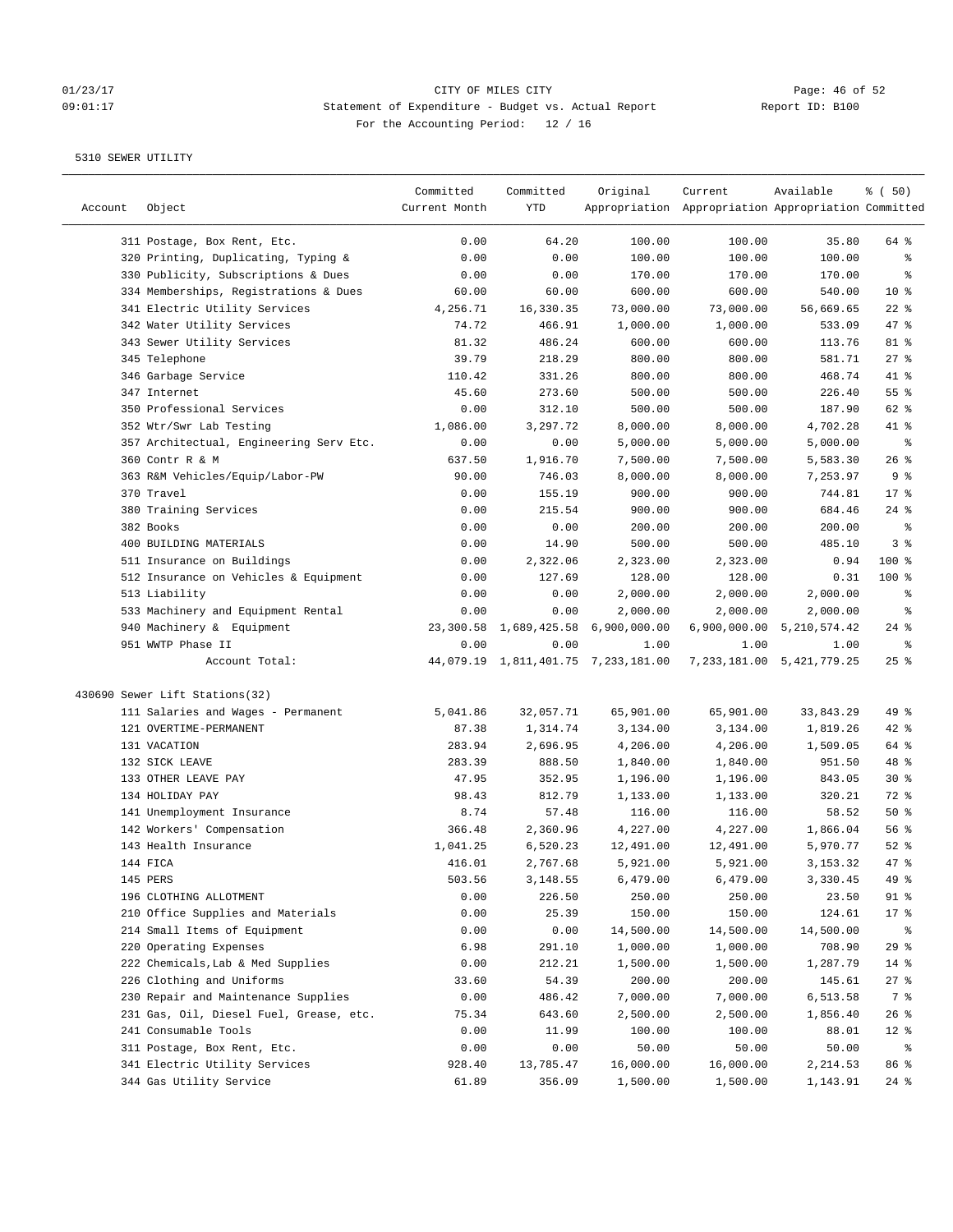# 01/23/17 CITY OF MILES CITY<br>
26 O9:01:17 CITY OF MILES CITY CITY OF MILES CITY Page: 47 of 52<br>
26:01:17 CITY OF MILES CITY CITY Actual Report CHEROPORT TO: B100 09:01:17 Statement of Expenditure - Budget vs. Actual Report Report ID: B100 For the Accounting Period: 12 / 16

|                      |                                          | Committed     | Committed  | Original                                  | Current                                             | Available                 | % (50)          |
|----------------------|------------------------------------------|---------------|------------|-------------------------------------------|-----------------------------------------------------|---------------------------|-----------------|
| Account              | Object                                   | Current Month | <b>YTD</b> |                                           | Appropriation Appropriation Appropriation Committed |                           |                 |
|                      | 346 Garbage Service                      | 60.00         | 246.00     | 250.00                                    | 250.00                                              | 4.00                      | 98 <sup>8</sup> |
|                      | 352 Wtr/Swr Lab Testing                  | 0.00          | 0.00       | 250.00                                    | 250.00                                              | 250.00                    | နွ              |
|                      | 360 Contr R & M                          | 144.00        | 144.00     | 2,500.00                                  | 2,500.00                                            | 2,356.00                  | 6 %             |
|                      | 369 Other Repair and Maintenance         | 0.00          | 0.00       | 1,000.00                                  | 1,000.00                                            | 1,000.00                  | $\approx$       |
|                      | 370 Travel                               | 0.00          | 103.19     | 625.00                                    | 625.00                                              | 521.81                    | $17*$           |
|                      | 380 Training Services                    | 0.00          | 98.64      | 625.00                                    | 625.00                                              | 526.36                    | 16 <sup>8</sup> |
|                      | 382 Books                                | 0.00          | 0.00       | 50.00                                     | 50.00                                               | 50.00                     | $\epsilon$      |
|                      | 400 BUILDING MATERIALS                   | 0.00          | 0.00       | 100.00                                    | 100.00                                              | 100.00                    | $\approx$       |
|                      | 511 Insurance on Buildings               | 0.00          | 3,156.06   | 3,157.00                                  | 3,157.00                                            | 0.94                      | $100*$          |
|                      | 513 Liability                            | 0.00          | 0.00       | 3,750.00                                  | 3,750.00                                            | 3,750.00                  | န္              |
|                      | 532 Land Rental                          | 0.00          | 0.00       | 700.00                                    | 700.00                                              | 700.00                    | ి               |
|                      | 533 Machinery and Equipment Rental       | 0.00          | 0.00       | 150.00                                    | 150.00                                              | 150.00                    | ٥Ŗ              |
|                      | Account Total:                           | 9,489.20      | 72,819.59  | 164,551.00                                | 164,551.00                                          | 91,731.41                 | $44*$           |
|                      | Account Group Total:                     |               |            | 83,576.86 2,069,612.43 7,869,268.00       |                                                     | 7,869,268.00 5,799,655.57 | $26$ %          |
| 490000 DEBT SERVICE  |                                          |               |            |                                           |                                                     |                           |                 |
|                      | 490200 Revenue Bonds                     |               |            |                                           |                                                     |                           |                 |
|                      | 608 Prpl-Wastewater Project Phase I      | 0.00          | 31,000.00  | 63,000.00                                 | 63,000.00                                           | 32,000.00                 | 49 %            |
|                      | 619 Principal-WWTP Phase II              | 122,000.00    | 122,000.00 | 236,000.00                                | 236,000.00                                          | 114,000.00                | $52$ $%$        |
|                      | 626 Interest-Wastewater Project Phase I  | 0.00          | 19,125.00  | 37,785.00                                 | 37,785.00                                           | 18,660.00                 | $51$ $%$        |
|                      | 639 Interest-WWTP Phase II               | 829.45        | 829.45     | 98,592.00                                 | 98,592.00                                           | 97,762.55                 | 1 <sup>8</sup>  |
|                      | Account Total:                           | 122,829.45    | 172,954.45 | 435, 377.00                               | 435, 377.00                                         | 262, 422.55               | 40 %            |
| 510000 MISCELLANEOUS | Account Group Total:                     | 122,829.45    | 172,954.45 | 435, 377.00                               | 435,377.00                                          | 262, 422.55               | $40*$           |
|                      | 510330 Comprehensive Liability Insurance |               |            |                                           |                                                     |                           |                 |
|                      | 513 Liability                            | 0.00          | 20,709.55  | 20,710.00                                 | 20,710.00                                           | 0.45                      | $100$ %         |
|                      | Account Total:                           | 0.00          | 20,709.55  | 20,710.00                                 | 20,710.00                                           | 0.45                      | $100*$          |
|                      | Account Group Total:                     | 0.00          | 20,709.55  | 20,710.00                                 | 20,710.00                                           | 0.45                      | 100 %           |
|                      | 520000 OTHER FINANCING USES              |               |            |                                           |                                                     |                           |                 |
|                      | 521000 Interfund Operating Transfers Out |               |            |                                           |                                                     |                           |                 |
|                      | 820 Transfers to Other Funds             | 9,713.00      | 30, 373.00 | 60,746.00                                 | 60,746.00                                           | 30, 373.00                | 50%             |
|                      | Account Total:                           | 9,713.00      | 30, 373.00 | 60,746.00                                 | 60,746.00                                           | 30, 373.00                | 50%             |
|                      | Account Group Total:                     | 9,713.00      | 30, 373.00 | 60,746.00                                 | 60,746.00                                           | 30, 373.00                | $50*$           |
|                      | Fund Total:                              |               |            | 216, 119.31 2, 293, 649.43 8, 386, 101.00 |                                                     | 8,386,101.00 6,092,451.57 | $27$ %          |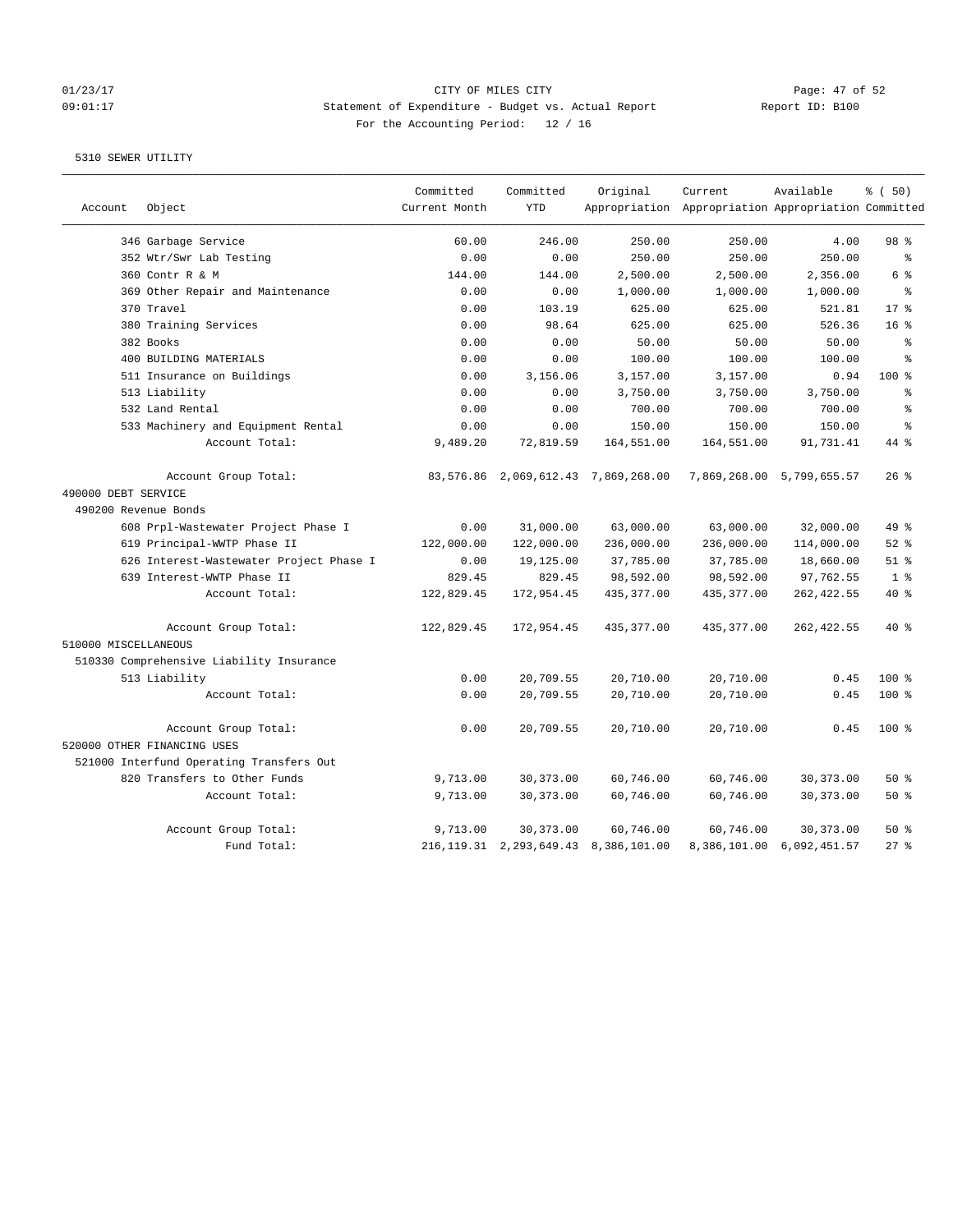# 01/23/17 CITY OF MILES CITY<br>
09:01:17 Dage: 48 of 52<br>
20:01:17 Statement of Expenditure - Budget vs. Actual Report (Report ID: B100 09:01:17 Statement of Expenditure - Budget vs. Actual Report Report ID: B100 For the Accounting Period: 12 / 16

5510 AMBULANCE FUND

| Account | Object                                      | Committed<br>Current Month | Committed<br>YTD | Original    | Current<br>Appropriation Appropriation Appropriation Committed | Available   | % ( 50)         |
|---------|---------------------------------------------|----------------------------|------------------|-------------|----------------------------------------------------------------|-------------|-----------------|
|         |                                             |                            |                  |             |                                                                |             |                 |
|         | 420000 PUBLIC SAFETY-GASB68                 |                            |                  |             |                                                                |             |                 |
|         | 420730 Emergency Medical Services-Ambulance |                            |                  |             |                                                                |             |                 |
|         | 111 Salaries and Wages - Permanent          | 14,673.74                  | 89,834.36        | 148,003.00  | 148,003.00                                                     | 58,168.64   | 61 %            |
|         | 112 SALARIES AND WAGES - PART PAID          | 614.00                     | 1,525.00         | 9,000.00    | 9,000.00                                                       | 7,475.00    | 17 <sup>°</sup> |
|         | 121 OVERTIME-PERMANENT                      | 1,479.00                   | 8,439.84         | 60,000.00   | 60,000.00                                                      | 51,560.16   | $14$ %          |
|         | 131 VACATION                                | 1,375.01                   | 5,363.39         | 10,000.00   | 10,000.00                                                      | 4,636.61    | 54 %            |
|         | 132 SICK LEAVE                              | 204.89                     | 1,282.88         | 10,000.00   | 10,000.00                                                      | 8,717.12    | $13*$           |
|         | 133 OTHER LEAVE PAY                         | 0.00                       | 209.73           | 2,000.00    | 2,000.00                                                       | 1,790.27    | 10 <sup>°</sup> |
|         | 134 HOLIDAY PAY                             | 348.91                     | 2,540.74         | 7,000.00    | 7,000.00                                                       | 4,459.26    | 36%             |
|         | 141 Unemployment Insurance                  | 27.99                      | 163.79           | 367.00      | 367.00                                                         | 203.21      | $45$ %          |
|         | 142 Workers' Compensation                   | 700.72                     | 3,993.15         | 6,160.00    | 6,160.00                                                       | 2,166.85    | 65 %            |
|         | 143 Health Insurance                        | 2,522.80                   | 14,750.86        | 30,111.00   | 30,111.00                                                      | 15,360.14   | 49 %            |
|         | 144 FICA                                    | 308.39                     | 1,673.16         | 3,437.00    | 3,437.00                                                       | 1,763.84    | 49 %            |
|         | 147 Firemen's Pension                       | 2,186.20                   | 12,365.33        | 34,270.00   | 34,270.00                                                      | 21,904.67   | 36%             |
|         | 210 Office Supplies and Materials           | 67.21                      | 293.66           | 2,502.00    | 2,502.00                                                       | 2,208.34    | $12*$           |
|         | 211 Clothing Allotment                      | 0.00                       | 1,551.00         | 0.00        | 0.00                                                           | $-1,551.00$ | နွ              |
|         | 214 Small Items of Equipment                | 1,502.50                   | 1,702.14         | 5,000.00    | 5,000.00                                                       | 3,297.86    | $34$ $%$        |
|         | 217 Small Item Equ/Inspector                | 0.00                       | 9.73             | 0.00        | 0.00                                                           | $-9.73$     | နွ              |
|         | 220 Operating Expenses                      | 48.01                      | 2,007.42         | 4,022.00    | 4,022.00                                                       | 2,014.58    | 50%             |
|         | 222 Chemicals, Lab & Med Supplies           | 3,761.89                   | 12,247.46        | 20,000.00   | 20,000.00                                                      | 7,752.54    | 61 %            |
|         | 226 Clothing and Uniforms                   | 0.00                       | 64.17            | 0.00        | 0.00                                                           | $-64.17$    | ႜ               |
|         | 230 Repair and Maintenance Supplies         | 166.83                     | 770.62           | 3,000.00    | 3,000.00                                                       | 2,229.38    | $26$ %          |
|         | 231 Gas, Oil, Diesel Fuel, Grease, etc.     | 579.25                     | 3,096.38         | 18,000.00   | 18,000.00                                                      | 14,903.62   | $17*$           |
|         | 241 Consumable Tools                        | 0.00                       | $-14.92$         | 1,000.00    | 1,000.00                                                       | 1,014.92    | $-1$ %          |
|         | 300 PURCHASED SERVICES                      | 0.00                       | 0.00             | 1,000.00    | 1,000.00                                                       | 1,000.00    | ್ಠಿ             |
|         | 311 Postage, Box Rent, Etc.                 | 0.47                       | 0.94             | 100.00      | 100.00                                                         | 99.06       | 1 <sup>8</sup>  |
|         | 320 Printing, Duplicating, Typing &         | 0.00                       | 0.00             | 200.00      | 200.00                                                         | 200.00      | နွ              |
|         | 334 Memberships, Registrations & Dues       | 35.00                      | 35.00            | 0.00        | 0.00                                                           | $-35.00$    | နွ              |
|         | 341 Electric Utility Services               | 103.16                     | 782.55           | 2,645.00    | 2,645.00                                                       | 1,862.45    | $30*$           |
|         | 342 Water Utility Services                  | 23.48                      | 142.43           | 400.00      | 400.00                                                         | 257.57      | 36%             |
|         | 343 Sewer Utility Services                  | 28.08                      | 167.38           | 250.00      | 250.00                                                         | 82.62       | 67%             |
|         | 344 Gas Utility Service                     | 62.98                      | 112.59           | 1,200.00    | 1,200.00                                                       | 1,087.41    | 9%              |
|         | 345 Telephone                               | 138.61                     | 804.96           | 1,500.00    | 1,500.00                                                       | 695.04      | $54$ %          |
|         | 346 Garbage Service                         | 47.41                      | 404.03           | 500.00      | 500.00                                                         | 95.97       | 81 %            |
|         | 347 Internet                                | 28.24                      | 169.44           | 400.00      | 400.00                                                         | 230.56      | $42$ %          |
|         | 350 Professional Services                   | 1,810.00                   | 15,906.90        | 35,000.00   | 35,000.00                                                      | 19,093.10   | 45 %            |
|         | 360 Contr R & M                             | 545.34                     | 1,258.24         | 5,000.00    | 5,000.00                                                       | 3,741.76    | $25$ %          |
|         | 364 R&M Vehicles - Fire/Amb                 | 35.00                      | 9,174.41         | 15,150.00   | 15,150.00                                                      | 5,975.59    | 61 %            |
|         | 370 Travel                                  | 538.69                     | 903.01           | 2,500.00    | 2,500.00                                                       | 1,596.99    | 36%             |
|         | 380 Training Services                       | 805.00                     | 1,170.00         | 5,000.00    | 5,000.00                                                       | 3,830.00    | $23$ $%$        |
|         | 382 Books                                   | 0.00                       | 1,033.22         | 1,000.00    | 1,000.00                                                       | $-33.22$    | 103 %           |
|         | 400 BUILDING MATERIALS                      | 2,190.90                   | 2,203.33         | 3,000.00    | 3,000.00                                                       | 796.67      | 73 %            |
|         | 512 Insurance on Vehicles & Equipment       | 0.00                       | 1,193.93         | 1,194.00    | 1,194.00                                                       | 0.07        | 100 %           |
|         | 810 Losses (Bad debt expense - Enterprise   | 0.00                       | 107.43           | 102,000.00  | 102,000.00                                                     | 101,892.57  | နွ              |
|         | 811 Contractual Allowances (Ambl)           | 25,450.89                  | 78,829.27        | 140,000.00  | 140,000.00                                                     | 61,170.73   | 56 %            |
|         | 940 Machinery & Equipment                   | 0.00                       | 0.00             | 230,000.00  | 230,000.00                                                     | 230,000.00  | နွ              |
|         | Account Total:                              | 62,410.59                  | 278,268.95       | 921,911.00  | 921, 911.00                                                    | 643,642.05  | $30*$           |
|         | Account Group Total:                        | 62,410.59                  | 278, 268.95      | 921, 911.00 | 921,911.00                                                     | 643,642.05  | 30%             |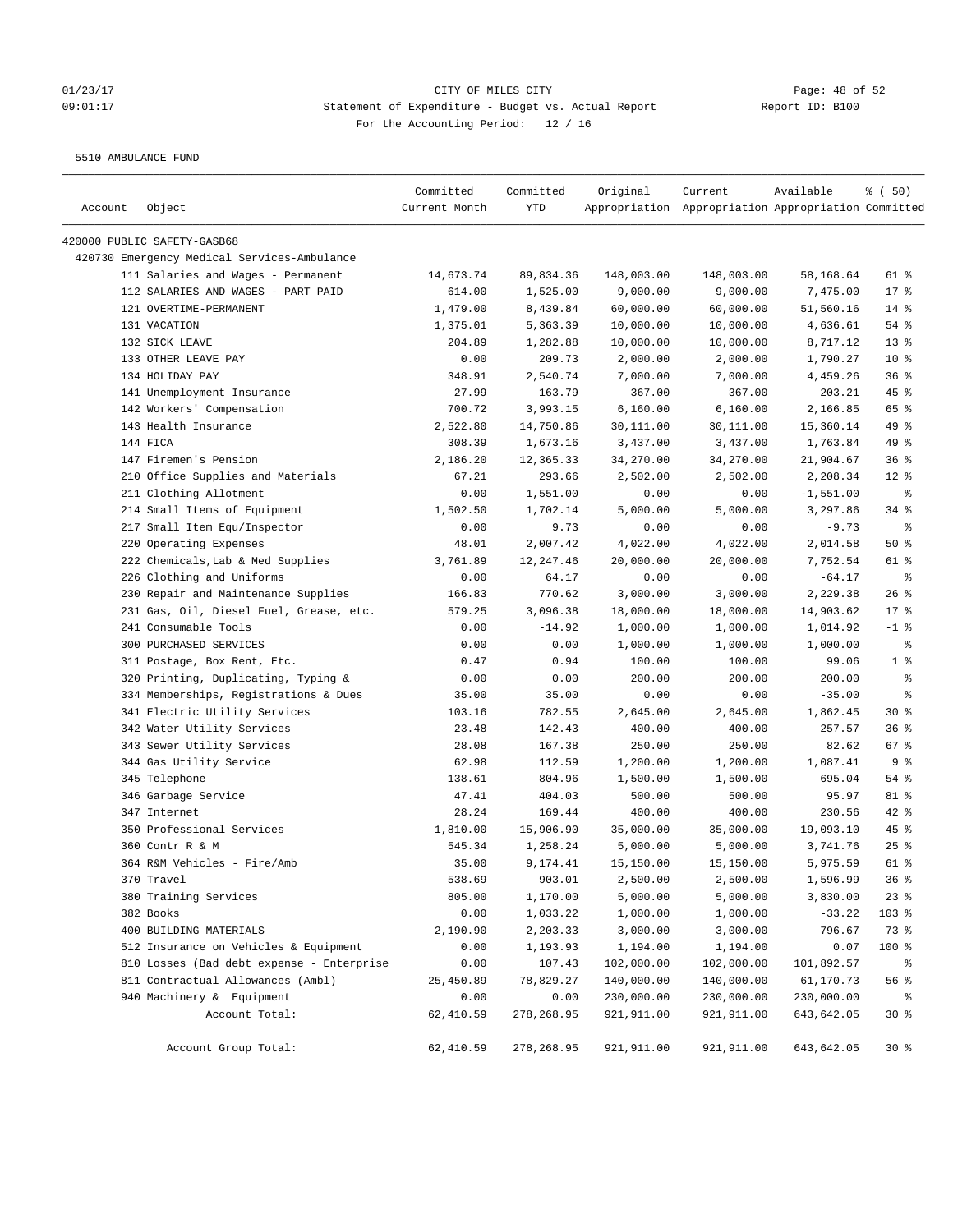# 01/23/17 Page: 49 of 52 09:01:17 Statement of Expenditure - Budget vs. Actual Report Report ID: B100 For the Accounting Period: 12 / 16

### 5510 AMBULANCE FUND

| Object<br>Account                        | Committed<br>Current Month | Committed<br><b>YTD</b> | Original<br>Appropriation | Current    | Available<br>Appropriation Appropriation Committed | % (50)         |
|------------------------------------------|----------------------------|-------------------------|---------------------------|------------|----------------------------------------------------|----------------|
|                                          |                            |                         |                           |            |                                                    |                |
| 490000 DEBT SERVICE                      |                            |                         |                           |            |                                                    |                |
| 490500 Other Debt Service Payments       |                            |                         |                           |            |                                                    |                |
| 602 Prpl-Ambulance                       | 0.00                       | 101.59                  | 9,000.00                  | 9,000.00   | 8,898.41                                           | 1 <sup>8</sup> |
| 629 Interest-Ambulance                   | 0.00                       | 13,180.36               | 4,283.00                  | 4,283.00   | $-8,897,36$                                        | $308$ %        |
| Account Total:                           | 0.00                       | 13,281.95               | 13,283.00                 | 13,283.00  | 1.05                                               | $100*$         |
| Account Group Total:                     | 0.00                       | 13,281.95               | 13,283.00                 | 13,283.00  | 1.05                                               | $100*$         |
| 510000 MISCELLANEOUS                     |                            |                         |                           |            |                                                    |                |
| 510330 Comprehensive Liability Insurance |                            |                         |                           |            |                                                    |                |
| 513 Liability                            | 0.00                       | 1,535.72                | 1,536.00                  | 1,536.00   | 0.28                                               | $100*$         |
| Account Total:                           | 0.00                       | 1,535.72                | 1,536.00                  | 1,536.00   | 0.28                                               | $100*$         |
| Account Group Total:                     | 0.00                       | 1,535.72                | 1,536.00                  | 1,536.00   | 0.28                                               | $100*$         |
| 520000 OTHER FINANCING USES              |                            |                         |                           |            |                                                    |                |
| 521000 Interfund Operating Transfers Out |                            |                         |                           |            |                                                    |                |
| 820 Transfers to Other Funds             | 7,151.00                   | 17,906.00               | 25,814.00                 | 25,814.00  | 7,908.00                                           | 69 %           |
| Account Total:                           | 7,151.00                   | 17,906.00               | 25,814.00                 | 25,814.00  | 7,908.00                                           | 69 %           |
| Account Group Total:                     | 7,151.00                   | 17,906.00               | 25,814.00                 | 25,814.00  | 7,908.00                                           | 69 %           |
| Fund Total:                              | 69,561.59                  | 310,992.62              | 962,544.00                | 962,544.00 | 651,551.38                                         | 328            |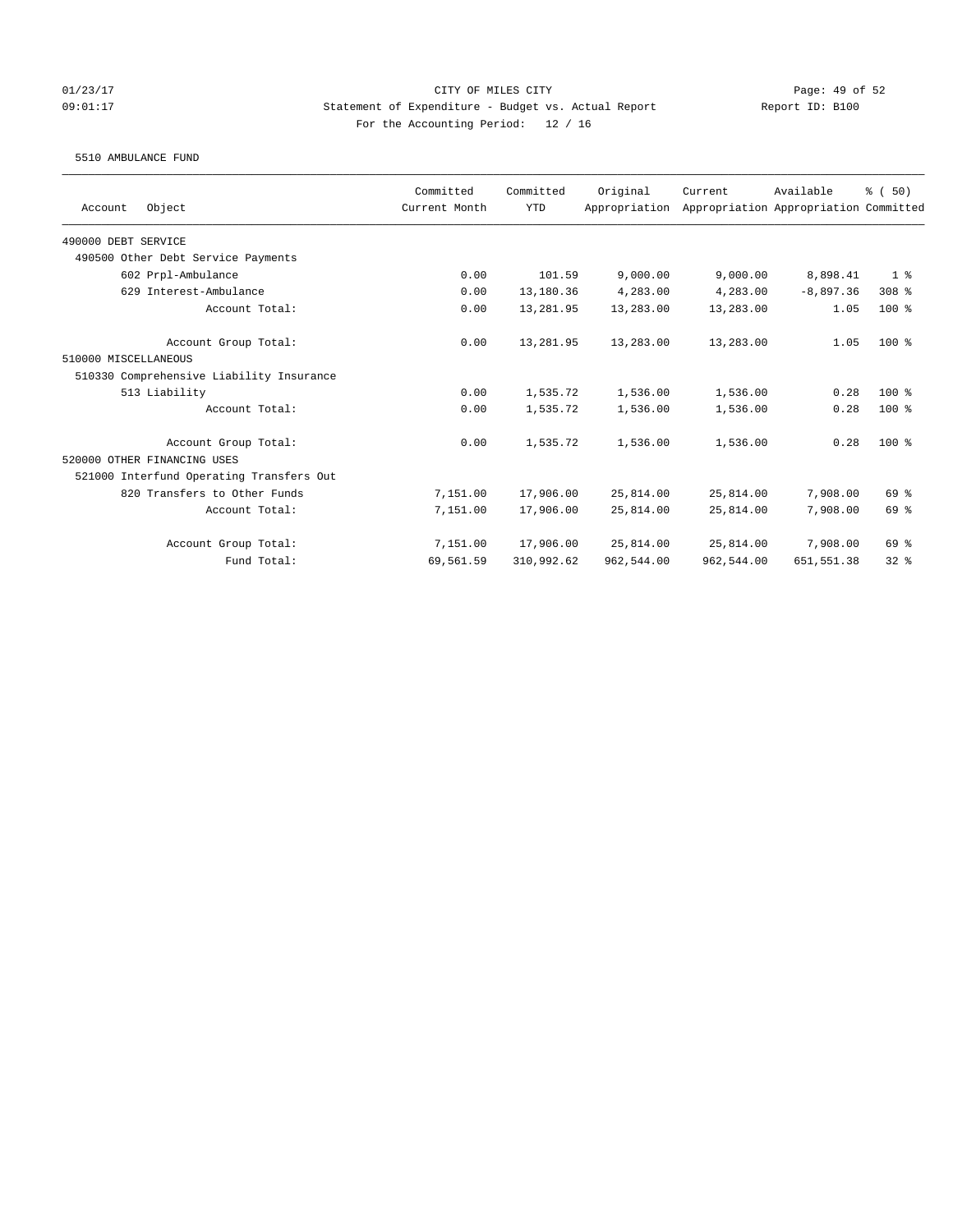# 01/23/17 Page: 50 of 52 09:01:17 Statement of Expenditure - Budget vs. Actual Report Report ID: B100 For the Accounting Period: 12 / 16

5610 AIRPORT OPERATING

| Account             | Object                                     | Committed<br>Current Month | Committed<br><b>YTD</b> | Original   | Current<br>Appropriation Appropriation Appropriation Committed | Available    | % (50)          |
|---------------------|--------------------------------------------|----------------------------|-------------------------|------------|----------------------------------------------------------------|--------------|-----------------|
|                     | 430000 Public Works-GASB68                 |                            |                         |            |                                                                |              |                 |
| 430300 Airport (87) |                                            |                            |                         |            |                                                                |              |                 |
|                     | 111 Salaries and Wages - Permanent         | 6,302.61                   | 50,607.70               | 80,594.00  | 80,594.00                                                      | 29,986.30    | 63%             |
|                     | 121 OVERTIME-PERMANENT                     | 306.91                     | 2,007.66                | 5,000.00   | 5,000.00                                                       | 2,992.34     | 40 %            |
|                     | 131 VACATION                               | 341.00                     | 1,487.37                | 10,000.00  | 10,000.00                                                      | 8,512.63     | 15 <sup>8</sup> |
|                     | 132 SICK LEAVE                             | 287.87                     | 560.67                  | 6,000.00   | 6,000.00                                                       | 5,439.33     | 9%              |
|                     | 133 OTHER LEAVE PAY                        | 959.58                     | 1,630.08                | 4,340.00   | 4,340.00                                                       | 2,709.92     | 38 <sup>8</sup> |
|                     | 134 HOLIDAY PAY                            | 136.40                     | 613.80                  | 2,500.00   | 2,500.00                                                       | 1,886.20     | 25%             |
|                     | 141 Unemployment Insurance                 | 12.51                      | 85.88                   | 163.00     | 163.00                                                         | 77.12        | 53%             |
|                     | 142 Workers' Compensation                  | 460.57                     | 3,138.77                | 5,922.00   | 5,922.00                                                       | 2,783.23     | 53%             |
|                     | 143 Health Insurance                       | 1,379.05                   | 8,274.30                | 16,545.00  | 16,545.00                                                      | 8,270.70     | 50%             |
|                     | 144 FICA                                   | 637.57                     | 4,283.70                | 8,296.00   | 8,296.00                                                       | 4,012.30     | $52$ $%$        |
|                     | 145 PERS                                   | 710.79                     | 4,776.29                | 9,076.00   | 9,076.00                                                       | 4,299.71     | 53%             |
|                     | 196 CLOTHING ALLOTMENT                     | 0.00                       | 375.00                  | 300.00     | 300.00                                                         | $-75.00$     | $125$ %         |
|                     | 210 Office Supplies and Materials          | 87.39                      | 241.88                  | 1,100.00   | 1,100.00                                                       | 858.12       | $22$ %          |
|                     | 214 Small Items of Equipment               | 0.00                       | 0.00                    | 500.00     | 500.00                                                         | 500.00       | $\epsilon$      |
|                     | 220 Operating Expenses                     | 745.70                     | 2,169.92                | 3,500.00   | 3,500.00                                                       | 1,330.08     | 62 %            |
|                     | 230 Repair and Maintenance Supplies        | 2,379.13                   | 5,803.68                | 10,000.00  | 10,000.00                                                      | 4,196.32     | 58 %            |
|                     | 231 Gas, Oil, Diesel Fuel, Grease, etc.    | 0.00                       | 169.82                  | 5,500.00   | 5,500.00                                                       | 5,330.18     | 3%              |
|                     | 237 Aviation Fuel                          | 0.00                       | 155,572.76              | 286,000.00 | 286,000.00                                                     | 130,427.24   | 54 %            |
|                     | 239 Tires, Tubes Etc.                      | 0.00                       | 0.00                    | 1,000.00   | 1,000.00                                                       | 1,000.00     | $\epsilon$      |
|                     | 250 Supplies for Resale                    | 0.00                       | 0.00                    | 400.00     | 400.00                                                         | 400.00       | နွ              |
|                     | 311 Postage, Box Rent, Etc.                | 47.00                      | 105.15                  | 300.00     | 300.00                                                         | 194.85       | 35%             |
|                     | 319 Other Communication and Transportation | 61.60                      | 369.60                  | 650.00     | 650.00                                                         | 280.40       | 57%             |
|                     | 330 Publicity, Subscriptions & Dues        | 225.47                     | 477.72                  | 300.00     | 300.00                                                         | $-177.72$    | 159 %           |
|                     | 334 Memberships, Registrations & Dues      | 490.00                     | 490.00                  | 0.00       | 0.00                                                           | $-490.00$    | $\epsilon$      |
|                     | 341 Electric Utility Services              | 852.30                     | 4,373.81                | 8,500.00   | 8,500.00                                                       | 4,126.19     | $51$ %          |
|                     | 344 Gas Utility Service                    | 590.92                     | 1,141.54                | 5,000.00   | 5,000.00                                                       | 3,858.46     | $23$ %          |
|                     | 345 Telephone                              | 225.07                     | 1,198.39                | 3,800.00   | 3,800.00                                                       | 2,601.61     | $32$ $%$        |
|                     | 347 Internet                               | 27.40                      | 179.40                  | 650.00     | 650.00                                                         | 470.60       | $28$ %          |
|                     | 350 Professional Services                  | 0.00                       | 0.00                    | 1,500.00   | 1,500.00                                                       | 1,500.00     | နွ              |
|                     | 363 R&M Vehicles/Equip/Labor-PW            | 248.01                     | 5,240.58                | 5,000.00   | 5,000.00                                                       | $-240.58$    | 105 %           |
|                     | 367 Plumbing, Heating, Electrical          | 0.00                       | 0.00                    | 1,000.00   | 1,000.00                                                       | 1,000.00     | နွ              |
|                     | 380 Training Services                      | 0.00                       | 0.00                    | 150.00     | 150.00                                                         | 150.00       | နွ              |
|                     | 511 Insurance on Buildings                 | 0.00                       | 3,108.22                | 3,109.00   | 3,109.00                                                       | 0.78         | $100$ %         |
|                     | 512 Insurance on Vehicles & Equipment      | 0.00                       | 1,949.40                | 1,850.00   | 1,850.00                                                       | $-99.40$     | $105$ %         |
|                     | 513 Liability                              | 0.00                       | 0.00                    | 4,700.00   | 4,700.00                                                       | 4,700.00     | နွ              |
|                     | 911 FFA AIP17-2017                         | 0.00                       | 2,500.00                | 110,000.00 | 110,000.00                                                     | 107,500.00   | 2 <sup>8</sup>  |
|                     | 939 AIP-3-30-055-016-2015                  | 0.00                       | 280,552.45              | 252,800.00 | 252,800.00                                                     | $-27,752.45$ | 111 %           |
|                     | Account Total:                             | 17,514.85                  | 543,485.54              | 856,045.00 | 856,045.00                                                     | 312,559.46   | 63 %            |
|                     | Account Group Total:                       | 17,514.85                  | 543,485.54              | 856,045.00 | 856,045.00                                                     | 312,559.46   | 63 %            |
| 490000 DEBT SERVICE |                                            |                            |                         |            |                                                                |              |                 |
|                     | 490500 Other Debt Service Payments         |                            |                         |            |                                                                |              |                 |
|                     | 641 Principal - Aeronautics Loan 08        | 4,921.00                   | 4,921.00                | 4,921.00   | 4,921.00                                                       | 0.00         | 100 %           |
|                     | 642 Interest - Aeronautics Loan 08         | 356.73                     | 356.73                  | 357.00     | 357.00                                                         | 0.27         | 100 %           |
|                     | 645 Equipment-Principle                    | 422.14                     | 2,532.84                | 5,426.00   | 5,426.00                                                       | 2,893.16     | 47 %            |
|                     | 646 Equipment-Interest                     | 54.09                      | 324.54                  | 289.00     | 289.00                                                         | $-35.54$     | 112 %           |
|                     | 648 MT Aero Principle 06-2015              | 16,953.00                  | 16,953.00               | 16,953.00  | 16,953.00                                                      | 0.00         | 100 %           |
|                     | 649 MT Aero Interest06-2015                | 2,479.38                   | 2,479.38                | 2,480.00   | 2,480.00                                                       | 0.62         | 100 %           |
|                     | 650 Principle-Purchase Fuel Truck          | 1,737.21                   | 10,315.71               | 20,892.00  | 20,892.00                                                      | 10,576.29    | 49 %            |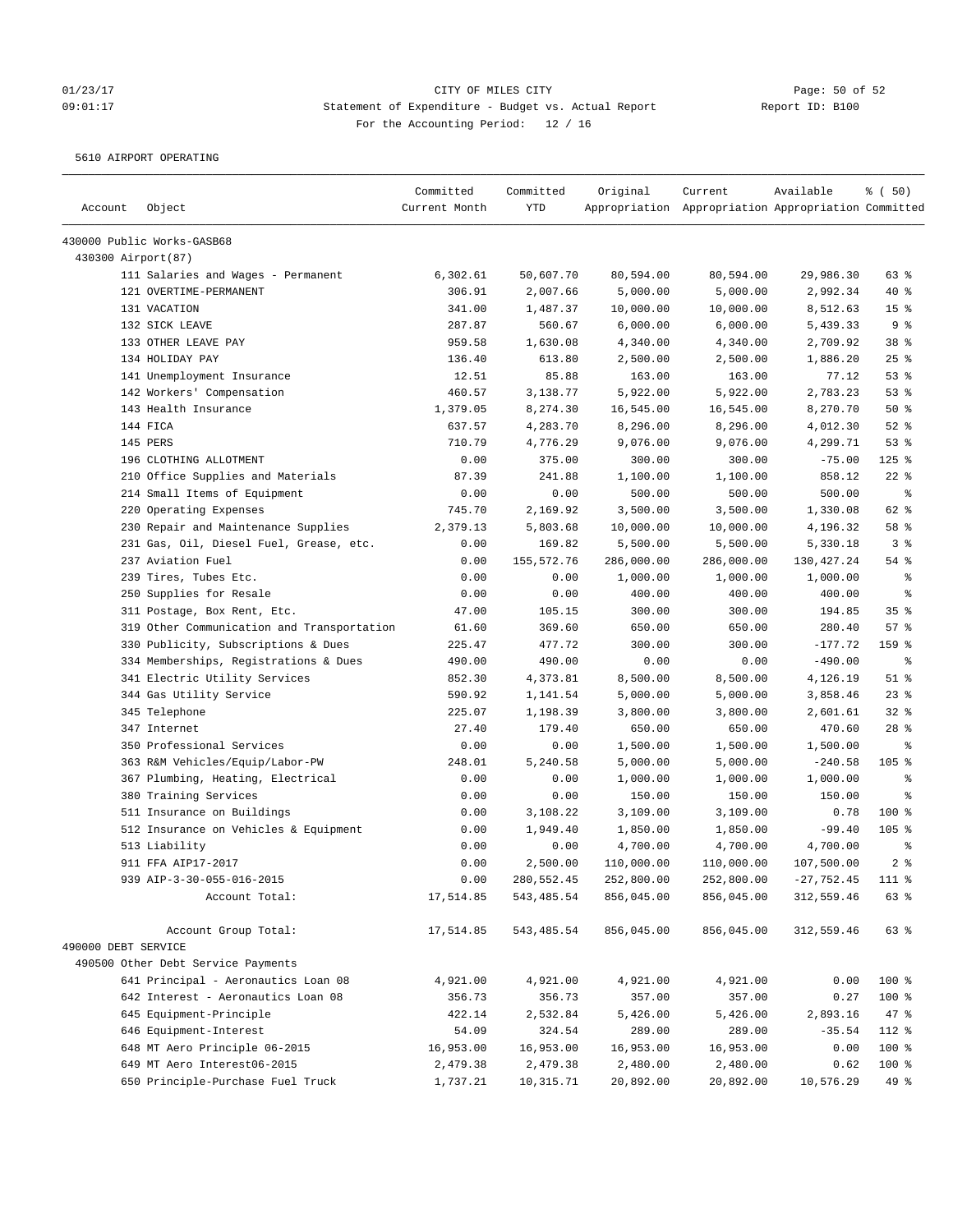# 01/23/17 Page: 51 of 52 09:01:17 Statement of Expenditure - Budget vs. Actual Report Report ID: B100 For the Accounting Period: 12 / 16

### 5610 AIRPORT OPERATING

| Account        | Object                                              | Committed<br>Current Month | Committed<br>YTD | Original<br>Appropriation | Current    | Available<br>Appropriation Appropriation Committed | <sub>ර</sub> ි (50) |
|----------------|-----------------------------------------------------|----------------------------|------------------|---------------------------|------------|----------------------------------------------------|---------------------|
|                | 651 Interest-Purchase Fuel Truck                    | 112.79                     | 784.29           | 1,308.00                  | 1,308.00   | 523.71                                             | 60 %                |
| Account Total: |                                                     | 27,036.34                  | 38,667.49        | 52,626.00                 | 52,626.00  | 13,958.51                                          | 73 %                |
|                | Account Group Total:<br>520000 OTHER FINANCING USES | 27,036.34                  | 38,667.49        | 52,626.00                 | 52,626.00  | 13,958.51                                          | 73 %                |
|                | 521000 Interfund Operating Transfers Out            |                            |                  |                           |            |                                                    |                     |
|                | 820 Transfers to Other Funds                        | 1,634.00                   | 9,804.00         | 19,609.00                 | 19,609.00  | 9,805.00                                           | 50%                 |
|                | Account Total:                                      | 1,634.00                   | 9,804.00         | 19,609.00                 | 19,609.00  | 9,805.00                                           | 50%                 |
|                | Account Group Total:                                | 1,634.00                   | 9,804.00         | 19,609.00                 | 19,609.00  | 9,805.00                                           | 50%                 |
|                | Fund Total:                                         | 46, 185. 19                | 591,957.03       | 928,280.00                | 928,280.00 | 336,322.97                                         | 64 %                |